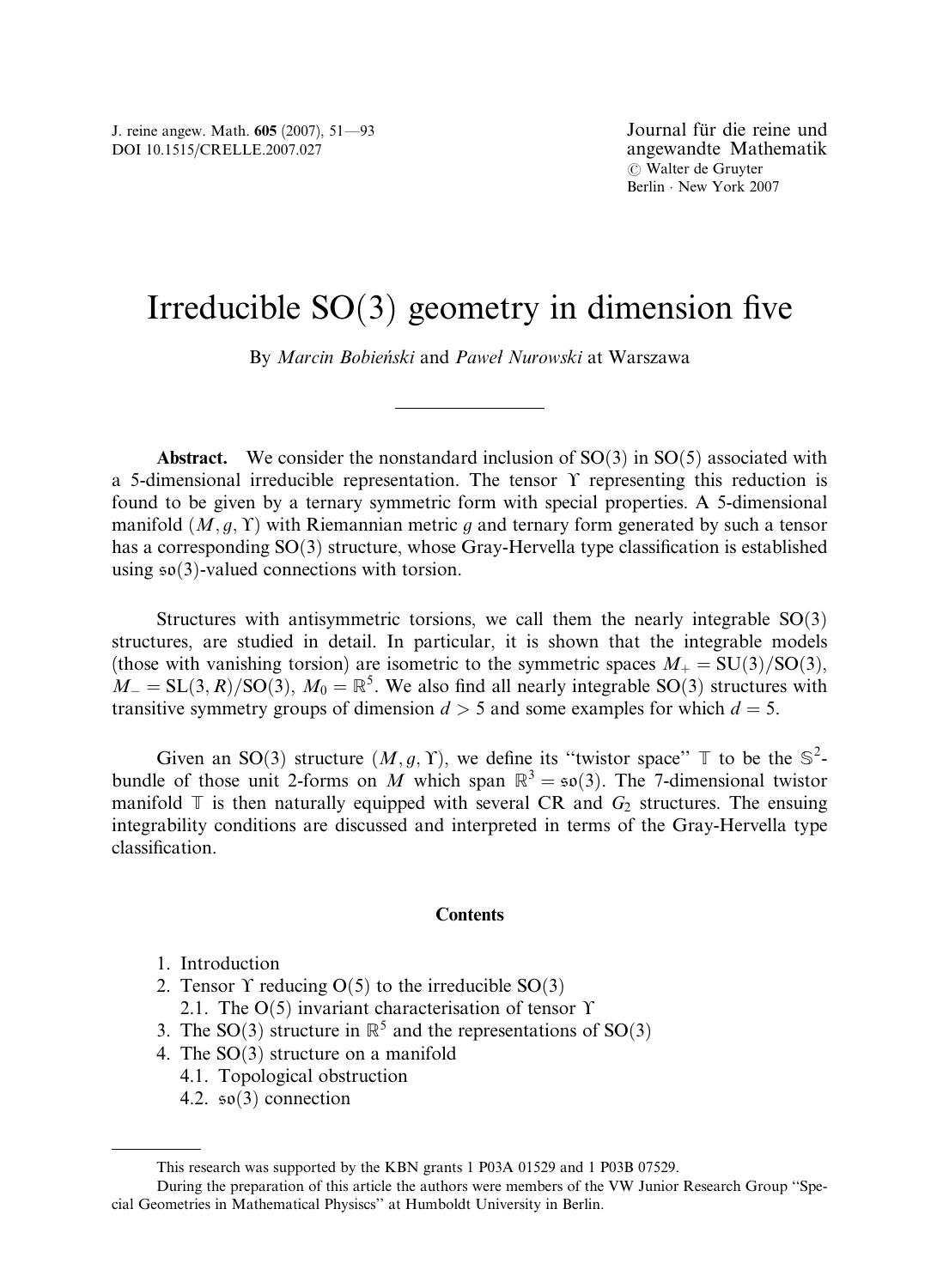- 4.3.  $SO(3)$  structures with vanishing torsion
- 4.4.  $spin(3)$  connection
- 5. Characteristic connection
- 6. Homogeneous examples
	- 6.1. Examples with 8-dimensional symmetry group
	- 6.2. Examples with 6-dimensional symmetry group
	- 6.3. Examples with 5-dimensional symmetry group
- 7. Ricci tensor and covariantly constant spinors
	- 7.1. Ricci tensor
	- 7.2. Absence of covariantly constant spinors
- 8. The twistor bundle T
	- 8.1. Elements of geometry of T
	- 8.2. Almost CR-structures on  $\mathbb T$  and their integrability conditions
- 9. Acknowledgements

References

## 1. Introduction

In Cartan's list of the irreducible symmetric spaces of Type I the first entry is occupied by the family of symmetric spaces  $SU(n)/SO(n)$ . If  $n = 2$  the corresponding manifold is a 2-dimensional sphere  $\mathbb{S}^2$ , but  $n = 3$  already corresponds to a nontrivial manifold  $M_{+} = SU(3)/SO(3)$ . This is the so called Wu space [12], [14] which has a number of interesting properties. Among them there is a fact that  $M<sub>+</sub>$  constitutes the lowest dimensional example of a simply connected manifold *not* admitting a  $Spin<sup>c</sup>$  structure [6]. From the point of view of the present paper another property of this space is crucial: the isotropy representation of  $M_{+} = SU(3)/SO(3)$  coincides with the irreducible 5-dimensional representation of  $SO(3)$ . Thus, this space provides a symmetric model of a 5-dimensional manifold equipped with the irreducible  $SO(3)$  structure. Inspecting the entire Cartan list of the irreducible symmetric spaces one finds (in Type III, again at the first entry!) another 5 dimensional space  $M = SL(3, \mathbb{R})/SO(3)$  equipped with the natural irreducible  $SO(3)$ structure.

The aim of this paper is to study 5-dimensional geometries modelled on the spaces  $M_+$  and  $M_-$ . By this we mean studies of 5-dimensional manifolds with the reduction of the structure group of the  $SO(5)$ -frame bundle to the irreducible  $SO(3)$ . This places the paper in the domain of special geometries, i.e. Riemannian geometries equipped with additional geometric structures. In Ref. [3] Th. Friedrich provides a general framework for analysing such geometries. He also proposes the investigation of geometries modelled on  $M_+$  there.

The framework for analysis of special geometries consists of several steps. First, one distinguishes a geometric object, preferably of tensorial type, that reduces the structure group and defines the special geometry. Then, one introduces a metric connection which preserves this object. As the last step one determines the restrictions on the special geometry for this connection to be unique. This unique connection, its torsion and curvature are then the main tools to study the properties of the considered special geometry.

It is instructive to illustrate this procedure on the well known example of a *nearly* Kähler geometry. Our choice of nearly Kähler geometry for this illustration is motivated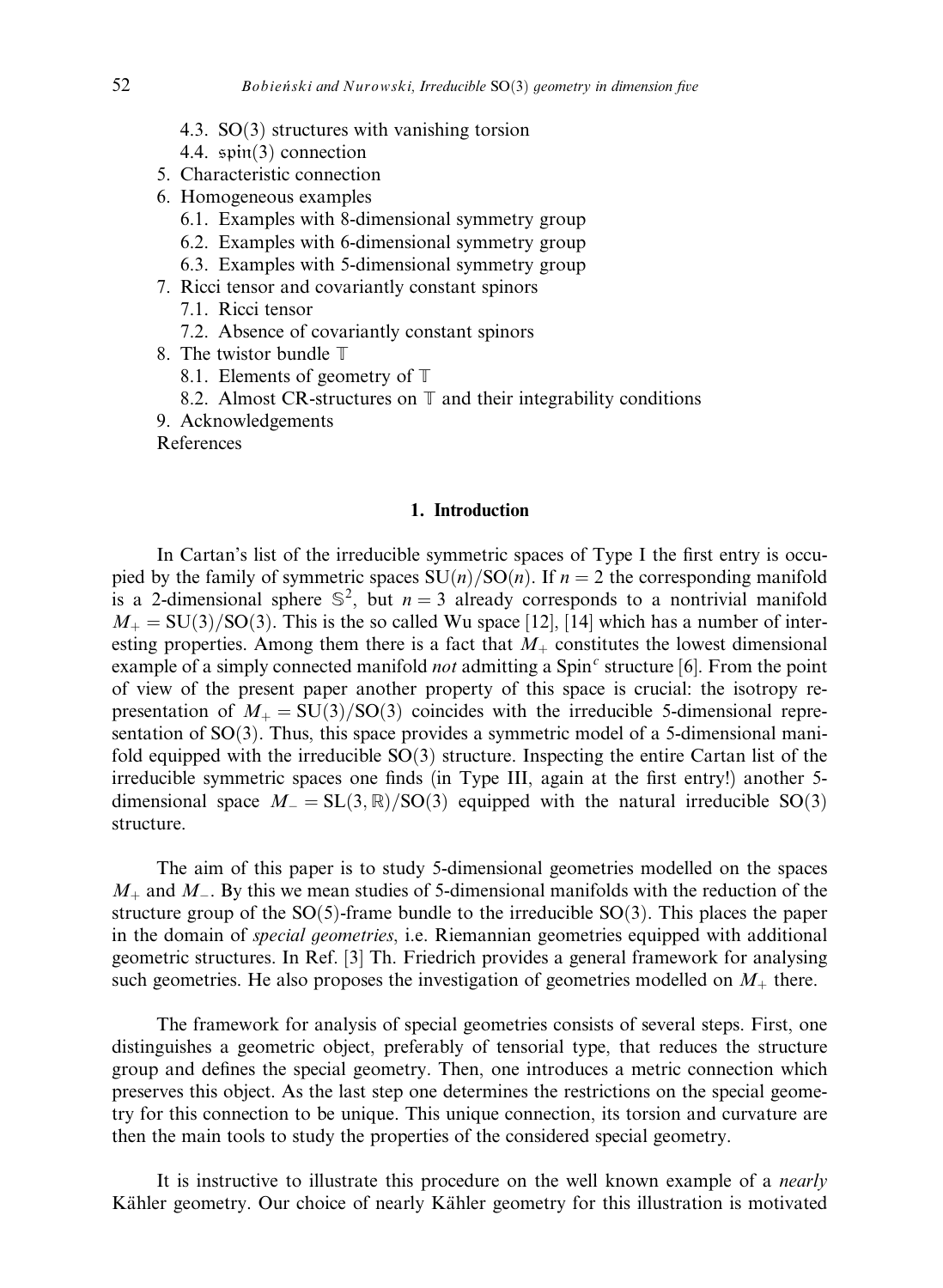by the fact that its behaviour is remarkably close [7] to all the phenomena we want to discuss in the context of the irreducible  $SO(3)$  geometries in dimension five.

A Riemannian geometry  $(M, g)$  on a 2n-dimensional manifold M can be made more special by an introduction of a metric compatible almost complex structure. This is a tensor field  $J: TM \to TM$  which satisfies  $J^2 = -id$  and  $g(JX, JY) = g(X, Y)$ . The tensor J reduces the structure group from  $SO(2n)$  to  $U(n)$  and induces the distinguished inclusion of the Lie algebra  $u(n)$  in  $\mathfrak{so}(2n)$ . This inclusion defines a class of a metric compatible connections  $\Gamma$  which preserve J. Here and in the following we will represent connections by means of Lie-algebra-valued 1-forms on manifolds so, in the considered case,  $\Gamma \in \mathfrak{u}(n) \otimes \Omega^1(M)$ , where  $u(n) \subset \mathfrak{so}(2n)$ . The connections  $\Gamma$  are highly not unique. However, since all of them may be considered as elements of  $\mathfrak{so}(2n) \otimes \Omega^1(M)$ , i.e. as elements of the space in which the Levi-Civita connection  $\Gamma$  resides, one can try to make  $\Gamma$  unique by the requirement that in the decomposition

$$
\Gamma = \Gamma + \frac{1}{2}T
$$

the T-part has some special properties. In the considered case the uniqueness of  $\Gamma$  is achieved by the demand that in the above decomposition

$$
(1.2) \t\t T \in \Omega^3(M).
$$

The 3-form  $T$  is then interpreted as a skew-symmetric torsion of the connection  $\Gamma$ . It follows that the decomposition  $(1.1)$ – $(1.2)$  is possible only for a subclass of metric compatible almost complex structures. They may be characterised by the condition

$$
(\stackrel{\mathrm{LC}}{\nabla_v}J)(v) = 0 \quad \forall v \in TM.
$$

The metric compatible almost complex structures satisfying this condition are called *nearly* Kähler. Their geometric properties are described in terms of the properties of the unique u(n)-valued connection  $\Gamma$  defined by (1.1)–(1.2). In particular, the torsion-free case,  $T \equiv 0$ , corresponds to Kähler geometries. Another type of the nearly Kähler structures may be distinguished by specifying that the curvature of  $\Gamma$  belongs to a particular  $U(n)$ -irreducible component of the tensor representation  $u(n) \otimes \Omega^2(M)$ .

Our treatment of the irreducible  $SO(3)$  geometries in dimension five imitates the above approach to the nearly-Kähler geometries. We first introduce an object, the  $(3, 0)$ rank tensor  $\Upsilon$ , which reduces the SO(5) structure to the irreducible SO(3). Although this tensor has a different rank then  $J$  its geometric characterisation, which is a certain algebraic quadratic identity on Y, resembles very much the quadratic condition  $J^2 = -id$ . Using Y we distinguish an inclusion of  $\mathfrak{so}(3)$  in  $\mathfrak{so}(5)$ . This maximal inclusion is used on a Riemannian manifold endowed with  $\Upsilon$  to distinguish a class of  $\mathfrak{so}(3)$ -valued metric connections  $\Gamma$ . These are such that, in the decomposition  $(1.1)$ , they have the skew-symmetric  $T$ -part. It follows that such connections, if exist, are unique. Their existence is only possible for a particular class of tensors  $\Upsilon$  characterised by the condition

$$
(\nabla_v \Upsilon)(v, v, v) = 0 \quad \forall v \in TM.
$$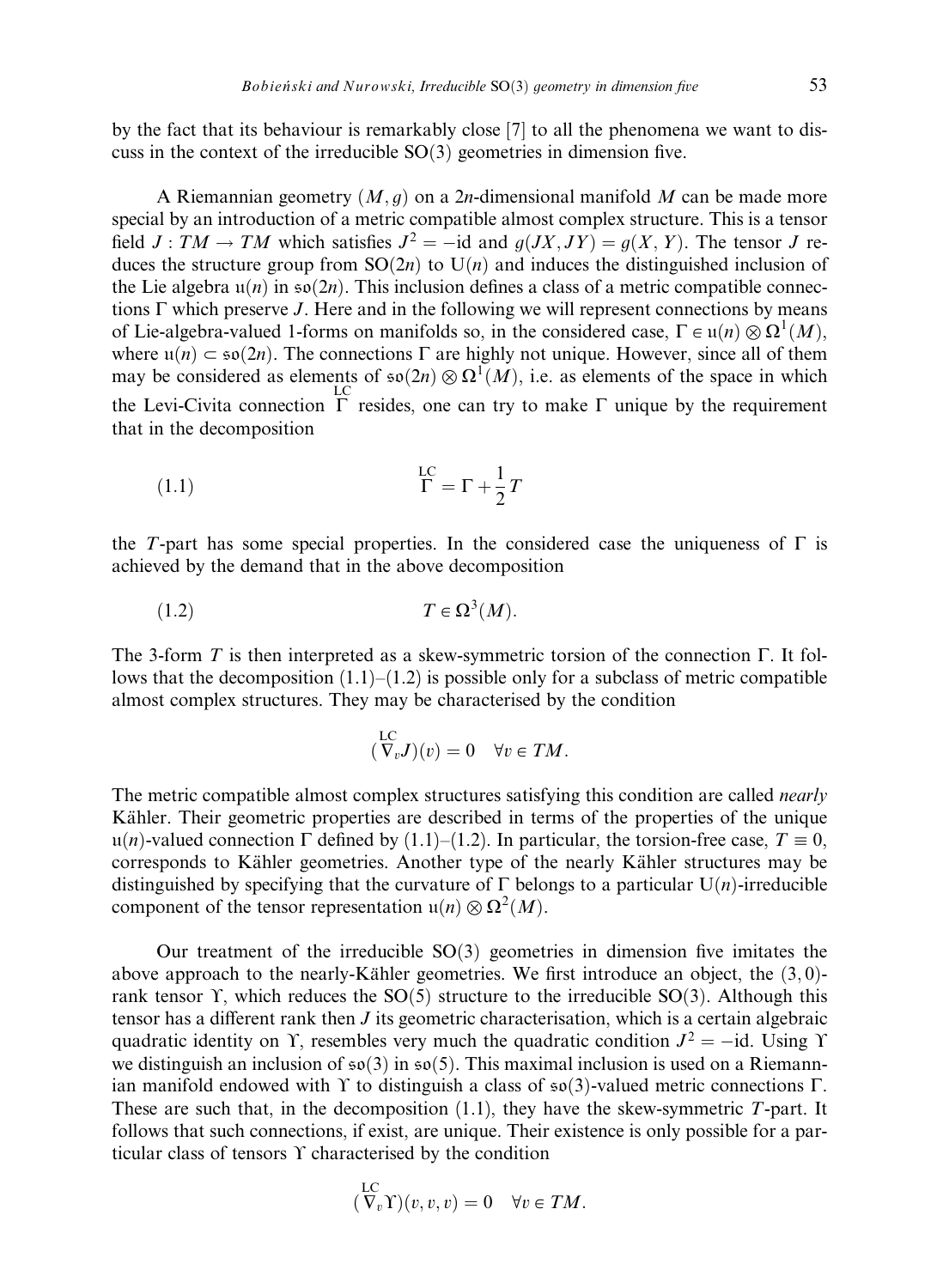The organisation of the paper is reflected in the table of contents. The notation is standard. However, depending on the context and esthetics of the presentation, we use both the Schouten notation with the indices of tensors as well as the geometric, index-free notation. Since all the time we are in the Riemannian category, we do not distinguish between covariant and contravariant tensors. This convention, when used in the formulae written in the Schouten notation, enables as to identify tensors with upper and lower indices. We will write them in the both positions depending on convenience. In the entire text the Einstein summation convention is assumed.

# 2. Tensor  $\Upsilon$  reducing  $O(5)$  to the irreducible  $SO(3)$

The two obvious examples  $M_{+} = SU(3)/SO(3)$  and  $M_{-} = SL(3,\mathbb{R})/SO(3)$  of the irreducible  $SO(3)$  structures should be supplemented by still another one, which in a certain sense, is the simplest. One achieves this example by identifying vectors A in  $\mathbb{R}^5$  with 3  $\times$  3 symmetric traceless real matrices  $\sigma(A)$ ,

(2.1) 
$$
\mathbb{M}^5 = \{ \sigma(A) \in M_{3 \times 3}(\mathbb{R}) : \sigma(A)^{\mathrm{T}} = \sigma(A), \text{tr}(\sigma(A)) = 0 \},
$$

and defining the unique irreducible 5-dimensional representation  $\rho$  of SO(3) in  $\mathbb{R}^5$  by

(2.2) 
$$
\rho(h)A = h\sigma(A)h^{\mathrm{T}} \quad \forall h \in \mathrm{SO}(3), A \in \mathbb{R}^5.
$$

Then  $M_0 = (SO(3) \times_{\rho} \mathbb{R}^5)/SO(3)$  also has an irreducible SO(3) structure.

From now on we identify  $\mathbb{R}^5$  with matrices  $\mathbb{M}^5$  as in (2.1). Given an element  $A \in \mathbb{R}^5$ we consider its characteristic polynomial

$$
P_A(\lambda) = \det(\sigma(A) - \lambda I) = -\lambda^3 + g(A, A)\lambda + \frac{2\sqrt{3}}{9} \Upsilon(A, A, A).
$$

This polynomial is invariant under the SO(3)-action given by the representation  $\rho$  of (2.2),

$$
P_{\rho(h)A}(\lambda)=P_A(\lambda).
$$

Thus, all the coefficients of  $P_A(\lambda)$ , which are multilinear in A, are SO(3)-invariant. It is convenient to choose a basis  $e_i$  in  $\mathbb{R}^5$  in such a way that the identification  $\sigma$  is given by

(2.3) 
$$
\mathbb{R}^{5} \ni A = a_{i}e_{i} \mapsto \sigma(A) = \begin{pmatrix} \frac{a^{1}}{\sqrt{3}} - a^{4} & a^{2} & a^{3} \\ a^{2} & \frac{a^{1}}{\sqrt{3}} + a^{4} & a^{5} \\ a^{3} & a^{5} & -2\frac{a^{1}}{\sqrt{3}} \end{pmatrix} \in \mathbb{M}^{5}.
$$

After this convenient choice, the bilinear form  $q$  simply becomes

(2.4) 
$$
g(A, A) = a_1^2 + a_2^2 + a_3^2 + a_4^2 + a_5^2,
$$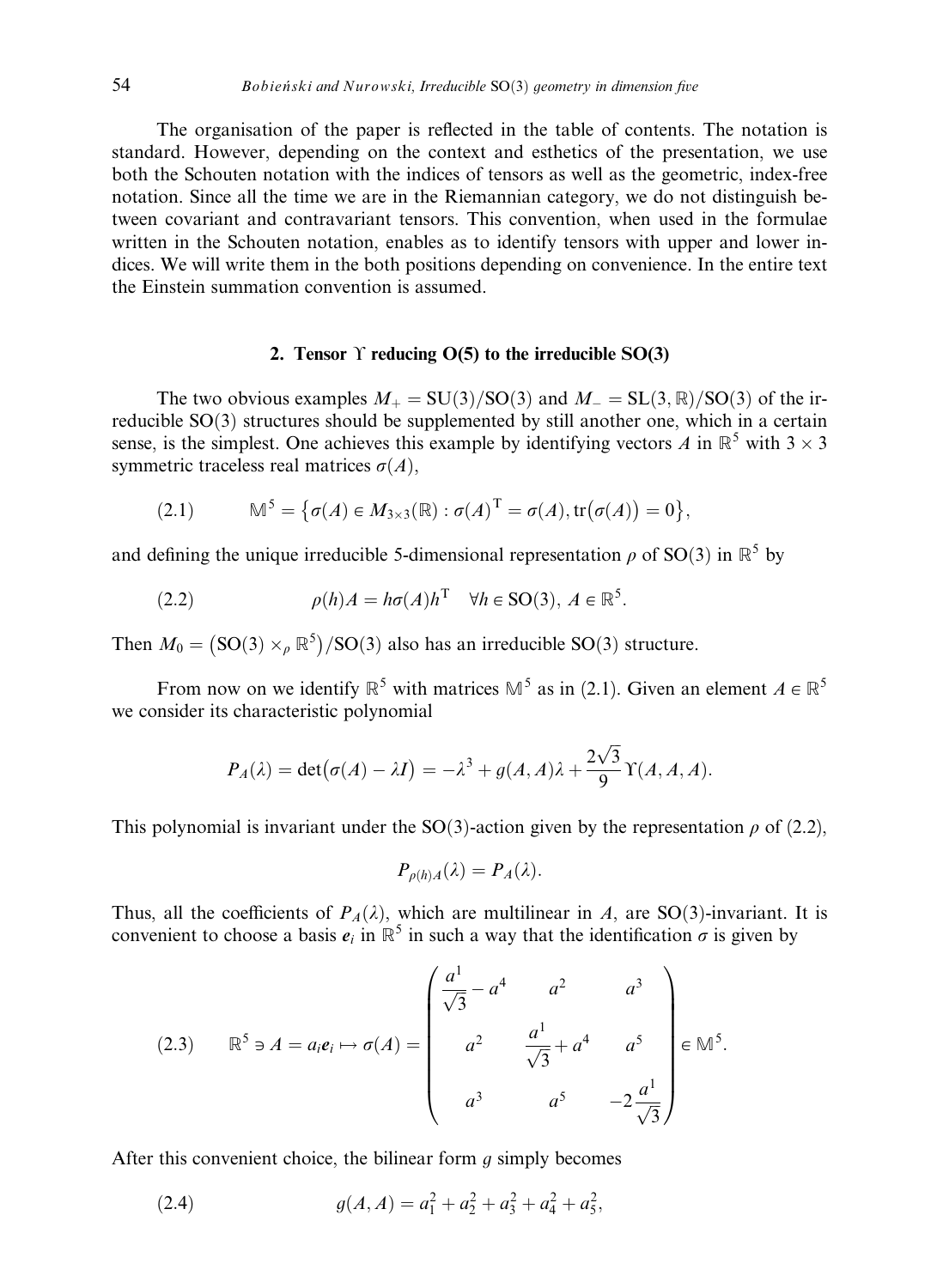and the ternary one  $\Upsilon$  is given by

(2.5) 
$$
\Upsilon(A, A, A) = \frac{1}{2}a_1(6a_2^2 + 6a_4^2 - 2a_1^2 - 3a_3^2 - 3a_5^2) + \frac{3\sqrt{3}}{2}a_4(a_5^2 - a_3^2) + 3\sqrt{3}a_2a_3a_5.
$$

Both g and Y are obviously SO(3)-invariant. Since g is the usual Riemannian metric on  $\mathbb{R}^5$ the action  $\rho$  of (2.2) gives a nonstandard *irreducible* inclusion

 $l : SO(3) \hookrightarrow O(5)$ .

Remark 2.1. Although it is obvious we remark that

$$
\Upsilon(A, A, A) = \frac{3\sqrt{3}}{2} \det(\sigma(A)).
$$

In the following we consider a tensor  $\Upsilon_{ijk} \in \bigodot^3 \mathbb{R}^5$  such that

$$
\Upsilon(A,A,A)=\Upsilon_{ijk}a^ia^ja^k.
$$

A simple algebra leads to

**Proposition 2.2.** The tensor  $\Upsilon_{ijk}$  has the following properties:

- (i) It is totally symmetric,  $\Upsilon_{ijk} = \Upsilon_{(ijk)}$ .
- (ii) It is trace-free,  $\Upsilon_{ij} = 0$ .
- (iii) It satisfies the identity

$$
\Upsilon_{jki}\Upsilon_{lni} + \Upsilon_{lji}\Upsilon_{kni} + \Upsilon_{kli}\Upsilon_{jni} = g_{jk}g_{ln} + g_{lj}g_{kn} + g_{kl}g_{jn},
$$

where  $g(A, A) = g_{ij} a^i a^j$ .

**Remark 2.3.** It is worth noting that property (iii) after contraction with  $g_{kn}$  and  $\Upsilon$ <sub>mkn</sub>, respectively, implies

$$
4\Upsilon_{ijk}\Upsilon_{mjk} = 14g_{im},
$$
  

$$
4\Upsilon_{ilm}\Upsilon_{jln}\Upsilon_{kmn} = -3\Upsilon_{ijk}.
$$

Group O(5) naturally acts on  $\bigodot^3 \mathbb{R}^5$  by

$$
\Upsilon_{ijk} \mapsto H_i^l H_j^m H_k^n \Upsilon_{lmn}, \quad H \in O(5).
$$

Our aim now is to find the stabiliser  $G<sub>T</sub>$  of tensor  $\Upsilon<sub>ijk</sub>$  under this action. We know that  $SO(3) \subset G_T$ . In the following we show that it is actually equal to  $SO(3)$ . To see this we take a 1-parameter subgroup  $H(s) = e^{sX}$  of SO(5) generated by an element X of the Lie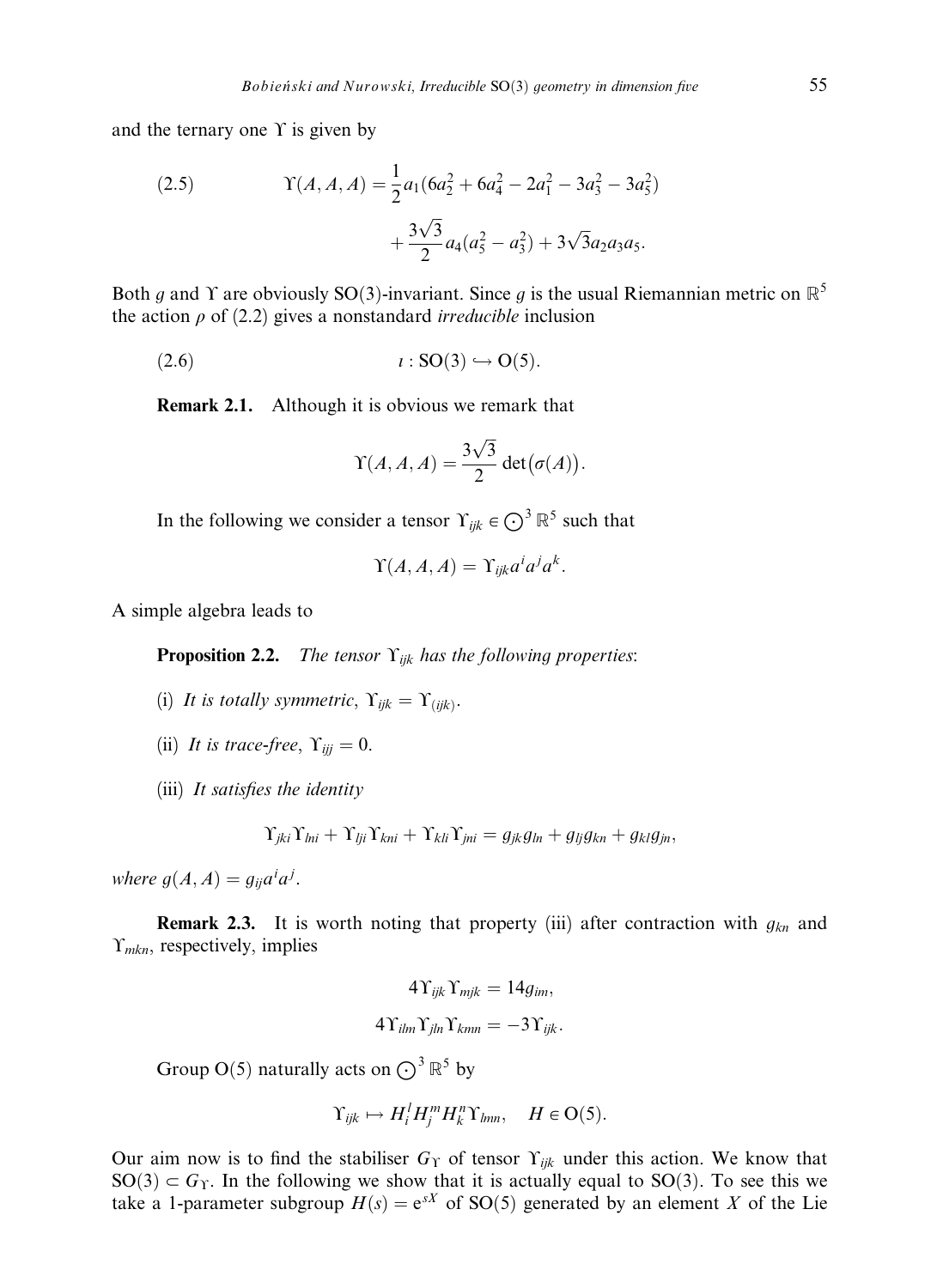algebra  $\mathfrak{so}(5)$  in the standard 5-dimensional representation of skew symmetric matrices. Taking  $\frac{d}{ds}_{s=0}$  of the stabilising equation  $\Upsilon_{ijk} = H(s)_i^l H(s)_j^m H(s)_k^n \Upsilon_{lmn}$  we get the linear equation

$$
(2.7) \t\t Y_{ijk}X_i^l + \Upsilon_{ilk}X_j^l + \Upsilon_{ijl}X_k^l = 0
$$

for the elements of the Lie algebra of the stabiliser. Its general solution is

 $X = (X_j^i) = x^1 E_1 + x^2 E_2 + x^3 E_3 = x^I E_I,$ 

where  $(x^I)$ ,  $I = 1, 2, 3$ , are real parameters and the matrices

$$
(2.8) \t E_1 = \begin{pmatrix} 0 & 0 & 0 & 0 & \sqrt{3} \\ 0 & 0 & 1 & 0 & 0 \\ 0 & -1 & 0 & 0 & 0 \\ 0 & 0 & 0 & 0 & 1 \\ -\sqrt{3} & 0 & 0 & -1 & 0 \end{pmatrix},
$$
  

$$
E_2 = \begin{pmatrix} 0 & 0 & \sqrt{3} & 0 & 0 \\ 0 & 0 & 0 & 0 & 1 \\ -\sqrt{3} & 0 & 0 & 1 & 0 \\ 0 & 0 & -1 & 0 & 0 \end{pmatrix}, \t E_3 = \begin{pmatrix} 0 & 0 & 0 & 0 & 0 \\ 0 & 0 & 0 & 2 & 0 \\ 0 & 0 & 0 & 0 & 1 \\ 0 & -2 & 0 & 0 & 0 \\ 0 & 0 & -1 & 0 & 0 \end{pmatrix},
$$

satisfy the  $\mathfrak{so}(3)$  commutation relations

$$
[E_1, E_2] = E_3, \quad [E_3, E_1] = E_2, \quad [E_2, E_3] = E_1,
$$

or  $[E_J, E_K] = \varepsilon_{JK}^I E_I$ , for short. Thus, the intersection of the stabiliser with the SO(5) component of  $O(5)$  is equal to the irreducible  $SO(3)$ . Actually the stabiliser does not intersect with the complement of  $SO(5)$  in  $O(5)$ , as it is explained in the following lemma.

**Lemma 2.4.** The stabiliser of  $\Upsilon_{ijk}$  is contained in SO(5) component of O(5).

*Proof.* Since the complement of SO(5) in O(5) consists of elements of the form  $-g$ such that  $g \in SO(5)$  it is enough to prove that  $-g$  with  $g \in SO(5)$  can not be in  $G<sub>T</sub>$ . Assuming the opposite i.e. that  $g \in SO(5)$  and  $-g \in G<sub>\Upsilon</sub>$  we get the contradiction by the following steps. The adjoint map  $Ad<sub>q</sub>$  preserves  $\mathfrak{so}(3)$ . Thus it provides an orthogonal (with respect to the Killing form) transformation of  $\mathfrak{so}(3)$ 

$$
Ad_g|_{\mathfrak{so}(3)} \in SO(\mathfrak{so}(3)), \quad \mathfrak{so}(3) = \text{Span}(E_1, E_2, E_3).
$$

On the other hand, any orthogonal transformation of our  $\mathfrak{so}(3)$  has the form  $\text{Ad}_h$ for an element  $h \in i(SO(3))$ . So, g has its corresponding  $h \in i(SO(3))$  such that,  $\text{Ad}_g|_{\mathfrak{so}(3)} = \text{Ad}_h|_{\mathfrak{so}(3)}$ . Thus,  $\text{Ad}_{gh^{-1}}|_{\mathfrak{so}(3)} = \text{Id}$ , so that the element  $gh^{-1} \in SO(5)$  must satisfy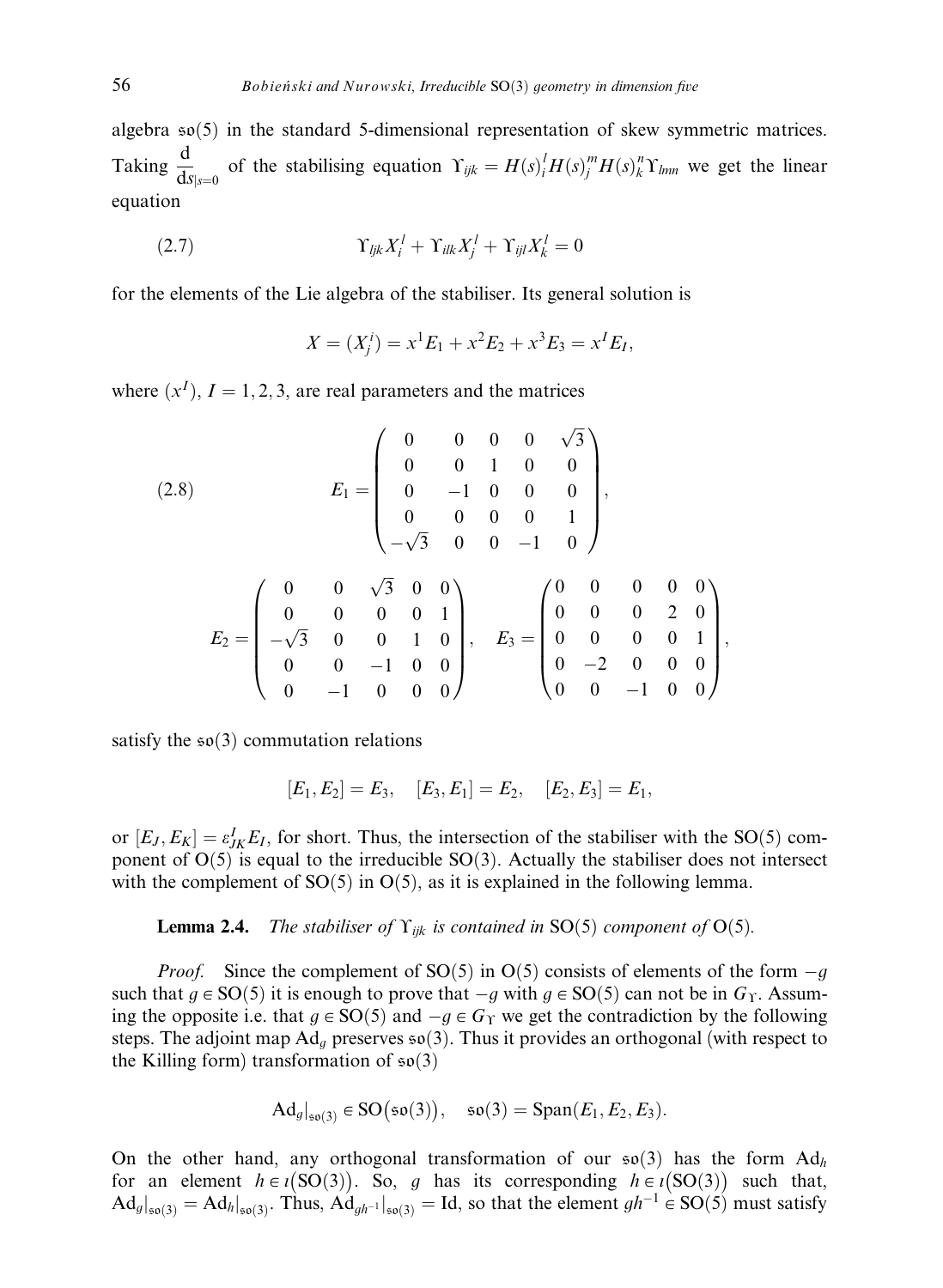$$
gh^{-1}X = Xgh^{-1} \quad \forall X \in \text{Span}(E_1, E_2, E_3).
$$

Forcing  $gh^{-1}$  to satisfy this condition on the basis  $E_J$  for  $J = 1, 2, 3$ , we find that  $gh^{-1} = I$ . Thus  $g = h$  is in  $G_Y$  which means that also  $-gg^{-1} = -I$  is in  $G_Y$ . But  $-I \in O(5)$  sends  $\Upsilon_{ijk}$ to  $-Y_{ijk}$ , which gives the contradiction and finishes the proof.  $\square$ 

Thus we have the following proposition:

**Proposition 2.5.** The stabiliser of tensor  $\Upsilon_{ijk}$  is the irreducible SO(3) included by *i* in  $O(5)$ .

**2.1.** The O(5) invariant characterisation of tensor *Y*. Since the stabiliser of  $Y_{ijk}$  is the irreducible SO(3), its orbit under the O(5) action is a 7-dimensional homogeneous space  $O(5)/i(SO(3))$ . In this section we fully characterise this orbit among all the orbits of  $O(5)$ action in  $\bigodot^3 \mathbb{R}^5$ . On doing this we view  $\Upsilon_{ijk}$  as a linear map

$$
\mathbb{R}^5 \ni v \mapsto \Upsilon_v \in \text{End}(\mathbb{R}^5), \quad (\Upsilon_v)_{ij} = \Upsilon_{ijk} v_k.
$$

Using this map we can rewrite the property (iii) of Proposition 2.2 characterising  $\Upsilon_{ijk}$  to the equivalent form

$$
\forall v \in \mathbb{R}^5 \quad \Upsilon_v^2 v = g(v, v)v.
$$

The importance of this reformulation is justified by the following theorem.

**Theorem 2.6.** The  $O(5)$  orbit of tensor  $\Upsilon_{ijk}$  consists of all tensors  $\Upsilon_{ijk}$  for which the associated linear map

$$
\mathbb{R}^5 \ni v \mapsto \Upsilon_v \in \text{End}(\mathbb{R}^5), \quad (\Upsilon_v)_{ij} = \Upsilon_{ijk} v_k
$$

satisfies the following three conditions:

- (1) It is totally symmetric, i.e.  $g(u, Y_ww) = g(w, Y_wu) = g(u, Y_wv)$ .
- (2) It is trace free  $tr(\Upsilon_v) = 0$ .
- (3) For any vector  $v \in \mathbb{R}^5$

$$
(2.9) \t\t Y_v^2 v = g(v, v)v.
$$

**Remark 2.7.** The O(5) orbit of  $\Upsilon_{ijk}$ , described invariantly in the above theorem, consists of two disjoint SO(5) orbits: the orbit of  $\Upsilon_{ijk}$  and the orbit of  $-\Upsilon_{ijk}$ . Indeed, both tensors  $\pm \Upsilon_{ijk}$  satisfy the three conditions characterising the O(5) orbit and  $\Upsilon_{ijk}$  can not be sent to  $-\Upsilon_{ijk}$  via an element  $h \in SO(5)$ . Otherwise the element  $-h$  preserves  $\Upsilon_{ijk}$  and as such belongs to  $G<sub>T</sub>$  which contradicts Lemma 2.4.

*Proof of Theorem.* Let us consider tensor  $\Upsilon_{ijk}$  for which  $\Upsilon_{ijk} a^i a^j a^k$  has the standard form (2.5). Then its corresponding map  $\Upsilon_v$  in the g-orthonormal basis  $e_i$  of (2.3), is represented by the following matrices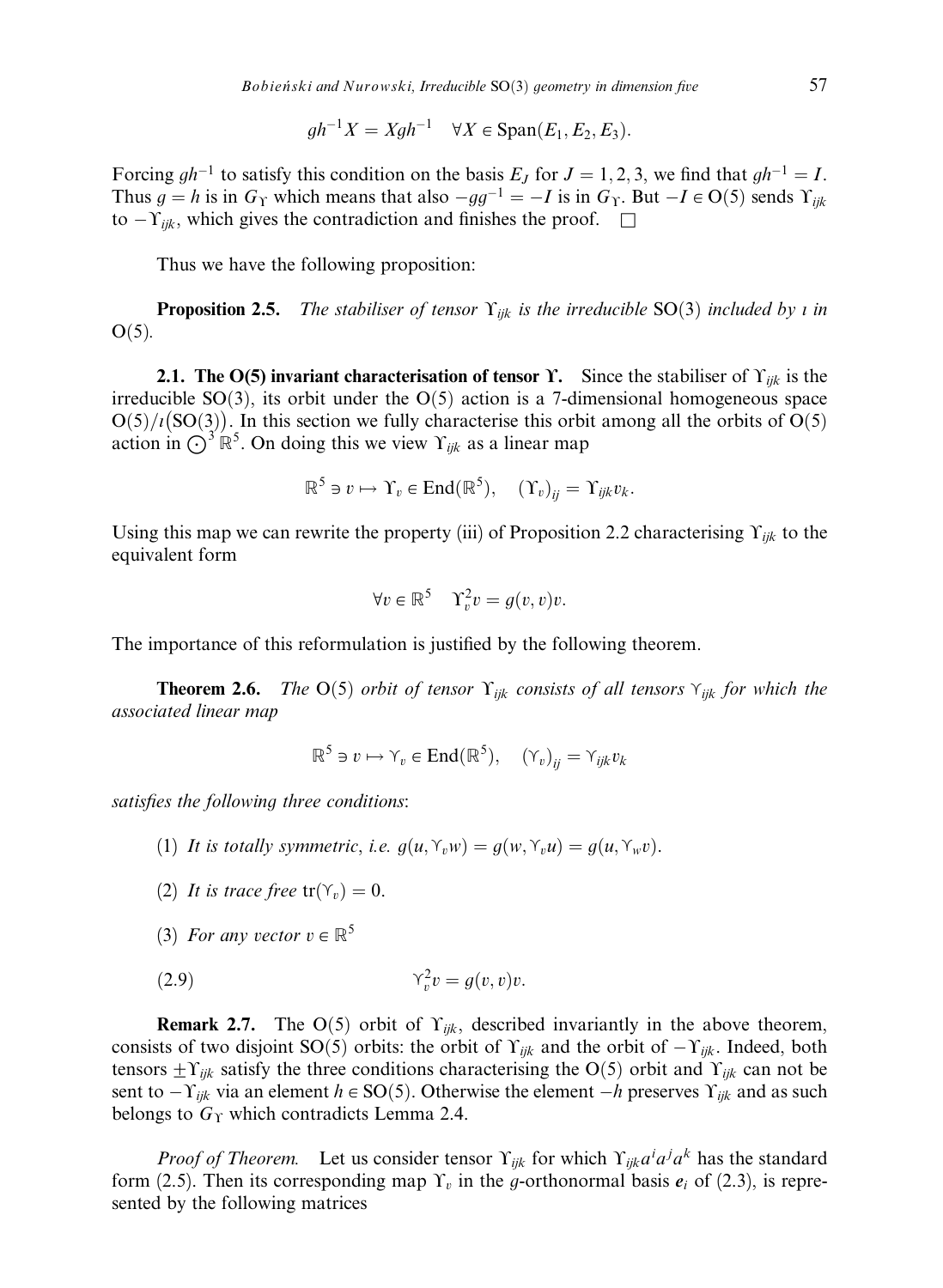$$
(2.10) \t\Gamma_{e_1} = \begin{pmatrix} -1 & 0 & 0 & 0 & 0 \\ 0 & 1 & 0 & 0 & 0 \\ 0 & 0 & s & 0 & 0 \\ 0 & 0 & 0 & 1 & 0 \\ 0 & 0 & 0 & 0 & s \end{pmatrix}, \t\Gamma_{e_2} = \begin{pmatrix} 0 & 1 & 0 & 0 & 0 \\ 1 & 0 & 0 & 0 & 0 \\ 0 & 0 & 0 & 0 & c \\ 0 & 0 & 0 & 0 & 0 \\ 0 & 0 & c & 0 & 0 \end{pmatrix},
$$

$$
\Gamma_{e_3} = \begin{pmatrix} 0 & 0 & s & 0 & 0 \\ 0 & 0 & 0 & 0 & s \\ s & 0 & 0 & -b & 0 \\ 0 & 0 & -b & 0 & 0 \\ 0 & c & 0 & 0 & 0 \end{pmatrix}, \t\Gamma_{e_4} = \begin{pmatrix} 0 & 0 & 0 & 1 & 0 \\ 0 & 0 & 0 & 0 & 0 \\ 0 & 0 & -b & 0 & 0 \\ 1 & 0 & 0 & 0 & 0 \\ 0 & 0 & 0 & 0 & b \end{pmatrix}, \t\Gamma_{e_5} = \begin{pmatrix} 0 & 0 & 0 & 0 & s \\ 0 & 0 & c & 0 & 0 \\ 0 & c & 0 & 0 & 0 \\ 0 & 0 & 0 & 0 & b \\ s & 0 & 0 & b & 0 \end{pmatrix},
$$

where  $s = -1/2$ ,  $b = c = \sqrt{3}/2$ . The advantage of introducing additional constant b will be clear later in the proof.

Now, let us take an arbitrary tensor  $Y_{ijk}$  satisfying the three assumptions of Theorem 2.6. The theorem will be proven if we manage to construct an orthonormal basis  $(e_1, \ldots, e_5)$  in  $\mathbb{R}^5$  in which the matrices  $\gamma_{e_i}$  take the same form (2.10) as the matrices  $\gamma_{e_i}$ .

**Lemma 2.8.** For any pair of orthogonal vectors  $v$ ,  $w$  the following identity holds:

$$
g(v, v)w = 2\gamma_v^2 w + \gamma_w \gamma_v v.
$$

*Proof of Lemma.* Applying (2.9) for the vector  $v + rw$  ( $r \in \mathbb{R}$ ) we get

$$
rg(v,v)w + r^2g(w,w)v = r\gamma_v^2w + r^2\gamma_w^2v + r\gamma_v\gamma_wv + r^2\gamma_v\gamma_ww + r\gamma_w\gamma_vv + r^2\gamma_w\gamma_vw.
$$

The linear in r term of this identity when compared with the symmetry  $\gamma_w v = \gamma_w v$  yields the thesis.  $\square$ 

The 5-th order homogeneous polynomial  $det(\gamma_v)$  considered on the unit sphere  $\{v : g(v, v) = 1\}$  satisfies  $\det(\Upsilon_{-v}) = -\det(\Upsilon_v)$ . Thus, it can not have a fixed sign everywhere on the sphere and there exists a unit vector  $e_2$  such that

$$
\det(\Upsilon_{e_2})=0.
$$

Let

$$
e_1:=\curlyvee_{e_2}e_2
$$

and let  $e_4$  be the unit vector in the kernel of  $\gamma_{e_2}$ :

$$
Y_{e_2}e_4=0.
$$

**Lemma 2.9.** The vectors  $(e_1, e_2, e_4)$  are unit and pairwise orthogonal.

Proof.

$$
g(e_4, e_1) = g(e_4, \Upsilon_{e_2}e_2) = g(e_2, \Upsilon_{e_2}e_4) = 0,
$$
  

$$
g(e_4, e_2) = g(e_4, \Upsilon_{e_2}^2e_2) = g(e_2, \Upsilon_{e_2}^2e_4) = 0.
$$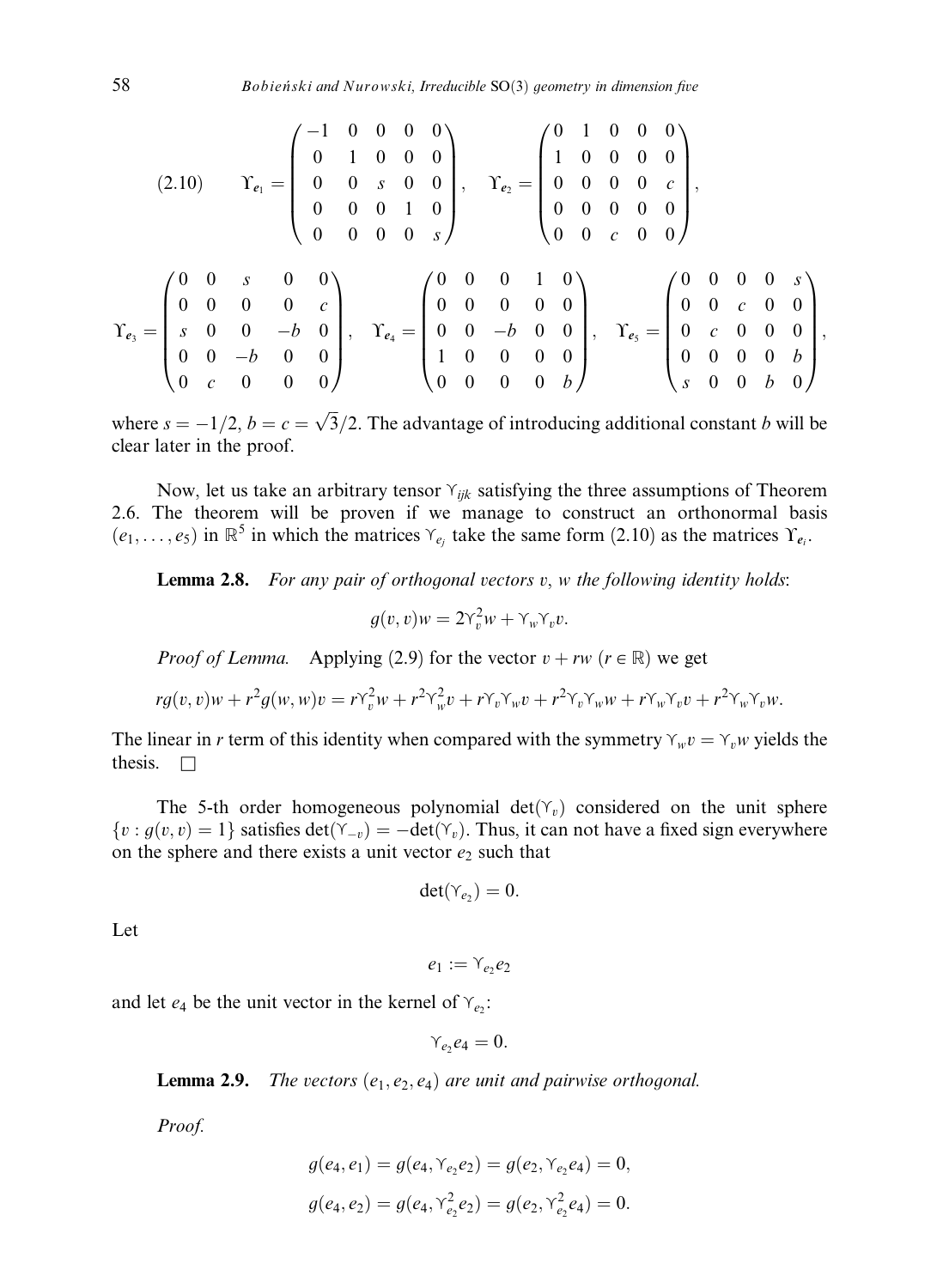Using Lemma 2.8 for the unit orthogonal vectors  $w = e_2$  and  $v = e_4$  we get  $e_2 = \gamma_{e_2} \gamma_{e_4} e_4$ and so

$$
g(e_2, e_1) = g(e_2, \Upsilon_{e_2} \Upsilon_{e_2} \Upsilon_{e_4} e_4) = g(\Upsilon_{e_2}^2 e_2, \Upsilon_{e_4} e_4) = 0.
$$

Finally, the vector  $e_1$  is unit:

$$
g(e_1, e_1) = g(\Upsilon_{e_2}e_2, \Upsilon_{e_2}e_2) = g(\Upsilon_{e_2}^2e_2, e_2) = 1. \quad \Box
$$

The space Span $(e_1, e_2, e_4)$  is  $\gamma_{e_2}$ -invariant and  $\gamma_{e_2}$  restricted to this invariant space is trace-free; the same is true for the restriction of  $Y_{e_2}$  to the orthogonal complement Span $(e_1, e_2, e_4)$ <sup> $\perp$ </sup>. So, there exists a number  $c \ge 0$  and a pair of unit vectors  $(e_3, e_5)$  such that

$$
\gamma_{e_2}e_3 = ce_5, \quad \gamma_{e_2}e_5 = ce_3, \quad c \ge 0
$$

and the system  $(e_1, e_2, e_3, e_4, e_5)$  is the orthonormal basis of  $\mathbb{R}^5$ . The matrix of  $\gamma_{e_2}$  in this basis has the form as in  $(2.10)$ , but the constant c is not fixed.

Now, the use of the assumed properties of  $(\gamma_{ijk})$  and the successive application of Lemma 2.8 proves that the matrices  $Y_{e_1}, \ldots, Y_{e_5}$  have the form of (2.10) with the following restrictions to the constants  $(b, c, s)$ :

$$
s = -\frac{1}{2}
$$
,  $c^2 = \frac{3}{4}$ ,  $b^2 = c^2$ .

If  $b = -c$  then one can perform the following change of basis:

$$
(e_1, e_2, e_3, e_4, e_5) \mapsto (e_1, e_2, -e_3, -e_4, -e_5)
$$

resulting the change  $b \mapsto (-b)$  in the matrices (2.10).

This finishes the proof of Theorem 2.6.  $\Box$ 

**Corollary 2.10.** The tensor  $\Upsilon_{ijk}$  is fully determined by its properties listed in Proposition 2.2.

# 3. The SO(3) structure in  $\mathbb{R}^5$  and the representations of SO(3)

The last corollary motivates the following definition.

**Definition 3.1.** An SO(3) structure on  $\mathbb{R}^5$  is a pair  $(g, \Upsilon)$  where g is a Riemannian metric  $g(A, A) = g_{ij} a^i a^j$  and Y is a ternary form  $\Upsilon(A, A, A) = \Upsilon_{ijk} a^i a^j a^k$  such that

- (i)  $\Upsilon_{ijk} = \Upsilon_{(iik)}$ ,
- (ii)  $\Upsilon_{ii} = 0$ ,
- (iii)  $\Upsilon_{ik} \Upsilon_{lni} + \Upsilon_{li} \Upsilon_{kni} + \Upsilon_{kli} \Upsilon_{ini} = g_{ik} g_{ln} + g_{li} g_{kn} + g_{kl} g_{in}$ .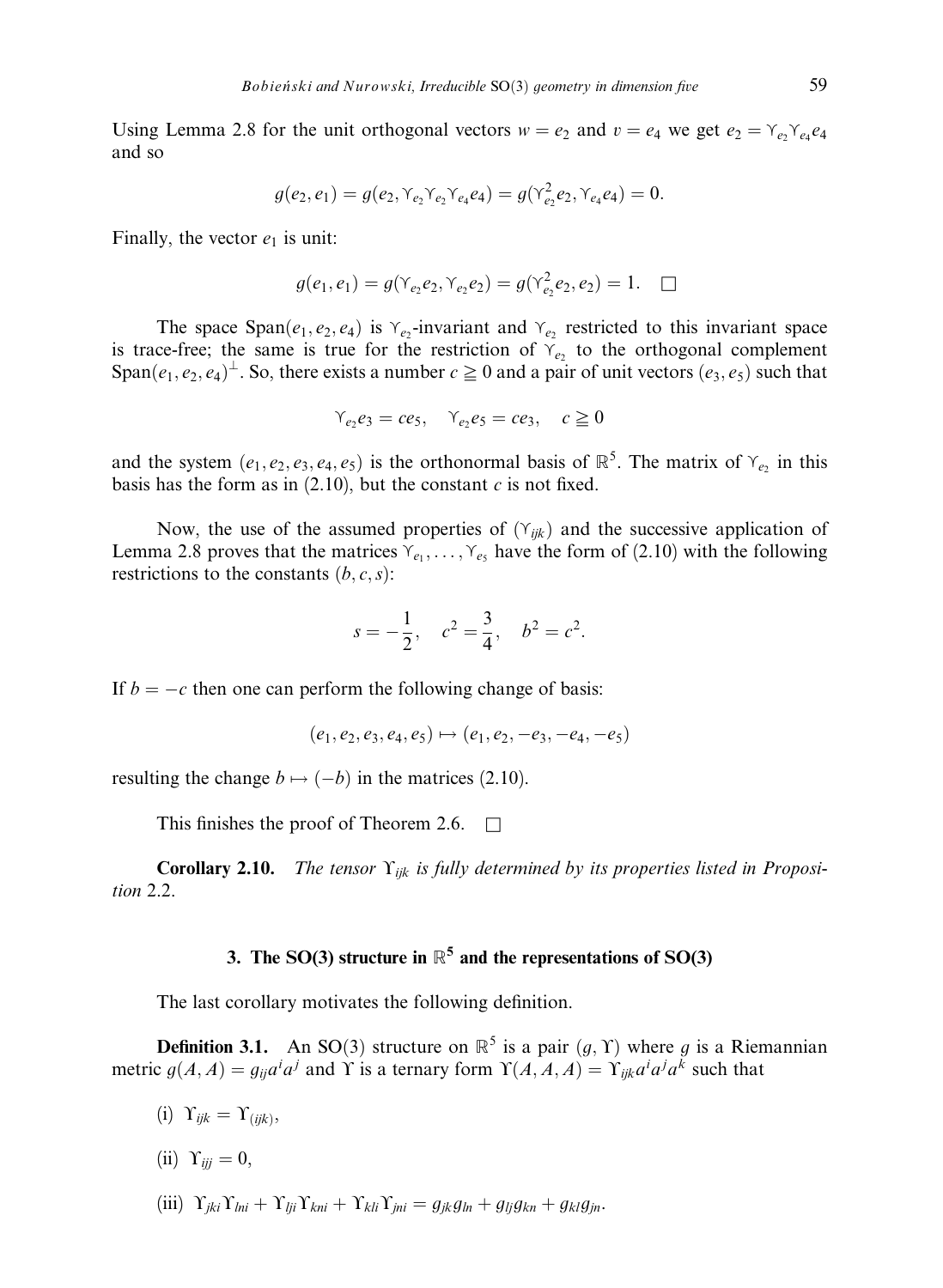$\otimes^2 \mathbb{R}^5$ . First, we recall the following well known theorem. In this section we will use an  $SO(3)$  structure to define representations of  $SO(3)$  in

**Theorem 3.2.** All the irreducible finite-dimensional representations of  $SO(3)$  are odd dimensional. There is a unique irreducible representation of SO(3) in space  $\mathbb{R}^{2l+1}$  for each  $l \in \{0, 1, 2, 3, \ldots\}$ . The tensor product  $\mathbb{R}^{2l_1+1} \otimes \mathbb{R}^{2l_2+1}$  decomposes onto the SO(3)-irreducible components according to the following Wigner formula:

$$
(3.1) \t\t \mathbb{R}^{2l_1+1} \otimes \mathbb{R}^{2l_2+1} = \bigoplus_{l=|l_1-l_2|}^{|l_1+l_2|} \mathbb{R}^{2l+1}.
$$

The 5-dimensional irreducible representation  $\rho$  of SO(3) with the carrier space

$$
\textstyle{\bigwedge}_5^1:=\mathbb{R}^5
$$

was already considered in (2.2). To find the projectors onto the irreducible components of the tensor representations  $\bigotimes^2 \mathbb{R}^5$ ,  $\bigwedge^2 \mathbb{R}^5$  and  $\bigodot^2 \mathbb{R}^5$  we use the SO(3) structure  $(g, \Upsilon)$ . Associated with  $\Upsilon$  is the endomorphism

$$
\hat{\Upsilon}: \bigotimes^2 \mathbb{R}^5 \to \bigotimes^2 \mathbb{R}^5,
$$
  

$$
W^{ik} \stackrel{\hat{\Upsilon}}{\mapsto} 4\Upsilon_{ijm}\Upsilon_{klm}W^{jl},
$$

which preserves the decomposition  $\bigotimes^2 \mathbb{R}^5 = \bigwedge^2 \mathbb{R}^5 \oplus \bigodot^2 \mathbb{R}^5$ . Now, a simple algebra leads to the following proposition.

**Proposition 3.3.** 
$$
\bigotimes^2 \mathbb{R}^5 = \bigwedge^2_3 \oplus \bigwedge^2_7 \oplus \bigodot^2_1 \oplus \bigodot^2_5 \oplus \bigodot^2_9, where
$$

$$
\bigodot^2_1 = \{ S \in \bigotimes^2 \mathbb{R}^5 \mid \hat{\Upsilon}(S) = 14 \cdot S \} = \{ S = \lambda \cdot g, \lambda \in \mathbb{R} \},
$$

$$
\bigwedge^2_3 = \{ F \in \bigotimes^2 \mathbb{R}^5 \mid \hat{\Upsilon}(F) = 7 \cdot F \} = \mathfrak{so}(3) = \text{Span}(E_1, E_2, E_3),
$$

$$
\bigodot^2_5 = \{ S \in \bigotimes^2 \mathbb{R}^5 \mid \hat{\Upsilon}(S) = -3 \cdot S \},
$$

$$
\bigwedge^2_7 = \{ F \in \bigotimes^2 \mathbb{R}^5 \mid \hat{\Upsilon}(F) = -8 \cdot F \} =: \mathfrak{n},
$$

$$
\bigodot^2_9 = \{ S \in \bigotimes^2 \mathbb{R}^5 \mid \hat{\Upsilon}(S) = 4 \cdot S \}.
$$

All the representations  $\bigwedge_j^2 \subset \bigwedge^2{\mathbb R}^5$  and  $\bigodot^2_k \subset \bigodot^2{\mathbb R}^5$  are irreducible; the indices j and k denote their dimensions.

**Remark 3.4.** Note that the tensor  $\hat{\Upsilon}$  defines a nondegenerate SO(3) invariant scalar product  $(F | F') = *(\hat{T}(F) \wedge *F')$  of signature  $(3, 7)$  on the space of 2-forms

(3.2) 
$$
\Lambda^2 \mathbb{R}^5 = \mathfrak{so}(5) = \mathfrak{so}(3) \oplus \mathfrak{n} = \Lambda_3^2 \oplus \Lambda_7^2.
$$

Although this scalar product differs from the one associated with the Killing form  $k(F, F') = -6 * (F \wedge *F')$ , in both of them we have  $\mathfrak{so}(3) \perp \mathfrak{n}$ .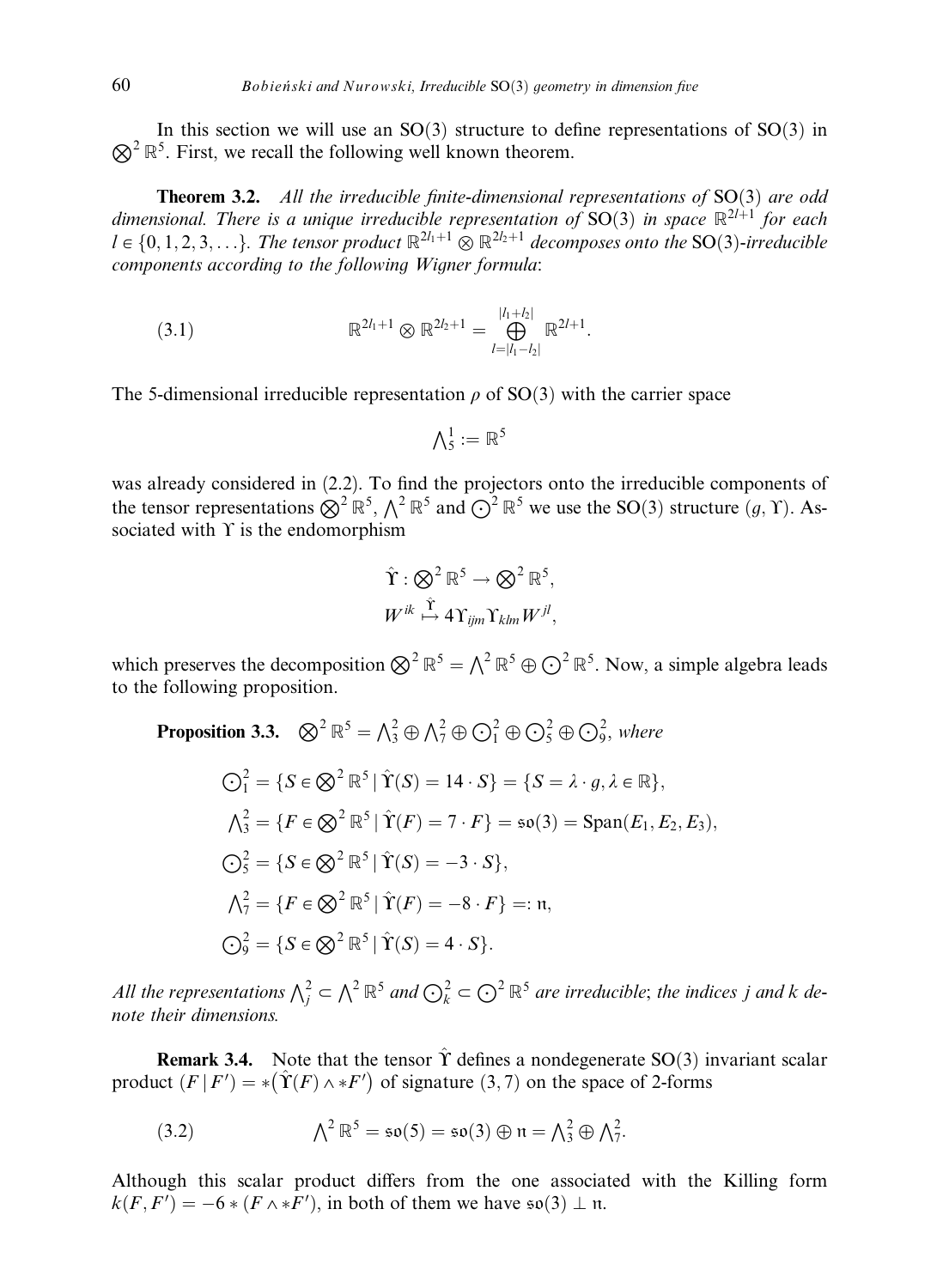Remark 3.5. In agreement with the above notation we will denote the irreducible representation  $\mathbb{R}^5$  by

$$
\Lambda_5^1 = \mathbb{R}^5 = \Lambda^1 \, \mathbb{R}^5.
$$

Using the SO(3) structure  $(g, Y)$  we can also build up an endomorphism

$$
\check{\Upsilon}:\bigodot^2{\mathbb R}^5\to\bigodot^2{\mathbb R}^5
$$

given by

$$
S^{kl}\stackrel{\check{\Upsilon}}{\mapsto} 4\Upsilon_{klm}\Upsilon_{ijm}S^{ij}.
$$

It is independent of  $\hat{\Upsilon}|_{\bigodot^2 \mathbb{R}^5}$ . Note that  $\check{\Upsilon}$  is a composition  $\check{\Upsilon} = 4\overline{\Upsilon} \circ \grave{\Upsilon}$  of two maps

$$
\bigodot^2 \mathbb{R}^5 \stackrel{\hat{\Upsilon}}{\rightarrow} \bigwedge^1_5 \stackrel{\overline{\Upsilon}}{\rightarrow} \bigodot^2_5
$$

given by

(3.3) 
$$
\hat{\Upsilon}(S)_i = \Upsilon_{ijk} S_{jk}, \quad \overline{\Upsilon}(v) = \Upsilon_v.
$$

We have

$$
\ker(\grave{\Upsilon}) = \bigodot_1^2 \oplus \bigodot_9^2, \quad \text{im}(\grave{\Upsilon}) = \bigwedge_5^1.
$$

Thus  $\Upsilon$  restricted to  $\bigodot^2$  is an isomorphic intertwiner between the representations  $\bigodot^2$  and  $\bigwedge_{5}^{1}$ . Furthermore we have:

$$
4\overline{\Upsilon} \circ \grave{\Upsilon}|_{\bigodot^2_5} = 14 \cdot id.
$$

Summarising we have

**Proposition 3.6.** The eigenvalues of  $\check{\Upsilon}$  on the representations  $\bigodot^2_1 \oplus \bigodot^2_9$  and  $\bigodot^2_5$  are 0 and 14, respectively.

# 4. The SO(3) structure on a manifold

**Definition 4.1.** An SO(3) structure on a 5-dimensional Riemannian manifold  $(M, g)$ is a structure defined by means of a rank 3 tensor field  $\Upsilon$  for which the associated linear map

$$
TM \ni v \mapsto \Upsilon_v \in End(TM), \quad (\Upsilon_v)_{ij} = \Upsilon_{ijk}v_k,
$$

satisfies the following three conditions:

- (1) It is totally symmetric, i.e.  $g(u, \Upsilon_v w) = g(w, \Upsilon_v u) = g(u, \Upsilon_w v)$ .
- (2) It is trace free  $tr(\Upsilon_v) = 0$ .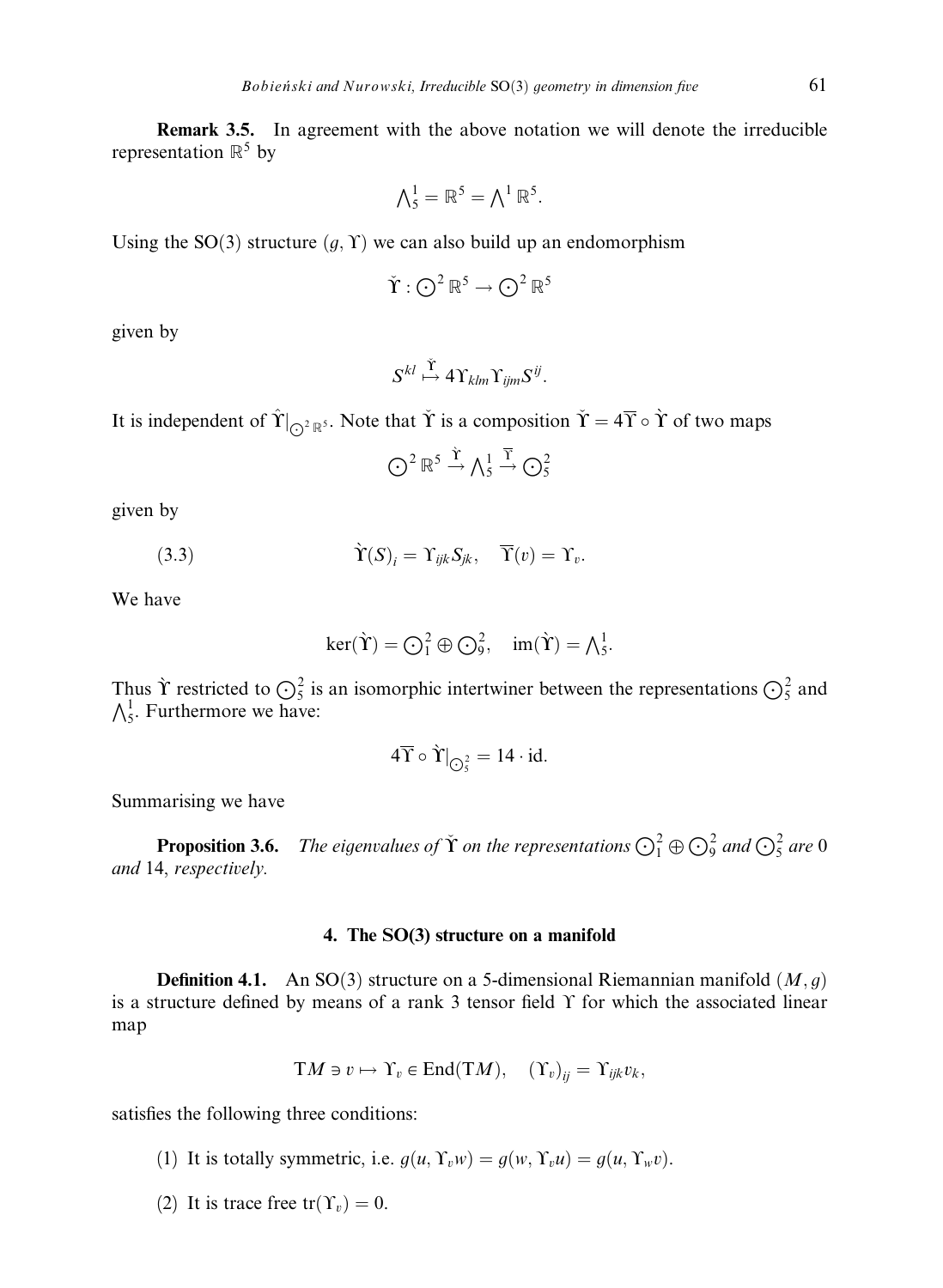(3) For any vector field  $v \in TM$ 

$$
\Upsilon_v^2 v = g(v, v)v.
$$

**Definition 4.2.** Two SO(3) structures  $(M, q, \Upsilon)$  and  $(\overline{M}, \overline{q}, \overline{\Upsilon})$  defined on two respective 5-manifolds M and  $\overline{M}$  are (locally) *equivalent* iff there exists a (local) diffeomorphism  $\phi : M \to \overline{M}$  such that

$$
\phi^*(\overline{g}) = g
$$
 and  $\phi^*(\overline{Y}) = \Upsilon$ .

If  $\overline{M} = M$ ,  $\overline{q} = q$ ,  $\overline{Y} = Y$  the equivalence  $\phi$  is called a (local) symmetry of  $(M, q, Y)$ . The group of (local) symmetries is called a *symmetry group of*  $(M, q, \Upsilon)$ .

In view of Corollary 2.10, Theorem 2.6 and Proposition 2.2 the tensor field  $\Upsilon$  reduces the structure group of the bundle of orthonormal frames over  $M$  to the irreducible SO(3). Thus, locally, we can represent an  $SO(3)$  structure on M by a coframe

(4.1) 
$$
\theta = (\theta^i) = (\theta^1, \theta^2, \theta^3, \theta^4, \theta^5)
$$

on  $M$ , given up to the SO(3) transformation

(4.1) 
$$
TM \otimes \Omega^1(M) \ni \theta \mapsto \tilde{\theta} = \rho(h)\theta.
$$

For such a class of coframes the Riemannian metric  $q$  is

$$
g = \theta_1^2 + \theta_2^2 + \theta_3^2 + \theta_4^2 + \theta_5^2,
$$

and the tensor  $\Upsilon$ , reducing the structure group from SO(5) to SO(3), is

(4.3) 
$$
\Upsilon = \frac{1}{2}\theta_1(6\theta_2^2 + 6\theta_4^2 - 2\theta_1^2 - 3\theta_3^2 - 3\theta_5^2) + \frac{3\sqrt{3}}{2}\theta_4(\theta_5^2 - \theta_3^2) + 3\sqrt{3}\theta_2\theta_3\theta_5.
$$

**Definition 4.3.** An orthonormal coframe  $(\theta^1, \theta^2, \theta^3, \theta^4, \theta^5)$  in which the tensor Y of an SO(3) structure  $(M, g, Y)$  is of the form (4.3) is called a *coframe adapted to*  $(M, g, Y)$ , an adapted coframe, for short.

4.1. Topological obstruction. The determination of topological obstructions for existence of an irreducible  $SO(3)$  structure on a 5-dimensional manifold is presented in a separate paper of one of us [2]. For the completeness of the present paper we quote the result here. In the theorem below we denote by  $p_i$  the *j*th Pontriagin class.

**Theorem 4.4.** Let M be a 5-dimensional Spin manifold. There exists an irreducible SO(3) structure on M iff M admits the standard SO(3) structure (i.e. TM splits on the rank 2 trivial bundle and a rank 3 complement) and

$$
p_1(TM) = 5\tilde{p}
$$
, where  $\tilde{p} \in H^4(M; \mathbb{Z})$ .

**Remark 4.5.** The irreducible inclusion  $i(SO(3)) \subset SO(5)$  induces the irreducible inclusion of  $\tilde{i}(\text{Spin}(3)) \subset \text{Spin}(5)$ . Assuming that  $w_2(TM) = 0$ , the SO $(5)$  structure on M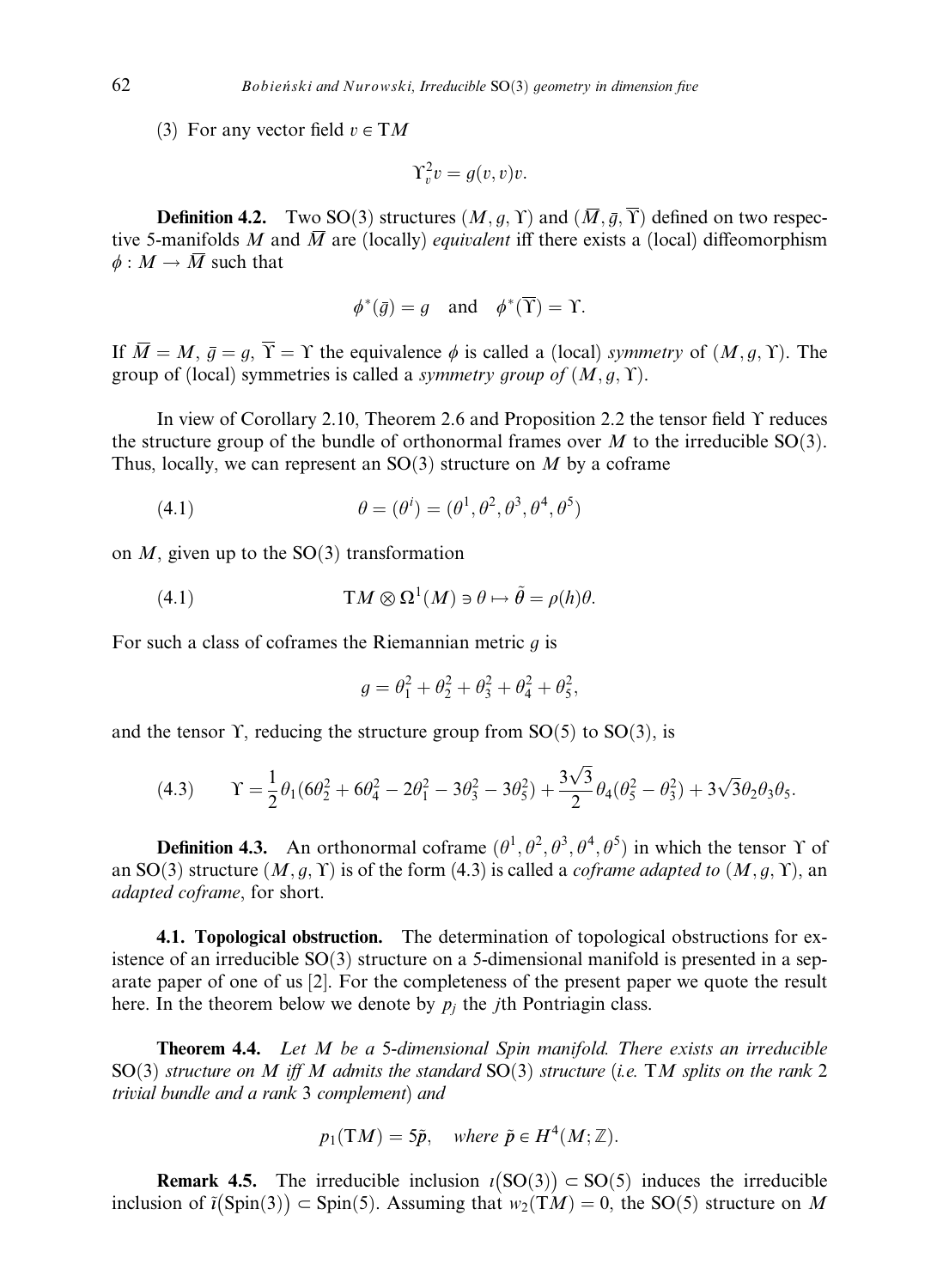can be lifted to the Spin(5) structure. It further may be reduced to the  $\tilde{i}$ (Spin(3)) structure on M, provided that M admits an irreducible  $SO(3)$  structure.

4.2.  $\mathfrak{so}(3)$  connection. Given an SO(3) structure as above, we consider an  $\mathfrak{so}(3)$  connection on M represented locally by means of an  $\mathfrak{so}(3)$ -valued 1-form  $\Gamma$  given by

(4.4) 
$$
\Gamma = (\Gamma_j^i) = \gamma^1 E_1 + \gamma^2 E_2 + \gamma^3 E_3,
$$

where  $\gamma^1$ ,  $\gamma^2$ ,  $\gamma^3$  are 1-forms on M and  $E_I$  with  $I = 1, 2, 3$  are given by (2.8). This connection, having values in  $\mathfrak{so}(3) \subset \mathfrak{so}(5)$ , is necessarily metric. Via the Cartan structure equations,

$$
(4.5) \t\t d\theta^i + \Gamma^i_j \wedge \theta^j = T^i,
$$

(4.6) 
$$
d\Gamma_j^i + \Gamma_k^i \wedge \Gamma_j^k = K_j^i,
$$

it defines the torsion 2-form  $T^i$  and the so(3)-curvature 2-form  $K_j^i$ . Using these forms we define the torsion tensor  $T_{jk}^i \in (\mathbb{R}^5 \otimes \Lambda^2 \mathbb{R}^5)$  and the so(3)-curvature tensor  $r_{jk}^I \in (\mathfrak{so}(3) \otimes \wedge^2 \mathbb{R}^5)$ , respectively, by

$$
T^i = \frac{1}{2} T^i_{jk} \theta^j \wedge \theta^k
$$

and

(4.7) 
$$
r^{I} = d\gamma^{I} + \frac{1}{2} \varepsilon_{JK}^{I} \gamma^{J} \wedge \gamma^{K} = \frac{\sqrt{3}}{2} r_{jk}^{I} \theta^{j} \wedge \theta^{k}.
$$

(Note that,  $K = (K_j^i) = r^1 E_1 + r^2 E_2 + r^3 E_3$ .) The connection satisfies the first Bianchi identity

$$
(4.8)\t\t\t K_j^i \wedge \theta^j = DT^i
$$

and the second Bianchi identity

$$
(4.9) \t\t D K_j^i = 0,
$$

with the covariant differential defined by

$$
DT^{i} = dT^{i} + \Gamma_{j}^{i} \wedge T^{j}, \quad DK_{j}^{i} = dK_{j}^{i} + \Gamma_{k}^{i} \wedge K_{j}^{k} - K_{k}^{i} \wedge \Gamma_{j}^{k}.
$$

Since the irreducible  $SO(3)$  was defined by the demand that it preserves g and  $\Upsilon$  we have

**Proposition 4.6.** Every  $\mathfrak{so}(3)$  connection  $\Gamma$  of (4.4) is metric

$$
\overline{\nabla}_v(g) \equiv 0
$$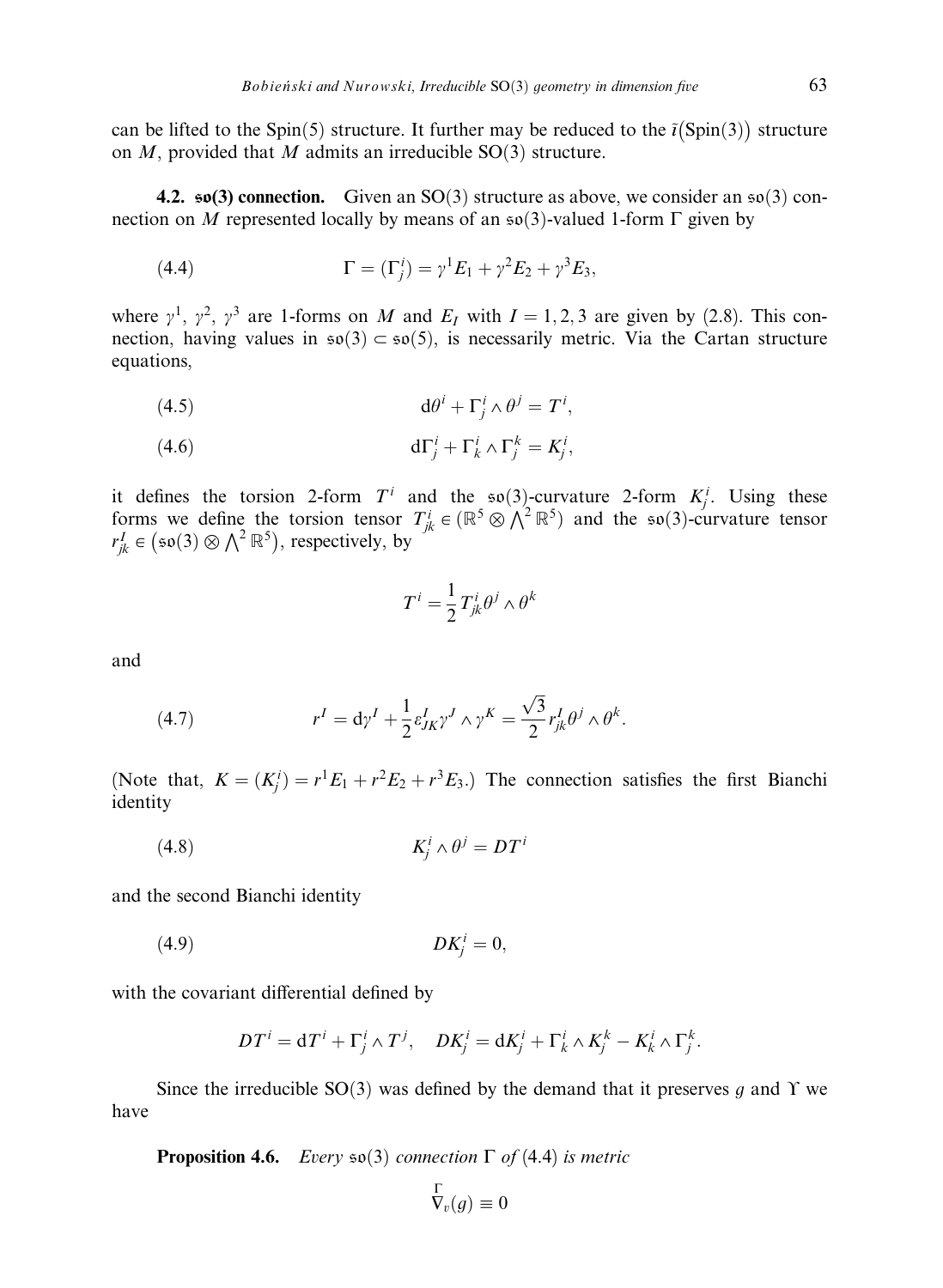and preserves tensor  $\Upsilon$ 

$$
\overline{\nabla}_v(\Upsilon) \equiv 0 \quad \forall v \in \Upsilon M.
$$

4.3.  $SO(3)$  structures with vanishing torsion. In this section we find all  $SO(3)$  structures  $(M, g, Y)$  which admit  $\mathfrak{so}(3)$  connections  $\Gamma$  of (4.4) with vanishing torsion

$$
(4.10) \t\t Ti \equiv 0.
$$

Assuming that  $T<sup>i</sup>$  is identically zero and using the first Bianchi identity (4.8) for  $\Gamma$  we easily find that a lot of components of the  $\mathfrak{so}(3)$ -curvature r<sup>I</sup> vanish. Explicitly, we find that in such a case the curvature forms  $(r^1, r^2, r^3)$  are expressible in terms of only one function  $r_{15}^1$  and read

(4.11) 
$$
r^{1} = r_{15}^{1} \kappa^{1}, \quad r^{2} = r_{15}^{1} \kappa^{2}, \quad r^{3} = r_{15}^{1} \kappa^{3},
$$

where

$$
\kappa^1 = \sqrt{3}\theta^1 \wedge \theta^5 + \theta^2 \wedge \theta^3 + \theta^4 \wedge \theta^5,
$$
  
\n
$$
\kappa^2 = \sqrt{3}\theta^1 \wedge \theta^3 + \theta^2 \wedge \theta^5 + \theta^3 \wedge \theta^4,
$$
  
\n
$$
\kappa^3 = 2\theta^2 \wedge \theta^4 + \theta^3 \wedge \theta^5.
$$

It further follows, that under the assumption of (4.10), the second Bianchi identity (4.9) implies that

$$
r_{15}^1 = \text{const.}
$$

This means that  $r_{15}^1$  is a real parameter and that there is only a 1-parameter family of SO(3) structures with vanishing torsion. This family equips the principal fibre bundle  $F(M)$  of  $SO(3)$  frames

$$
SO(3) \to F(M) \stackrel{\pi}{\to} M
$$

over M with an  $\mathfrak{so}(3)$ -connection

(4.12) 
$$
\tilde{\Gamma} = \rho(h)\Gamma\rho(h)^{-1} - d\rho(h)\rho(h)^{-1}
$$

$$
= \tilde{\gamma}^1 E_1 + \tilde{\gamma}^2 E_2 + \tilde{\gamma}^3 E_3.
$$

This, together with the lifted coframe

$$
(4.13)\qquad \qquad \tilde{\theta} = \rho(h)\theta
$$

of  $(4.2)$ , satisfies the following differential system: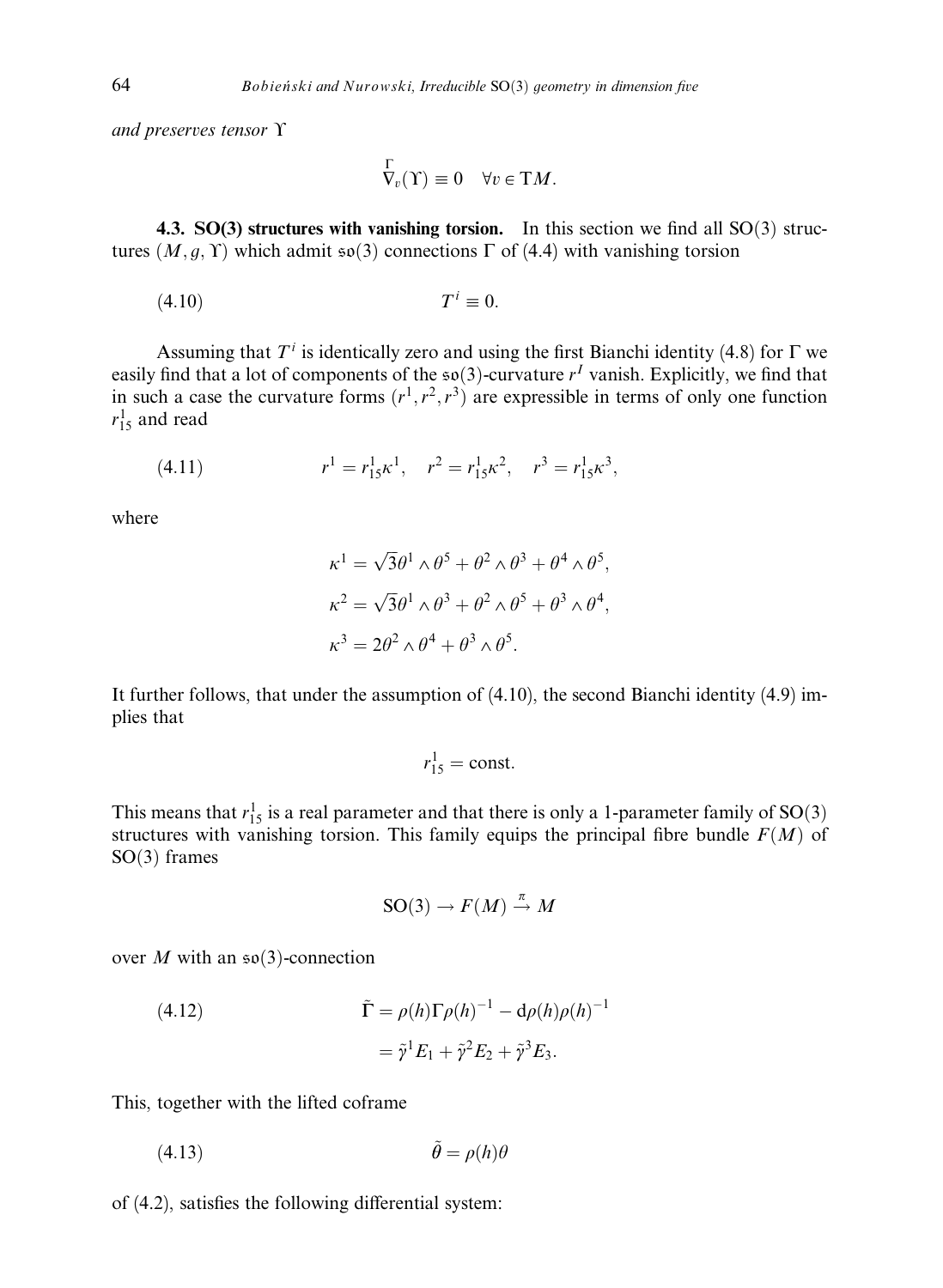$$
d\tilde{\theta}^{1} = -\sqrt{3}\tilde{\gamma}^{1} \wedge \tilde{\theta}^{5} - \sqrt{3}\tilde{\gamma}^{2} \wedge \tilde{\theta}^{3},
$$
  
\n
$$
d\tilde{\theta}^{2} = -\tilde{\gamma}^{1} \wedge \tilde{\theta}^{3} - \tilde{\gamma}^{2} \wedge \tilde{\theta}^{5} - 2\tilde{\gamma}^{3} \wedge \tilde{\theta}^{4},
$$
  
\n
$$
d\tilde{\theta}^{3} = \tilde{\gamma}^{1} \wedge \tilde{\theta}^{2} + \sqrt{3}\tilde{\gamma}^{2} \wedge \tilde{\theta}^{1} - \tilde{\gamma}^{2} \wedge \tilde{\theta}^{4} - \tilde{\gamma}^{3} \wedge \tilde{\theta}^{5},
$$
  
\n
$$
d\tilde{\theta}^{4} = -\tilde{\gamma}^{1} \wedge \tilde{\theta}^{5} + \tilde{\gamma}^{2} \wedge \tilde{\theta}^{3} + 2\tilde{\gamma}^{3} \wedge \tilde{\theta}^{2},
$$
  
\n
$$
d\tilde{\theta}^{5} = \sqrt{3}\tilde{\gamma}^{1} \wedge \tilde{\theta}^{1} + \tilde{\gamma}^{1} \wedge \tilde{\theta}^{4} + \tilde{\gamma}^{2} \wedge \tilde{\theta}^{2} + \tilde{\gamma}^{3} \wedge \tilde{\theta}^{3},
$$
  
\n
$$
d\tilde{\gamma}^{1} = -\tilde{\gamma}^{2} \wedge \tilde{\gamma}^{3} + r_{15}^{1} \tilde{\kappa}^{1},
$$
  
\n
$$
d\tilde{\gamma}^{2} = -\tilde{\gamma}^{3} \wedge \tilde{\gamma}^{1} + r_{15}^{1} \tilde{\kappa}^{2},
$$
  
\n
$$
d\tilde{\gamma}^{3} = -\tilde{\gamma}^{1} \wedge \tilde{\gamma}^{2} + r_{15}^{1} \tilde{\kappa}^{3},
$$

where

(4.15)  
\n
$$
\tilde{\kappa}^{1} = \sqrt{3}\tilde{\theta}^{1} \wedge \tilde{\theta}^{5} + \tilde{\theta}^{2} \wedge \tilde{\theta}^{3} + \tilde{\theta}^{4} \wedge \tilde{\theta}^{5},
$$
\n
$$
\tilde{\kappa}^{2} = \sqrt{3}\tilde{\theta}^{1} \wedge \tilde{\theta}^{3} + \tilde{\theta}^{2} \wedge \tilde{\theta}^{5} + \tilde{\theta}^{3} \wedge \tilde{\theta}^{4},
$$
\n
$$
\tilde{\kappa}^{3} = 2\tilde{\theta}^{2} \wedge \tilde{\theta}^{4} + \tilde{\theta}^{3} \wedge \tilde{\theta}^{5}.
$$

The *eight* linearly independent 1-forms  $(\tilde{\theta}^1, \tilde{\theta}^2, \tilde{\theta}^3, \tilde{\theta}^4, \tilde{\theta}^5, \tilde{\gamma}^1, \tilde{\gamma}^2, \tilde{\gamma}^3)$  constitute a basis of 1-forms on the *eight* dimensional manifold  $F(M)$ . Moreover, since equations (4.14) have only constant coefficients on their right-hand sides, the basis  $(\tilde{\theta}^1, \tilde{\theta}^2, \tilde{\theta}^3, \tilde{\theta}^4, \tilde{\theta}^5, \tilde{\gamma}^1, \tilde{\gamma}^2, \tilde{\gamma}^3)$ can be identified with a basis of left invariant forms on a Lie group to which the bundle  $F(M)$  is (locally) diffeomorphic. Thus we may identify  $F(M)$  with a local Lie group, the structure constants of which can be read off from the system  $(4.14)$ – $(4.15)$ . We find that, depending on the parameter  $r_{15}^1$ , these structure constants correspond to

- (i) SO(3)  $\times_p \mathbb{R}^5$  group iff  $r_{15}^1 = 0$ ,
- (ii) SU(3) group iff  $r_{15}^1 > 0$ ,
- (iii) SL(3,  $\mathbb{R}$ ) group iff  $r_{15}^1 < 0$ .

It further follows from the system (4.14)–(4.15) that the tensors

(4.16) 
$$
\tilde{g} = \tilde{\theta}_1^2 + \tilde{\theta}_2^2 + \tilde{\theta}_3^2 + \tilde{\theta}_4^2 + \tilde{\theta}_5^2,
$$

and

$$
(4.17) \qquad \tilde{\Upsilon} = \frac{1}{2}\tilde{\theta}_1(6\tilde{\theta}_2^2 + 6\tilde{\theta}_4^2 - 2\tilde{\theta}_1^2 - 3\tilde{\theta}_3^2 - 3\tilde{\theta}_5^2) + \frac{3\sqrt{3}}{2}\tilde{\theta}_4(\tilde{\theta}_5^2 - \tilde{\theta}_3^2) + 3\sqrt{3}\tilde{\theta}_2\tilde{\theta}_3\tilde{\theta}_5
$$

on  $F(M)$  are preserved under the Lie transport along the fibres of  $SO(3) \rightarrow F(M) \stackrel{\pi}{\rightarrow} M$ . Moreover, these tensors are degenerate in precisely vertical directions. Thus they descend to M defining, respectively, g and Y, i.e. an  $SO(3)$  structure, there. Locally, depending on the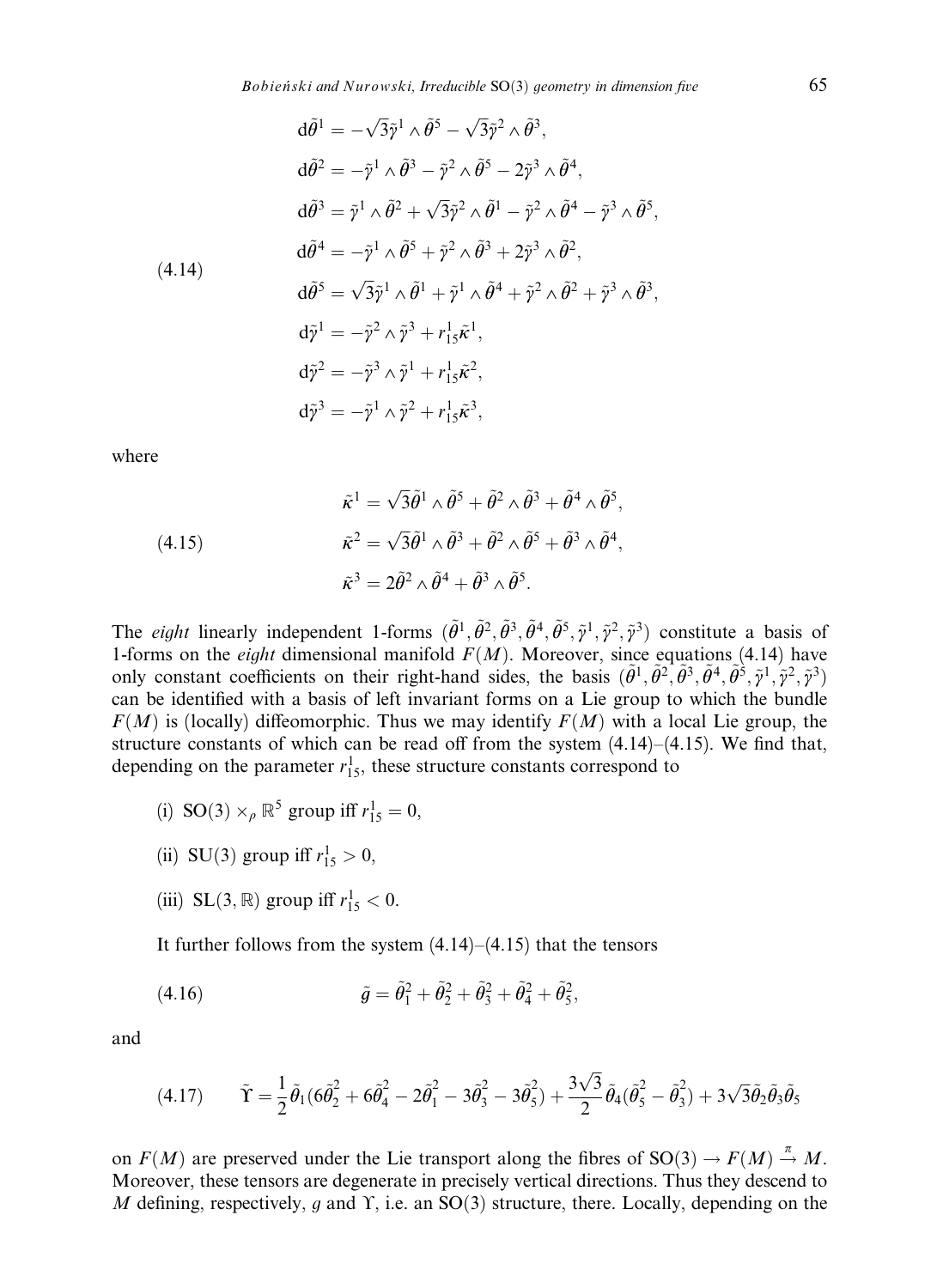sign of  $r_{15}^1$ , this structure is isomorphic to the homogeneous model  $M_0$  in case (i), the homogeneous model  $M_+$  in case (ii) and the homogeneous model  $M_-$  in case (iii).

**Theorem 4.7.** All  $SO(3)$  structures with vanishing torsion are locally isometric to one of the symmetric spaces

$$
M = G/\mathrm{SO}(3),
$$

where

$$
G = SO(3) \times_{\rho} \mathbb{R}^5, SU(3) \text{ or } SL(3, \mathbb{R}).
$$

The Riemannian metric g and the tensor  $\Upsilon$  defining the SO(3) structure are obtained via (4.16)–(4.17) by means of the left invariant forms  $(\tilde{\theta}^1, \tilde{\theta}^2, \tilde{\theta}^3, \tilde{\theta}^4, \tilde{\theta}^5, \tilde{\gamma}^1, \tilde{\gamma}^2, \tilde{\gamma}^3)$  on G, which satisfy  $(4.14)$ – $(4.15)$ . In all three cases the metric g is Einstein. It is flat in case of  $G = SO(3) \times_{\rho} \mathbb{R}^5$ . In the other two cases the metric is not even conformally flat.

*Proof.* Only the last three sentences of the theorem remain to be proven. Since there is no torsion, the Levi-Civita connection for  $g$ , when written in terms of the coframe  $(\tilde{\theta}^1, \tilde{\theta}^2, \tilde{\theta}^3, \tilde{\theta}^4, \tilde{\theta}^5, \tilde{\gamma}^1, \tilde{\gamma}^2, \tilde{\gamma}^3)$ , is simply  $\tilde{\Gamma}$  of (4.12). Then, the direct calculation shows that the metric is Einstein with both the Ricci scalar and the Weyl tensor being proportional, modulo a constant factor, to  $r_{15}^1$ .  $\Box$ 

**Remark 4.8.** According to the last sentence of the theorem the spaces  $M_{\pm}$  corresponding to nontrivial  $SO(3)$  structures without torsion are not of constant curvature for the Levi-Civita connection of g.

Remark 4.9. Note that

$$
(4.18) \t-\tilde{K}_0 = \tilde{\kappa}^I E_I
$$

is the curvature of the canonical connection [5] on the symmetric space  $SU(3)/SO(3)$ . Moreover, the forms  $(\tilde{\theta}^1, \theta^2, \tilde{\theta}^3, \tilde{\theta}^4, \tilde{\theta}^5, \tilde{\gamma}^1, \tilde{\gamma}^2, \tilde{\gamma}^3)$  define an absolute teleparallelism on  $F(M)$ . They can be collected to an  $\mathfrak{su}(3)$ -valued matrix

(4.19) 
$$
\Gamma_{\text{Cartan}} = \begin{pmatrix} 0 & \tilde{\gamma}^3 & \tilde{\gamma}^2 \\ -\tilde{\gamma}^3 & 0 & \tilde{\gamma}^1 \\ -\tilde{\gamma}^2 & -\tilde{\gamma}^1 & 0 \end{pmatrix} + i \begin{pmatrix} \frac{\tilde{\theta}^1}{\sqrt{3}} - \tilde{\theta}^4 & \tilde{\theta}^2 & \tilde{\theta}^3 \\ \tilde{\theta}^2 & \frac{\tilde{\theta}^1}{\sqrt{3}} + \tilde{\theta}^4 & \tilde{\theta}^5 \\ \tilde{\theta}^3 & \tilde{\theta}^5 & -2\frac{\tilde{\theta}^1}{\sqrt{3}} \end{pmatrix},
$$

which defines an su(3)-valued Cartan connection on the bundle  $SO(3) \rightarrow F(M) \rightarrow M$ . The curvature of this connection

(4.20) 
$$
\Omega_{Cartan} = d\Gamma_{Cartan} + \Gamma_{Cartan} \wedge \Gamma_{Cartan}
$$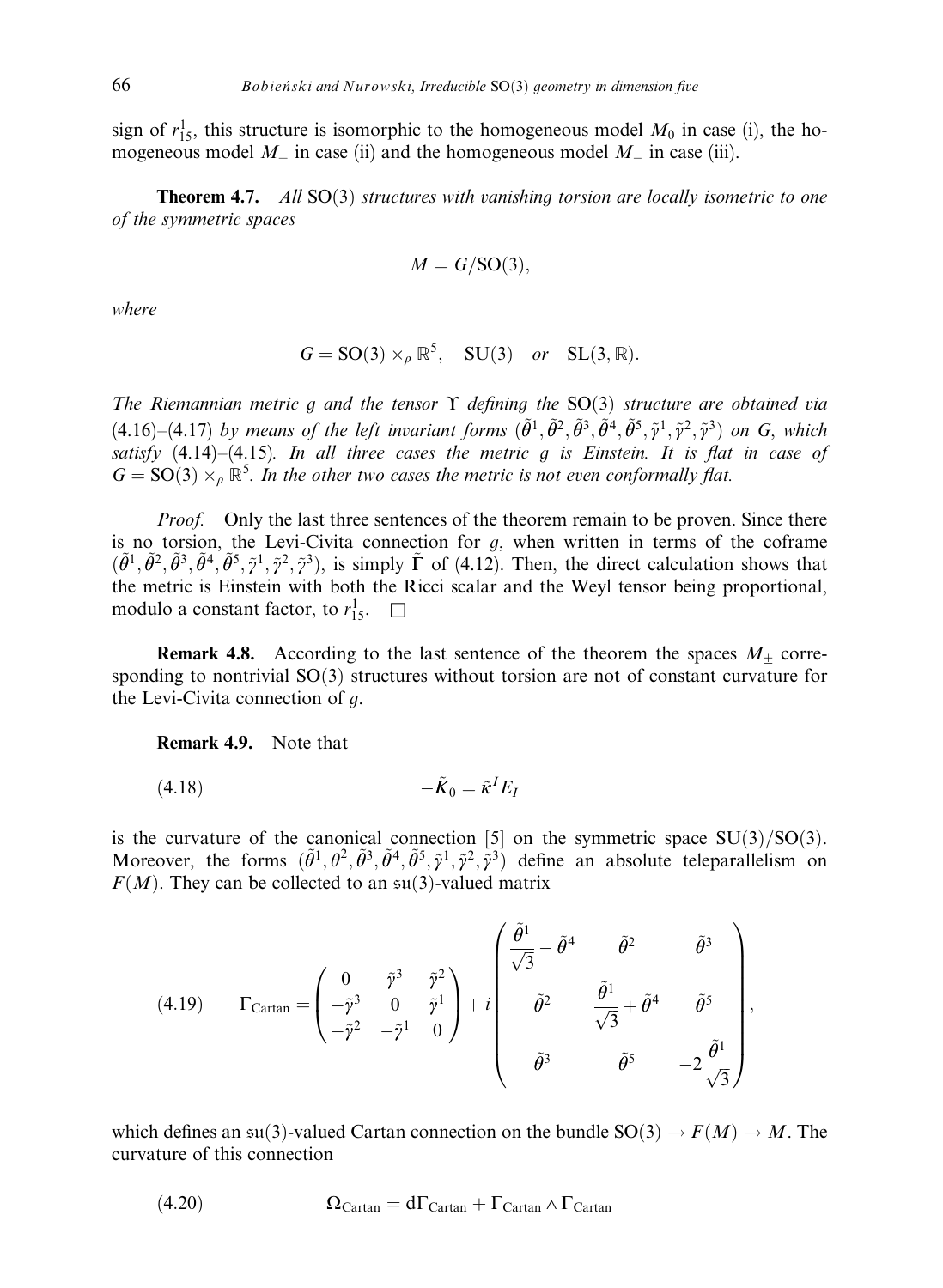is

$$
\Omega_{\text{Cartan}} = (r_{15}^1 - 1) \begin{pmatrix} 0 & \tilde{\kappa}^3 & \tilde{\kappa}^2 \\ -\tilde{\kappa}^3 & 0 & \tilde{\kappa}^1 \\ -\tilde{\kappa}^2 & -\tilde{\kappa}^1 & 0 \end{pmatrix}
$$

and it vanishes iff the corresponding  $\mathfrak{so}(3)$  connection  $\Gamma$  has constant positive curvature determined by  $r_{15}^1 = 1$ .

**Remark 4.10.** Remark 4.9 can be generalised leading to the description of  $SO(3)$ geometries with arbitrary  $\mathfrak{so}(3)$  connection in terms of an  $\mathfrak{su}(3)$  Cartan connection on the fibre bundle  $SO(3) \rightarrow F(M) \rightarrow M$ . Indeed, given an  $SO(3)$  geometry with the adapted coframe  $(\theta^1, \theta^2, \theta^3, \theta^4, \theta^5)$  and the so(3) connection  $\Gamma$  we define the lifted coframe  $(\tilde{\theta}^1, \tilde{\theta}^2, \tilde{\theta}^3, \tilde{\theta}^4, \tilde{\theta}^5)$  via  $(4.13)$  and the 1-forms  $(\tilde{\gamma}^1, \tilde{\gamma}^2, \tilde{\gamma}^3)$  via (4.12). Then, the su(3)-valued Cartan connection on  $F(M)$  is given by equation (4.19). The curvature (4.20) of this connection satisfies the Bianchi identity

$$
(4.21)\qquad D\Omega_{Cartan}=d\Omega_{Cartan}+\Gamma_{Cartan}\wedge\Omega_{Cartan}-\Omega_{Cartan}\wedge\Gamma_{Cartan}\equiv 0
$$

and naturally splits onto the real and imaginary parts

$$
\Omega_{\text{Cartan}} = \text{Re}(\Omega_{\text{Cartan}}) + i\sigma(\tilde{T}) = \begin{pmatrix} 0 & \tilde{r}^3 & \tilde{r}^2 \\ -\tilde{r}^3 & 0 & \tilde{r}^1 \\ -\tilde{r}^2 & -\tilde{r}^1 & 0 \end{pmatrix} + i \begin{pmatrix} \tilde{T}^1 & \tilde{T}^2 & \tilde{T}^3 \\ \tilde{T}^2 & \tilde{T}^1 & \tilde{T}^5 \\ \tilde{T}^3 & \tilde{T}^5 & -2\frac{\tilde{T}^1}{\sqrt{3}} \end{pmatrix}.
$$

The imaginary part is simply the lift of the torsion T of the  $\mathfrak{so}(3)$ -connection  $\Gamma$ ,

$$
\tilde{T} = \rho(h) T.
$$

The real part can be collected to a  $5 \times 5$  matrix

$$
\tilde{R} = \tilde{r}^1 E_1 + \tilde{r}^2 E_2 + \tilde{r}^3 E_3.
$$

This satisfies

(4.22) 
$$
\tilde{R} = \tilde{K} - \tilde{K}_0, \quad \tilde{K} = \rho(h)K\rho(h)^{-1},
$$

where K is the  $\mathfrak{so}(3)$  curvature of  $\Gamma$  and  $\tilde{K}_0$  is given by (4.18). Thus,  $\tilde{R}$  is the lift of the  $\mathfrak{so}(3)$ curvature K shifted by the curvature  $-\tilde{K}_0$  of the canonical connection on the symmetric space  $SU(3)/SO(3)$ .

**4.4. spin(3) connection.** The even Clifford algebra  $Cl_0(5,0)$  has a 4-dimensional faithful representation in which the orthonormal vectors  $(e_1, e_2, e_3, e_4, e_5)$  may be represented by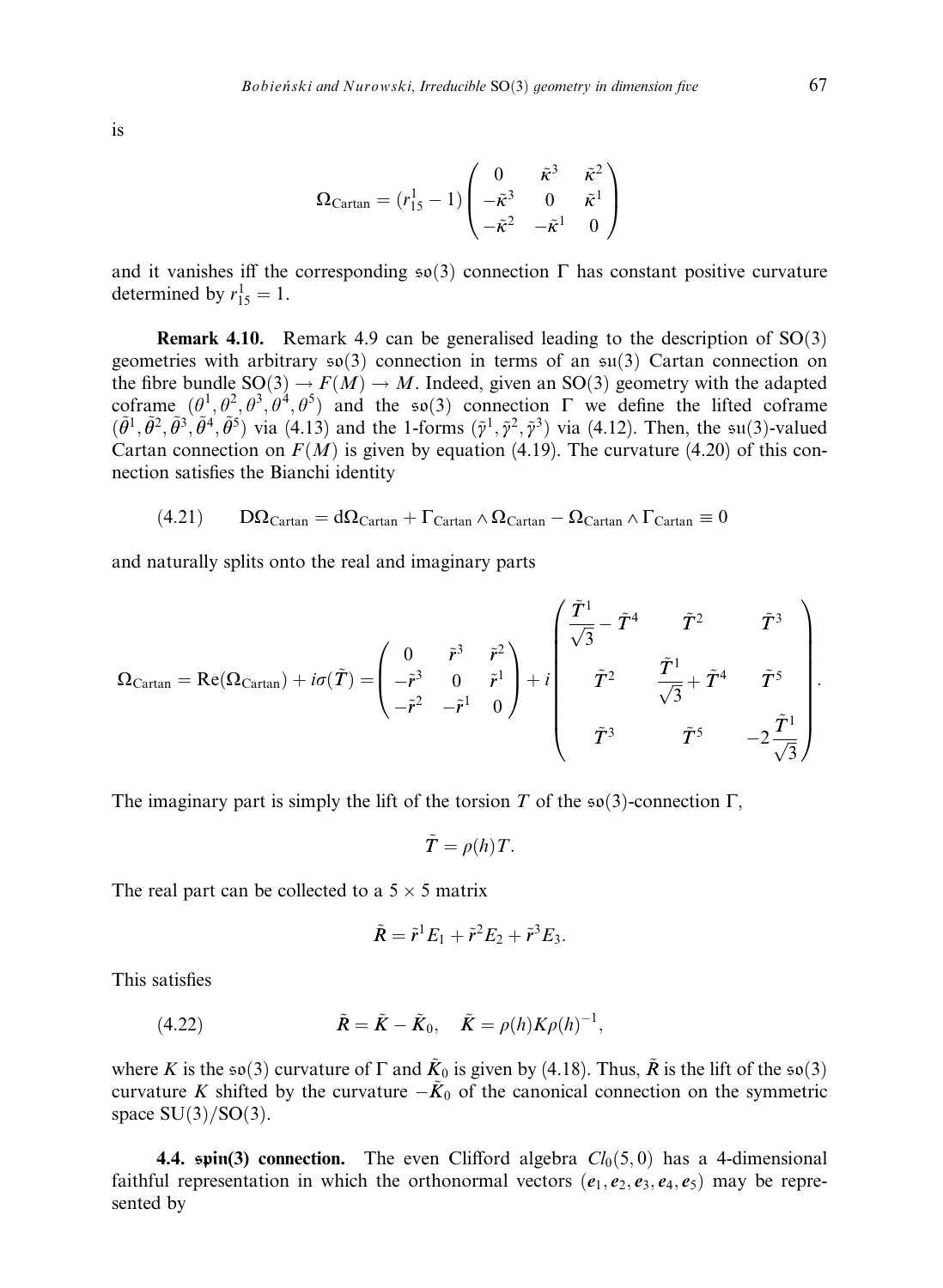$$
(4.23) \t e_1 = \begin{pmatrix} 0 & 0 & 1 & 0 \\ 0 & 0 & 0 & -1 \\ 1 & 0 & 0 & 0 \\ 0 & -1 & 0 & 0 \end{pmatrix}, \t e_2 = \begin{pmatrix} 0 & 1 & 0 & 0 \\ 1 & 0 & 0 & 0 \\ 0 & 0 & 0 & 1 \\ 0 & 0 & 1 & 0 \end{pmatrix},
$$

$$
e_3 = \begin{pmatrix} 0 & 0 & -i & 0 \\ 0 & 0 & 0 & i \\ i & 0 & 0 & 0 \\ 0 & -i & 0 & 0 \end{pmatrix}, \t e_4 = \begin{pmatrix} 0 & -i & 0 & 0 \\ i & 0 & 0 & 0 \\ 0 & 0 & 0 & -i \\ 0 & 0 & i & 0 \end{pmatrix}, \t e_5 = \begin{pmatrix} 1 & 0 & 0 & 0 \\ 0 & -1 & 0 & 0 \\ 0 & 0 & -1 & 0 \\ 0 & 0 & 0 & 1 \end{pmatrix}.
$$

One checks, by direct calculations, that

$$
e_i^2 = 1
$$
,  $e_i e_j + e_j e_i = 0$ ,  $j \neq i = 1, 2, 3, 4, 5$ .

Now, the double covering homomorphism  $Spin(5) \rightarrow SO(5)$  induces the isomorphism of the Lie algebras  $\text{spin}(5) \rightarrow \text{so}(5)$ . By means of this isomorphism an element  $e_i e_j \in \text{spin}(5)$ ,  $i < j$ , is mapped to  $(f_{ij})$ —a 5  $\times$  5 antisymmetric matrix having value 1 at its entry  $f_{ij}$ , value  $-1$  at  $f_{ji}$  and value 0 in all the remaining entries. This implies that the basis of the Lie algebra spin(3) corresponding to the basis  $(E_1, E_2, E_3)$  of the irreducible so(3) is

$$
E_1 = \frac{1}{2}(\sqrt{3}e_1e_5 + e_2e_3 + e_4e_5), \quad E_2 = \frac{1}{2}(\sqrt{3}e_1e_3 + e_2e_5 + e_3e_4),
$$

$$
E_3 = \frac{1}{2}(2e_2e_4 + e_3e_5).
$$

Explicitly:

(4.24) 
$$
E_1 = \frac{1}{2} \begin{pmatrix} 0 & i & -\sqrt{3} & i \\ i & 0 & -i & -\sqrt{3} \\ \sqrt{3} & -i & 0 & -i \\ i & \sqrt{3} & -i & 0 \end{pmatrix},
$$

$$
E_2 = \frac{1}{2} \begin{pmatrix} i\sqrt{3} & -1 & 0 & -1 \\ 1 & i\sqrt{3} & -1 & 0 \\ 0 & 1 & -i\sqrt{3} & 1 \\ 1 & 0 & -1 & -i\sqrt{3} \end{pmatrix}, \quad E_3 = \frac{1}{2} \begin{pmatrix} 2i & 0 & i & 0 \\ 0 & -2i & 0 & i \\ i & 0 & 2i & 0 \\ 0 & i & 0 & -2i \end{pmatrix}.
$$

Thus we have

$$
\mathfrak{spin}(3)=\text{Span}(\boldsymbol{E}_1,\boldsymbol{E}_2,\boldsymbol{E}_3)\subset\mathfrak{spin}(5)=\text{Span}\bigg(\frac{1}{2}e_ie_j,i
$$

Now, given an SO(3) structure  $(M, g, \Upsilon)$  and an so(3) connection  $\Gamma = \gamma^1 E_1 + \gamma^2 E_2 + \gamma^3 E_3$ , we associate with it a connection

(4.25) 
$$
\Gamma_{\text{spin}} = \gamma^1 \boldsymbol{E}_1 + \gamma^2 \boldsymbol{E}_2 + \gamma^3 \boldsymbol{E}_3 \in \text{spin}(3)
$$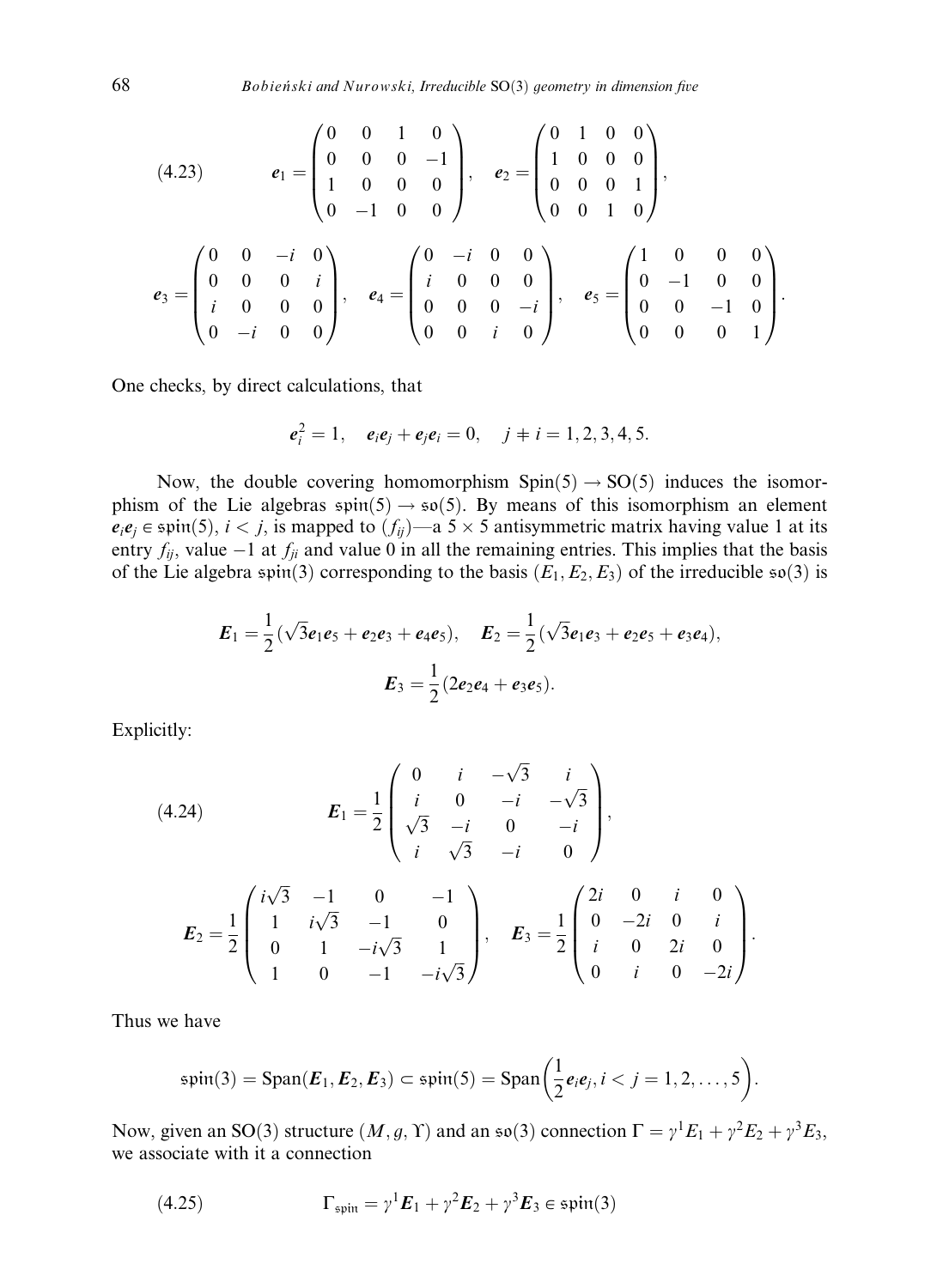which we call  $spin(3)$  connection. This connection will be used in Section 7 to define covariantly constant spinor fields on M.

#### 5. Characteristic connection

Suppose now that we are given an SO(3) structure  $(M, g, \Upsilon)$  on a 5-dimensional manifold M. This defines the Levi-Civita connection  $\Gamma$  which, having values in  $\mathfrak{so}(5)$ , is an element  $\Gamma_{ijk}^{\text{LC}}$  of  $\mathfrak{so}(5) \otimes \mathbb{R}^5 = \bigwedge^2 \mathbb{R}^5 \otimes \mathbb{R}^5$ . In the following we will be only interested in a subclass of  $SO(3)$  structures, which we term nearly integrable.

**Definition 5.1.** An SO(3) structure  $(M, q, \Upsilon)$  is called *nearly integrable* iff

(5.1) 
$$
(\nabla_v \Upsilon)(v, v, v) \equiv 0
$$

for the Levi-Civita connection  $\nabla$ . LC

The condition  $(5.1)$ , when written in an adapted coframe  $(4.1)$ , is

(5.2) 
$$
\Gamma_{m(ji} \Upsilon_{kl)m} \equiv 0.
$$

This motivates an introduction of the map

$$
\Upsilon':\textstyle\bigwedge^2{\mathbb R}^5\otimes{\mathbb R}^5\mapsto{\bigodot^4}{\mathbb R}^5
$$

such that

(5.3) 
$$
Y'(\Gamma)_{ijkl} = 12 \Gamma_{m(ji} Y_{kl)m}
$$

$$
= \Gamma_{mji} \Gamma_{mkl} + \Gamma_{mki} \Gamma_{jml} + \Gamma_{mli} \Gamma_{jkm}
$$

$$
+ \Gamma_{mij} \Gamma_{mkl} + \Gamma_{mkj} \Gamma_{iml} + \Gamma_{mlj} \Gamma_{ikm}
$$

$$
+ \Gamma_{mik} \Gamma_{mjl} + \Gamma_{mjk} \Gamma_{iml} + \Gamma_{mlk} \Gamma_{ijm}
$$

$$
+ \Gamma_{mik} \Gamma_{mjl} + \Gamma_{mjk} \Gamma_{iml} + \Gamma_{mkl} \Gamma_{ijm}
$$
LC
$$
+ \Gamma_{mil} \Gamma_{mjk} + \Gamma_{mjl} \Gamma_{imk} + \Gamma_{mkl} \Gamma_{ijm}.
$$

We have the following proposition.

**Proposition 5.2.** An SO(3) structure  $(M, g, \Upsilon)$  is nearly integrable if and only if its Levi-Civita connection  $\Gamma \in \text{ker } \Upsilon'$ .

It is worthwhile to note that each of the last four rows of (5.3) resembles the l.h.s. of equality (2.7). Thus,  $\mathfrak{so}(3) \otimes \mathbb{R}^5 \subset \text{ker } \Upsilon'$ . Due to the first equality in (5.3) we also have  $\Lambda^3 \mathbb{R}^5$   $\subset$  ker Y'. It further follows that ker  $\Upsilon' = [\mathfrak{so}(3) \otimes \mathbb{R}^5] + \Lambda^3 \mathbb{R}^5$ . Now, introducing the map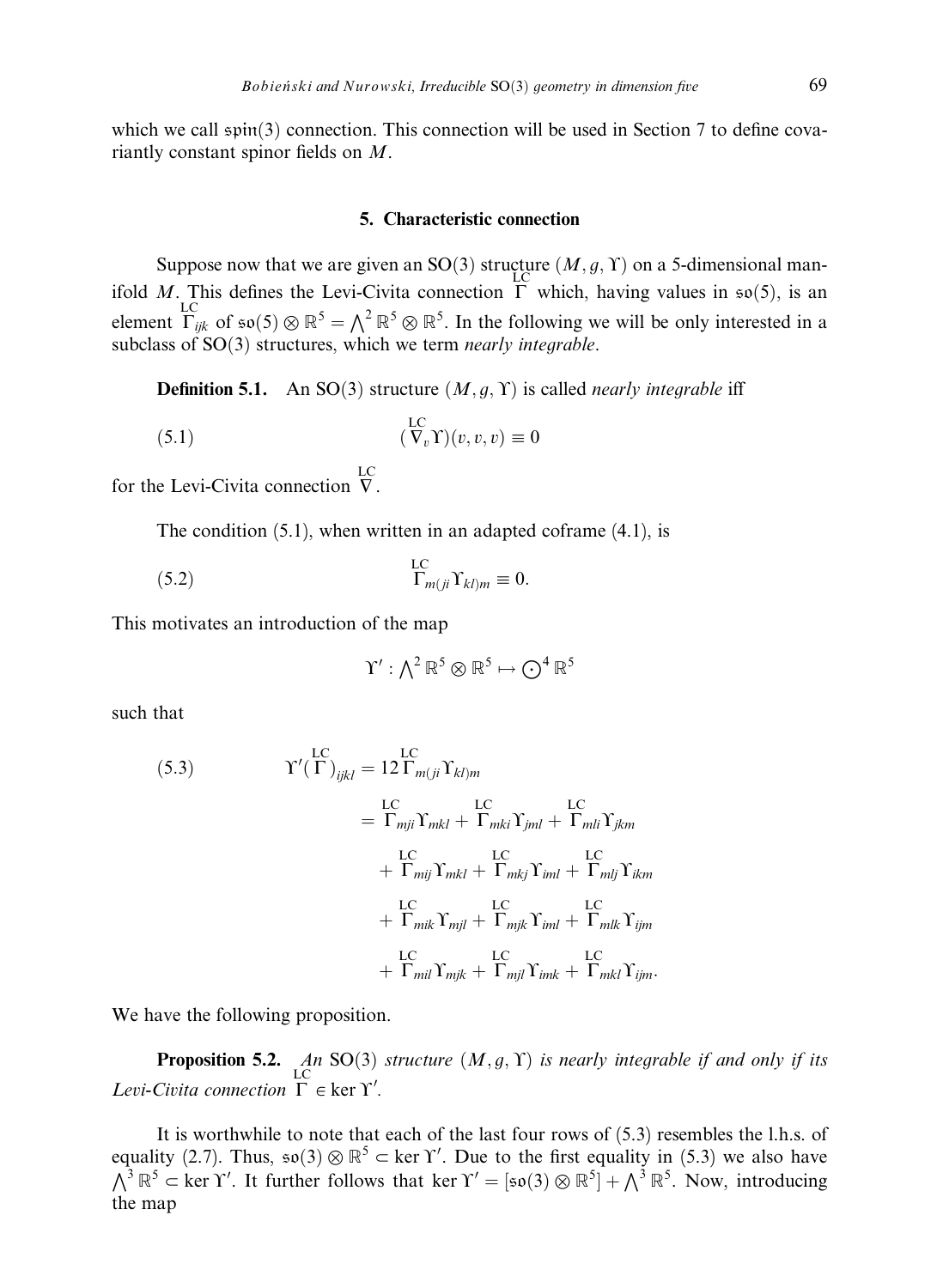$$
\hat{\Upsilon}: \ker \Upsilon' \to \bigotimes^2 \mathbb{R}^5
$$

given by

$$
\grave{\Upsilon}^{LC}(\Gamma)_{il} = \Upsilon_{ijk}^{LC} \Gamma_{ljk}
$$

and observing that ker  $\hat{\Upsilon} = \bigwedge^3 \mathbb{R}^5$  we get the SO(3) invariant decomposition

$$
\ker \Upsilon' = [\mathfrak{so}(3) \otimes \mathbb{R}^5] \oplus \textstyle\bigwedge^3 \mathbb{R}^5.
$$

This is the base for the following proposition.

**Proposition 5.3.** The Levi-Civita connection  $\Gamma$  of a nearly integrable SO(3) structure  $(M, g, \Upsilon)$  uniquely decomposes onto

(5.4) 
$$
\Gamma = \Gamma + \frac{1}{2}T,
$$

where

$$
\Gamma \in \mathfrak{so}(3) \otimes \mathbb{R}^5
$$
 and  $T \in \Lambda^3 \mathbb{R}^5 = \ker \Upsilon$ .

The decomposition (5.4) of the Levi-Civita connection  $\Gamma$  of a nearly integrable SO(3) structure defines an  $\mathfrak{so}(3)$  connection  $\Gamma$ . Rewriting the Cartan structure equation

$$
\mathrm{d}\theta^i + \frac{\mathrm{LC}}{\Gamma_j} i \wedge \theta^j = 0
$$

for  $\Gamma$  into the form

$$
\mathrm{d}\theta^i + \Gamma^i_j \wedge \theta^j = \frac{1}{2} T^i_{jk} \theta^j \wedge \theta^k
$$

enables us to interpret T as the *totally skew symmetric torsion* of  $\Gamma$ .

**Definition 5.4.** An  $\mathfrak{so}(3)$  connection  $\Gamma$  of an SO(3) structure  $(M, g, \Upsilon)$  is called a *characteristic connection* if its torsion  $T_{ijk}$  is totally skew symmetric.

The consideration of this section can be summarised in

**Theorem 5.5.** Among all  $SO(3)$  structures only the nearly integrable ones admit characteristic connection  $\Gamma$ . Every nearly integrable SO(3) structure defines  $\Gamma$  uniquely.

**Remark 5.6.** Note, that out of *a priori* 50 independent components of the Levi-Civita connection  $\Gamma$ , the nearly integrable condition (5.1) excludes 25. Thus, heuristically, the nearly integrable  $SO(3)$  structures constitute 'a half' of all the possible  $SO(3)$ structures.

**Remark 5.7.** Note, that given a nearly integrable  $SO(3)$  structure its totally skew symmetric torsion  $T_{ijk}$  defines the torsion 3-form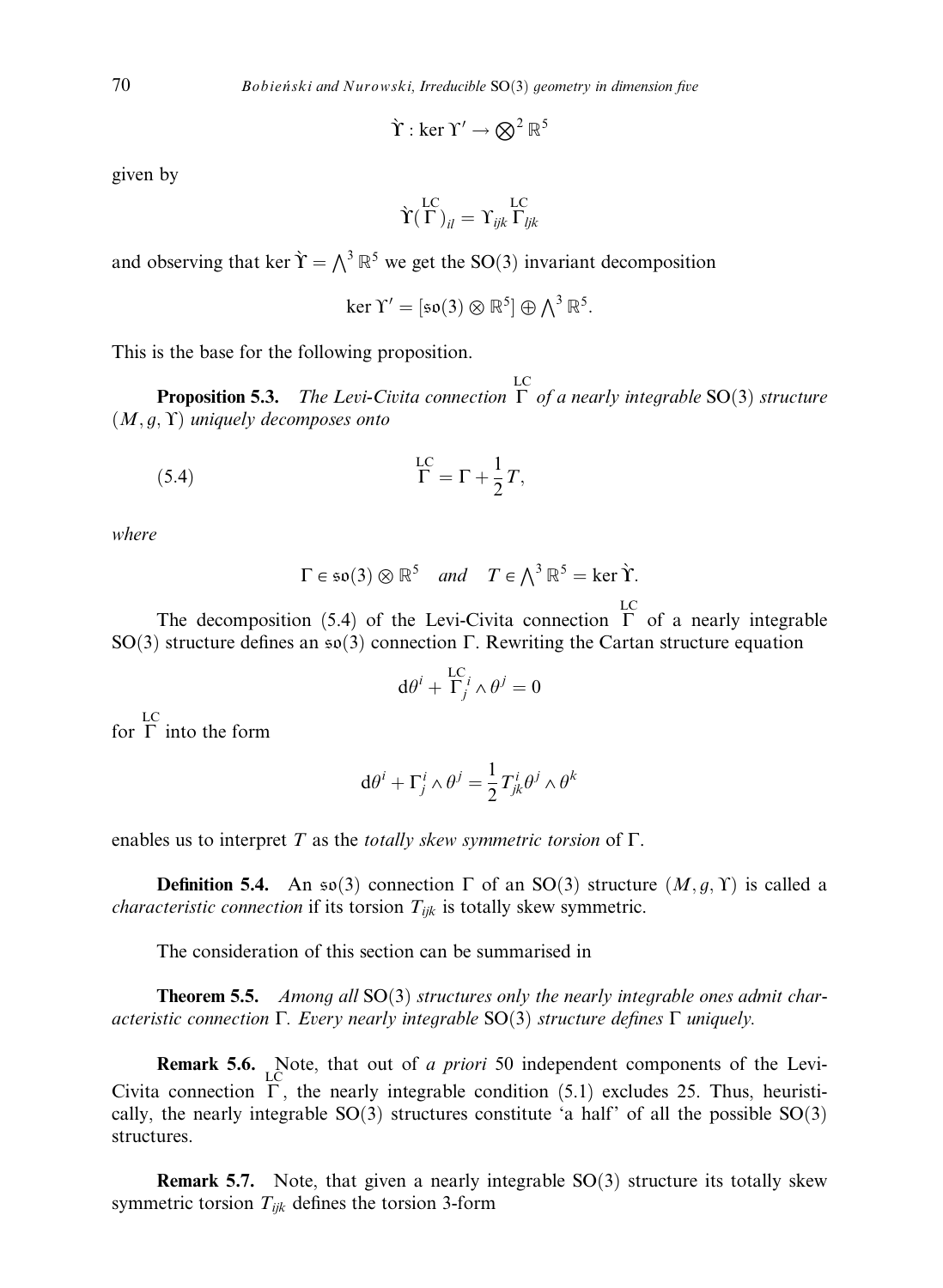$$
T=\frac{1}{6}T_{ijk}\theta^i\wedge\theta^j\wedge\theta^k.
$$

Since

$$
\textstyle{\bigwedge}^3\,\mathbb{R}^5=\textstyle{\bigwedge}^2\,\mathbb{R}^5=\textstyle{\bigwedge}^2_3\oplus\textstyle{\bigwedge}^2_7
$$

we have two kinds of skew symmetric torsions of 'pure type'—those for which  $T$  belongs to the representation  $\bigwedge_{3}^{2}$  and those whose T is in  $\bigwedge_{7}^{2}$ .

Note that for an SO(3) structure with arbitrary  $\mathfrak{so}(3)$  connection its torsion  $T_{ijk}$ belongs to  $\bigwedge^2 \mathbb{R}^5 \otimes \mathbb{R}^5$ . Thus, according to the discussion at the beginning of this section, under the action of SO(3), such  $T_{ijk}$  satisfy

$$
T_{ijk} \in \bigwedge^2 \mathbb{R}^5 \otimes \mathbb{R}^5 = ([\mathfrak{so}(3) \otimes \mathbb{R}^5] \oplus \bigwedge^3 \mathbb{R}^5) \oplus \mathbb{R}^{25}.
$$

Obviously,  $\mathbb{R}^{25}$  further decomposes onto irreducibles:  $\mathbb{R}^{25} = \mathbb{R}^5 \oplus \mathbb{R}^9 \oplus \mathbb{R}^{11}$ .

We close this section with the analysis of the  $SO(3)$  decomposition of the curvature

$$
K_j^i = \frac{1}{2} K_{jkl}^i \theta^k \wedge \theta^l = d\Gamma_j^i + \Gamma_k^i \wedge \Gamma_j^k
$$

of the characteristic connection  $\Gamma$ . Since  $K_{ijkl} \in \mathfrak{so}(3) \otimes \Lambda^2 \mathbb{R}^5$ , this is given by

Proposition 5.8. The projectors onto the irreducible components of the decomposition

(5.5) 
$$
\mathfrak{so}(3) \otimes \Lambda^2 \mathbb{R}^5 \cong \bigodot_1^2 \oplus \Lambda_3^2 \oplus \Lambda_7^2 \oplus \bigodot_5^2 \oplus \bigodot_9^2 \oplus \Lambda_5^1
$$

are:

$$
K_{ijkl} \mapsto K_{[ijkl]} \in \bigwedge^4 \mathbb{R}^5 = \bigwedge^1_5,
$$
  
\n
$$
K_{ijkl} \mapsto K_{ijil} =: k_{jl} \mapsto k_{[jl]} \in \bigwedge^2_3 \oplus \bigwedge^2_7,
$$
  
\n
$$
K_{ijkl} \mapsto K_{ijil} = k_{jl} \mapsto \left( k_{(jl)} - \frac{1}{5} k_{ii} g_{jl} \right) \in \bigodot^2_5 \oplus \bigodot^2_9,
$$
  
\n
$$
K_{ijkl} \mapsto K_{ijil} = k_{jl} \mapsto k_{ii} \in \bigodot^2_1.
$$

Remark 5.9. Note that the curvature tensor decomposition (5.5) is an analog, but not just the refinement, of the standard Riemann tensor components. The  $\mathfrak{so}(3)$ connection, we investigate, is not in general (compare Section 4.3 for the exception) the torsion free connection and so the curvature does not have the usual Riemann tensor symmetries.

## 6. Homogeneous examples

In the present section we look for examples of nearly integrable  $SO(3)$  structures admitting transitive symmetry groups.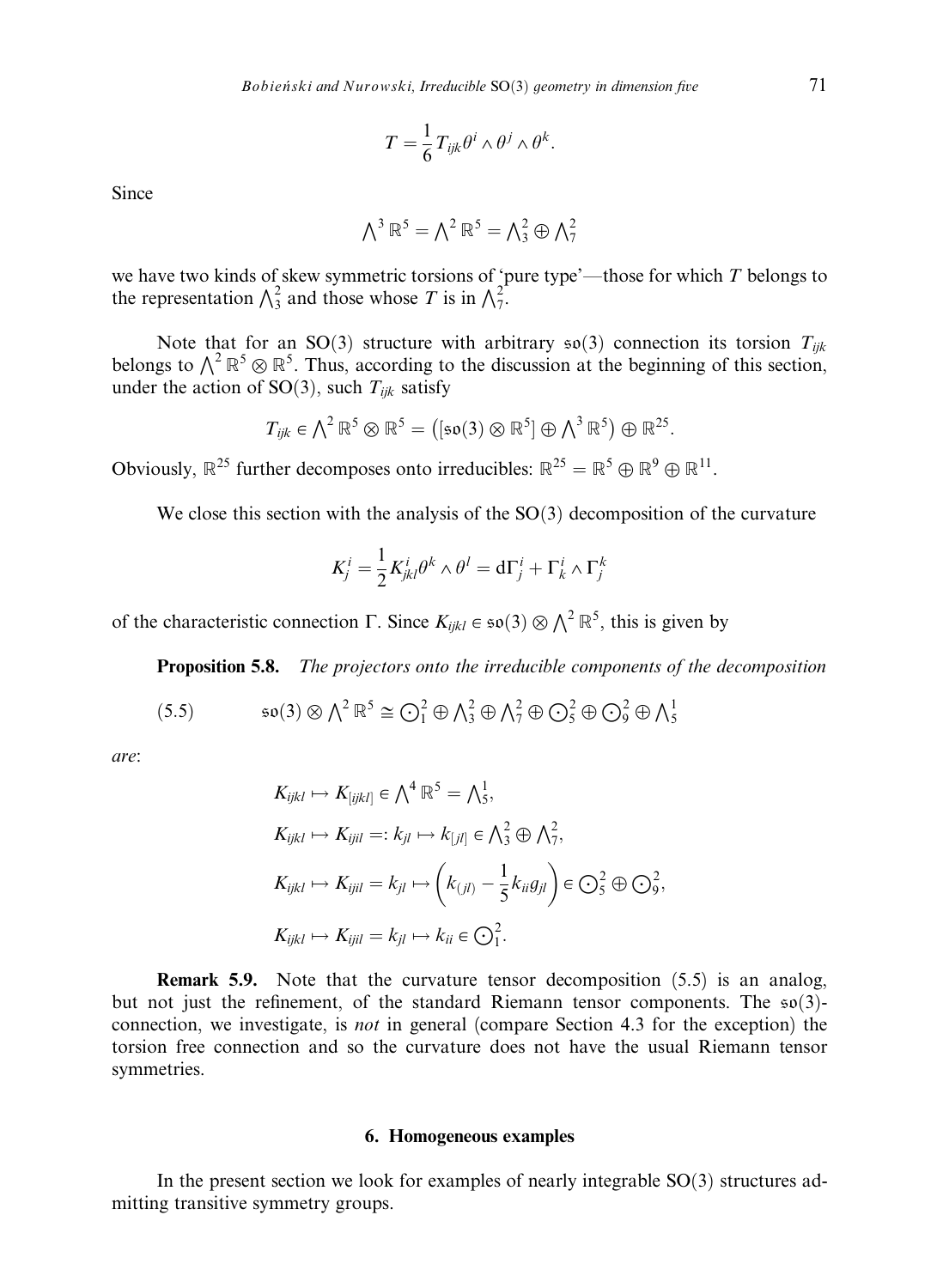Using the fact that the possible subgroups of  $SO(3)$  may have dimensions 0, 1, 3 we get

**Proposition 6.1.** A transitive symmetry group G of an  $SO(3)$  structure may have the dimension 5, 6 or 8.

6.1. Examples with 8-dimensional symmetry group. If the group of transitive symmetries G is 8-dimensional, the SO(3) frame bundle  $F(M)$  may be identified with G. Then, the problem of finding all the examples with such group of symmetries is equivalent to find those Gs for which the basis of left invariant forms  $(\tilde{\theta}^1, \tilde{\theta}^2, \tilde{\theta}^3, \tilde{\theta}^4, \tilde{\theta}^5, \tilde{y}^1, \tilde{y}^2, \tilde{y}^3)$  satisfies the pull-backed Cartan equations (4.4)–(4.6) with the torsion coefficients  $T_{ijk}$  and the curvature coefficients  $r_{jk}^I$  constant on G. This is a purely algebraic problem with the following solution.

**Proposition 6.2.** There are only three different examples of nearly integrable  $SO(3)$ geometries with 8-dimensional symmetry group. These are the torsion-free models:

 $M_{+} = SU(3)/SO(3), \quad M_{0} = (SO(3) \times_{\rho} \mathbb{R}^{5})/SO(3), \quad M_{-} = SL(3, \mathbb{R})/SO(3).$ 

6.2. Examples with 6-dimensional symmetry group. To obtain all the examples with 6-dimensional transitive symmetry groups we do as follows. We further reduce the lifted system (4.4)–(4.6) from the SO(3) frame bundle  $F(M)$  to a 6-dimensional group G fibred over M. We will identify G with the transitive symmetry group of the considered structure. Thus, M will be a homogeneous space

$$
M=G/H
$$

where  $H$  is a 1-dimensional subgroup of  $G$ .

The reduction of the lifted system  $(4.4)$ – $(4.6)$  from  $F(M)$  to G implies that on G, the two of the connection 1-forms  $(\tilde{y}^1, \tilde{y}^2, \tilde{y}^3)$ , say  $\tilde{y}^1$  and  $\tilde{y}^2$ , must be R-linearly dependent on the lift of the adapted coframe  $(\tilde{\theta}^1, \tilde{\theta}^2, \tilde{\theta}^3, \tilde{\theta}^4, \tilde{\theta}^5)$ . Thus, in such case, the basis for 1-forms on G is  $(\tilde{\theta}^1, \tilde{\theta}^2, \tilde{\theta}^3, \tilde{\theta}^4, \tilde{\theta}^5, \tilde{\gamma}^3)$ . It is subject to the lift of the structure equations (4.4)–(4.6). One of the integrability conditions for these equations requires that  $\tilde{\gamma}^1$  and  $\tilde{\gamma}^2$  must be of the form

(6.1) 
$$
\tilde{\gamma}^1 = -b\tilde{\theta}^3 + a\tilde{\theta}^5,
$$

$$
\tilde{\gamma}^2 = a\tilde{\theta}^3 + b\tilde{\theta}^5,
$$

where  $a, b \in \mathbb{R}$ .

Due to the fact that all the coefficients in the pullback of the Cartan structure equations  $(4.4)$ – $(4.6)$  are constant on G, the closure of these equations implies the following proposition.

**Proposition 6.3.** All  $SO(3)$  nearly integrable structures with 6-dimensional symmetry group have (skew symmetric) torsion of the form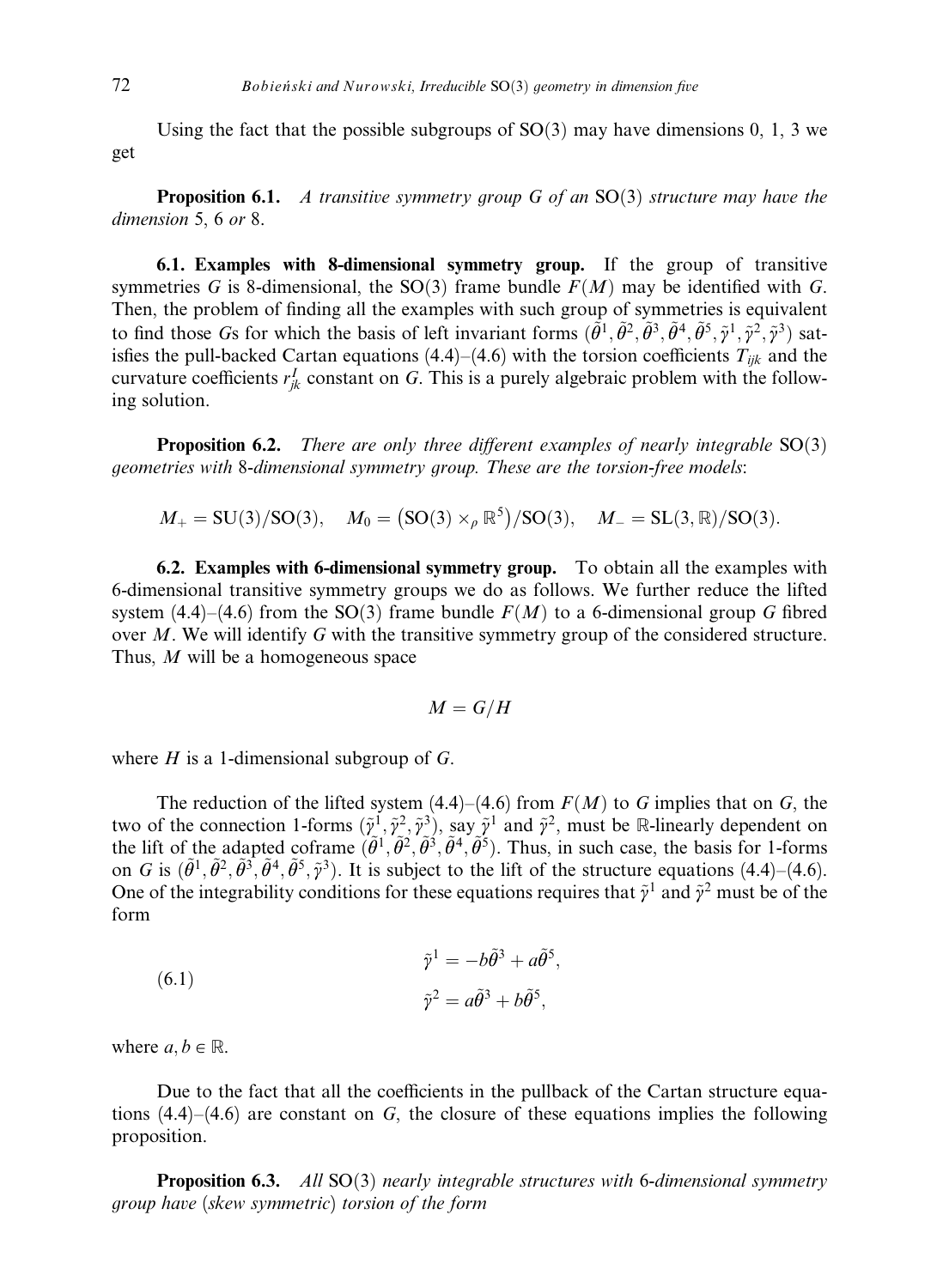$$
T = t_1 \theta^1 \wedge \theta^2 \wedge \theta^4 + t_2 \theta^1 \wedge \theta^3 \wedge \theta^5.
$$

There are three families of such geometries:

- (1)  $b = t_1 = t_2 = 0$ , and a arbitrary;
- (2)  $a = b = 0$  and  $t<sub>1</sub>$ ,  $t<sub>2</sub>$  arbitrary;

(3) 
$$
a = 0, b = \frac{t_1 - 2t_2}{2\sqrt{3}}
$$
 and  $t_1, t_2$  arbitrary.

Below we discuss all possibilities.

The point (1) of Proposition 6.3. In this case the torsion is obviously zero and the  $\mathfrak{so}(3)$  curvature form is

$$
K=-a^2[\kappa^1\cdot E_1+\kappa^2\cdot E_2+\kappa^3\cdot E_3],
$$

where  $\kappa^1$ ,  $\kappa^2$ ,  $\kappa^3$  are given by (4.11). Thus, in this case, we reconstruct two of the three torsion-free examples. For  $a = 0$  the respective SO(3) structure is equivalent to  $M_0$ . For  $a \neq 0$ we reconstruct the structure  $M_{-} = SL(3, \mathbb{R})/SO(3)$ . The latter case corresponds to the following 6-dimensional subgroup of  $SL(3, \mathbb{R})$ :

$$
G = \left\{ M = \begin{pmatrix} d & e & f \\ g & h & k \\ 0 & 0 & m \end{pmatrix} : \det M = 1 \right\}, \quad H = SO(2) = \left\{ \begin{pmatrix} \cos t & \sin t & 0 \\ -\sin t & \cos t & 0 \\ 0 & 0 & 1 \end{pmatrix} \right\}.
$$

**The point (2) of Proposition 6.3.** In this case an invariant coframe  $(\tilde{\theta}^1, \ldots, \tilde{\theta}^5, \tilde{\gamma}^3)$  on  $G$  satisfies the following differential system:

$$
d\tilde{\theta}^1 = t_1 \tilde{\theta}^2 \wedge \tilde{\theta}^4 + t_2 \tilde{\theta}^3 \wedge \tilde{\theta}^5,
$$
  
\n
$$
d\tilde{\theta}^2 = -t_1 \tilde{\theta}^1 \wedge \tilde{\theta}^4 + 2\tilde{\theta}^4 \wedge \tilde{\gamma}^3,
$$
  
\n
$$
d\tilde{\theta}^3 = -t_2 \tilde{\theta}^1 \wedge \tilde{\theta}^5 + \tilde{\theta}^5 \wedge \tilde{\gamma}^3,
$$
  
\n
$$
d\tilde{\theta}^4 = t_1 \tilde{\theta}^1 \wedge \tilde{\theta}^2 - 2\tilde{\theta}^2 \wedge \tilde{\gamma}^3,
$$
  
\n
$$
d\tilde{\theta}^5 = t_2 \tilde{\theta}^1 \wedge \tilde{\theta}^3 - \tilde{\theta}^3 \wedge \tilde{\gamma}^3,
$$
  
\n
$$
d\tilde{\gamma}^3 = -\frac{t_1 t_2}{2} (\tilde{\theta}^3 \wedge \tilde{\theta}^5 + 2\tilde{\theta}^2 \wedge \tilde{\theta}^4).
$$

The symmetry group  $G = G_{(t_1,t_2)}$  depends on the torsion parameters  $(t_1, t_2)$ . We depict the possible Gs on the  $(t_1, t_2)$ -plane in Figure 1.

Below we discuss each  $G_{(t_1,t_2)}$  separately.

(i)  $t_1t_2(t_1 - 2t_2) \neq 0$ . In this case G is always of the form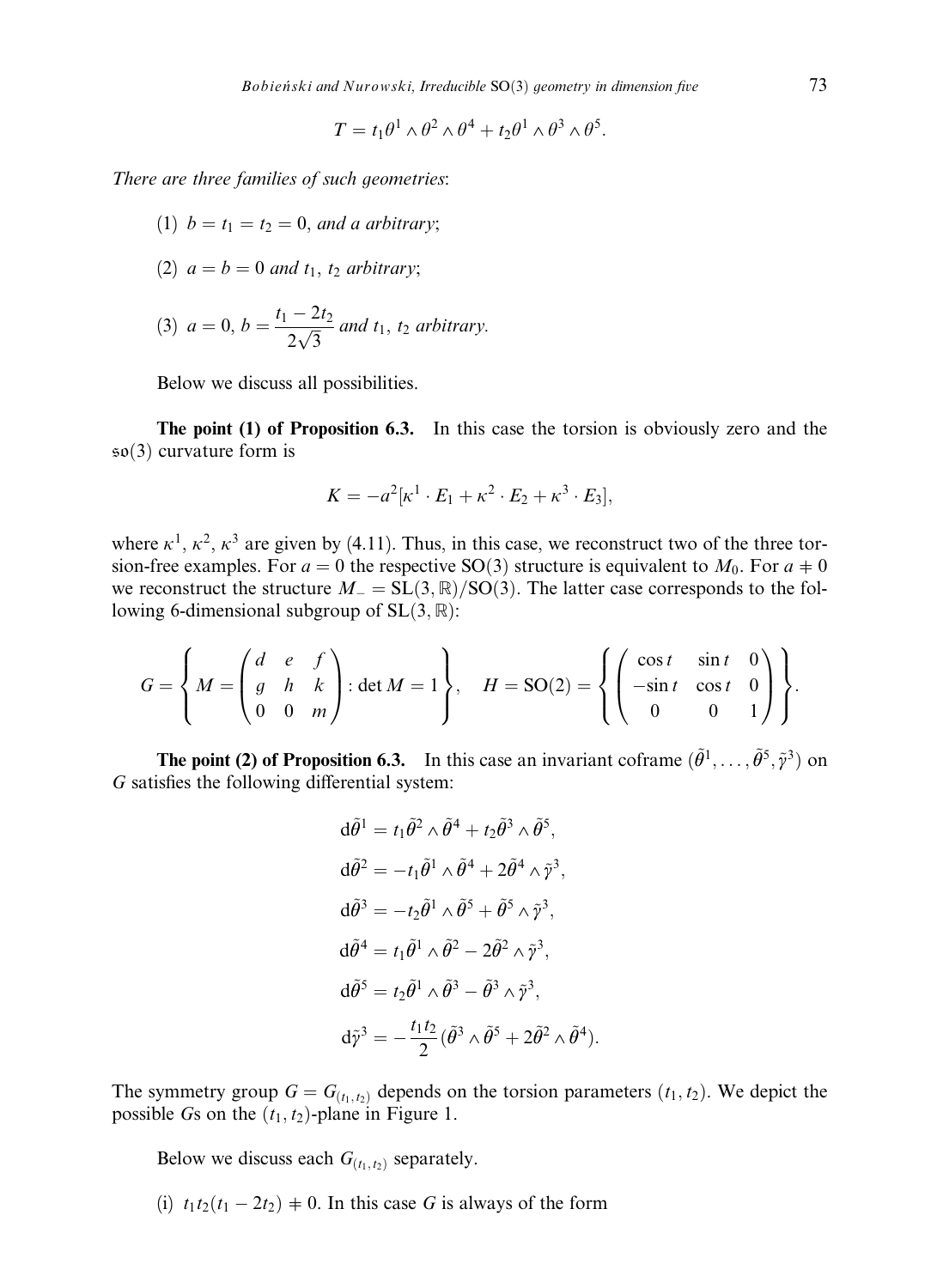

Figure 1. Groups  $G_{(t_1, t_2)}$  of SO(3) structures of Proposition 6.3 (2).

$$
(6.2) \tG = G_1 \times G_2,
$$

where  $G_i$  is either SO(3) or SO(1,2)—see Figure 1. There is a standard inclusion of SO(2) in both of the above groups. The inclusion of  $H = SO(2)$  in the product G is given by SO(2)  $\Rightarrow$   $h \mapsto (h^2, h) \in G_1 \times G_2$ . We consider the standard 3-dimensional representations of  $\mathfrak{so}(1,2)$  and  $\mathfrak{so}(3)$  so that the Maurer-Cartan form  $\tilde{\theta}_{MC}$  on G is given by

(6.3) 
$$
\tilde{\theta}_{MC} = \begin{pmatrix}\n0 & c\tilde{\alpha}^1 + 2\tilde{\eta} & \tilde{\alpha}^2 & 0 & 0 & 0 \\
-cc\tilde{\alpha}^1 + 2\tilde{\eta} & 0 & \tilde{\alpha}^4 & 0 & 0 & 0 \\
\epsilon_1 \tilde{\alpha}^2 & \epsilon_1 \tilde{\alpha}^4 & 0 & 0 & 0 & 0 \\
0 & 0 & 0 & 0 & -2c\tilde{\alpha}^1 + \tilde{\eta} & \tilde{\alpha}^3 \\
0 & 0 & 0 & -(-2c\tilde{\alpha}^1 + \tilde{\eta}) & 0 & \tilde{\alpha}^5 \\
0 & 0 & 0 & \epsilon_2 \tilde{\alpha}^3 & \epsilon_2 \tilde{\alpha}^5 & 0\n\end{pmatrix},
$$

where

$$
c = \frac{1}{\sqrt{5}},
$$
  
\n
$$
\varepsilon_1 = -\text{sgn}[t_1(t_1 - 2t_2)],
$$
  
\n
$$
\varepsilon_2 = \text{sgn}[t_2(t_1 - 2t_2)]
$$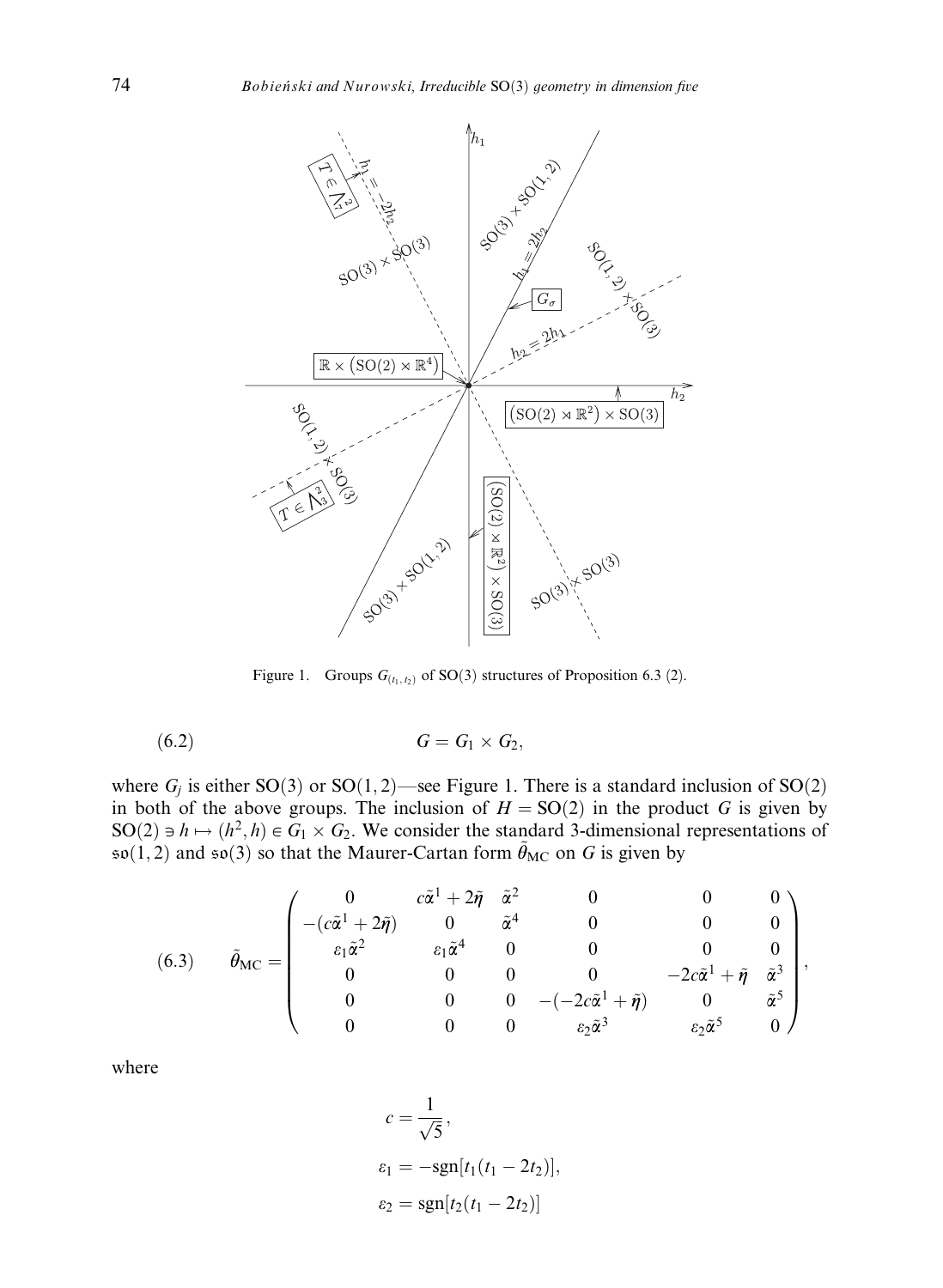and  $(\tilde{\alpha}^i, \tilde{\eta})$  is a left invariant coframe on G. We have the following relations between  $(\tilde{\alpha}^i, \tilde{\eta})$ and the canonical coframe  $(\tilde{\theta}^i, \tilde{\gamma}^3)$ :

$$
\tilde{\gamma}^3 = \tilde{\eta} - \frac{2t_1 + t_2}{\sqrt{5}(t_1 - 2t_2)} \cdot \tilde{\alpha}^1, \quad \tilde{\theta}^1 = \frac{\sqrt{5}}{t_1 - 2t_2} \cdot \tilde{\alpha}^1,
$$
\n
$$
\tilde{\theta}^2 = \sqrt{\frac{\varepsilon_1}{-t_1(t_1 - 2t_2)}} \cdot \tilde{\alpha}^2, \quad \tilde{\theta}^4 = \sqrt{\frac{\varepsilon_1}{-t_1(t_1 - 2t_2)}} \cdot \tilde{\alpha}^4,
$$
\n
$$
\tilde{\theta}^3 = \sqrt{\frac{2\varepsilon_2}{t_2(t_1 - 2t_2)}} \cdot \tilde{\alpha}^3, \quad \tilde{\theta}^5 = \sqrt{\frac{2\varepsilon_2}{t_2(t_1 - 2t_2)}} \cdot \tilde{\alpha}^5.
$$

Now, we take  $(\tilde{g}, \Upsilon)$  in the canonical form (4.16), (4.17). These descend to the SO(3) structure  $(g, \Upsilon)$  on  $M = G/H$  due to the isotropy invariance of  $(\tilde{g}, \tilde{\Upsilon})$ . The G-invariant  $\mathfrak{so}(3)$  connection  $\Gamma$  on M has the form

$$
\Gamma = \Gamma_0 - \frac{1}{5}(2t_1 + t_2)\theta^1 \cdot E_3,
$$

where  $\Gamma_0$  is the canonical connection on the reductive homogeneous space  $G/H$ —see [5].

**Remark 6.4.** It is worth to notice that on the line  $t_2 = -2t_1$  the connection  $\Gamma$ coincides with the canonical connection  $\Gamma_0$ . The example from this line corresponding to  $(t_1, t_2) = (1/5, -2/5)$  is due to Th. Friedrich [4].

In general, the torsion  $T$  has components in the both possible irreducible  $SO(3)$  representations  $\bigwedge_{3}^{2}$  and  $\bigwedge_{7}^{2}$  (see Remark 5.7). On the line  $t_2 = 2t_1$  the torsion is of pure type  $\bigwedge_{3}^{2}$ ; on the line  $t_1 = -2t_2$  it is of pure type  $\bigwedge_{7}^{2}$ —see the Figure 1.

The  $\mathfrak{so}(3)$  curvature is of the form

$$
K=-t_1t_2\kappa^3\cdot E_3.
$$

It belongs to  $\mathfrak{so}(3) \otimes \mathfrak{so}(3)$ . If  $t_1t_2 \neq 0$  the curvature has non-zero values in all of the components  $\bigodot_1^2 \oplus \bigodot_5^2 \oplus \bigwedge_5^1$  of the irreducible decomposition (5.5).

(ii)  $t_1 = 0$ ,  $t_2 \neq 0$ . The group  $G_1$  of the previous case contracts and the symmetry group becomes

$$
G = (\text{SO}(2) \rtimes \mathbb{R}^2) \times \text{SO}(3).
$$

The inclusion of  $H = SO(2)$  in the product G is given by

$$
SO(2) \ni h \mapsto (h^2, h).
$$

The Maurer-Cartan form on G has the form (6.3) with  $\varepsilon_1 = 0$ . The relations (6.4) remain valid after passing to the limit  $\frac{\varepsilon_1}{\varepsilon_1}$  $\frac{S_1}{t_1} \to -\text{sgn}[(t_1 - 2t_2)] = \text{sgn } t_2$ :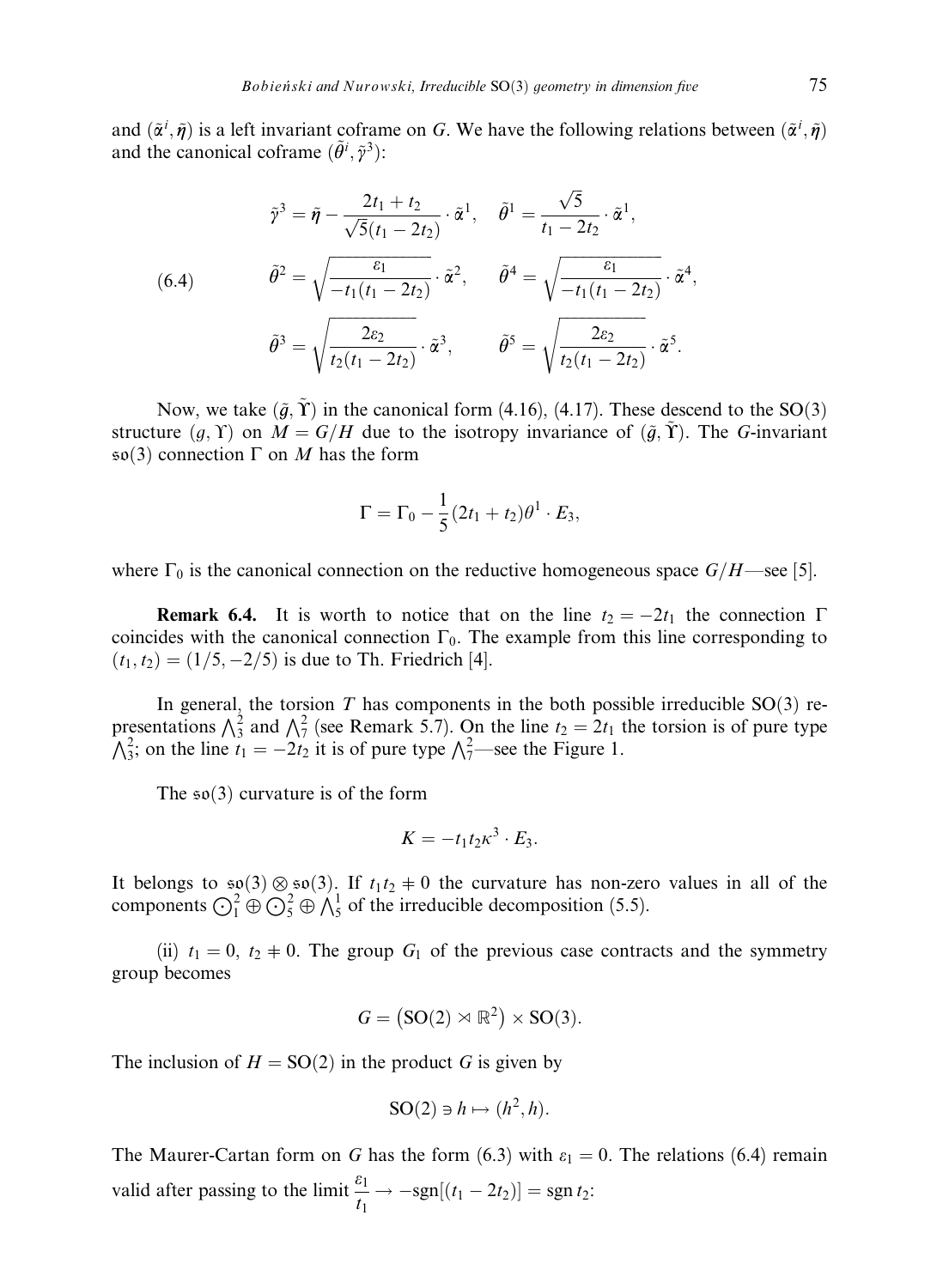$$
\tilde{p}^3 = \tilde{\eta} + \frac{1}{2\sqrt{5}} \cdot \tilde{\alpha}^1, \quad \tilde{\theta}^1 = -\frac{\sqrt{5}}{2t_2} \cdot \tilde{\alpha}^1,
$$
  

$$
\tilde{\theta}^2 = \frac{1}{\sqrt{2|t_2|}} \cdot \tilde{\alpha}^2, \qquad \tilde{\theta}^4 = \frac{1}{\sqrt{2|t_2|}} \cdot \tilde{\alpha}^4,
$$
  

$$
\tilde{\theta}^3 = \frac{1}{|t_2|} \cdot \tilde{\alpha}^3, \qquad \tilde{\theta}^5 = \frac{1}{|t_2|} \cdot \tilde{\alpha}^5.
$$

These define an SO(3) structure on  $M = G/H$  in an analogous way as in the previous case. The torsion  $T \neq 0$  is never of a pure type and the  $\mathfrak{so}(3)$  curvature  $K \equiv 0$ .

(iii)  $t_2 = 0$ ,  $t_1 \neq 0$ . This case is the same as the previous one. One has to put  $\varepsilon_2 = 0$  in (6.3) and  $\frac{\varepsilon_2}{\varepsilon_1}$  $\frac{dz}{dz}$   $\rightarrow$  sgn t<sub>1</sub> in (6.4). The statements about curvature and torsion are the same as in the previous point.

(iv)  $t_1 = 0$ ,  $t_2 = 0$ . In this case both the torsion and the  $\mathfrak{so}(3)$  curvature vanish. Thus, this case corresponds to the flat model  $M_0$ . Hence the symmetry group G is extendable to SO(3)  $\times_p \mathbb{R}^5$ . For the purpose of the next point it is useful to analyse G more carefully. Let  $\tau$  be the standard representation of SO(2) in  $\mathbb{R}^2$ . In conform with the Figure 1 we observe that

$$
G = \mathbb{R} \times (\text{SO}(2) \rtimes \mathbb{R}^4), \quad H = \text{SO}(2),
$$

where the semi-direct product is taken with respect to the representation  $\tau^2 \oplus \tau$  of SO(2) on  $\mathbb{R}^4$ . The Maurer-Cartan form  $\tilde{\theta}_{MC}$  on G is

(6.5) 
$$
\tilde{\theta}_{MC} = \begin{pmatrix}\n0 & 2\tilde{\eta} & \tilde{\alpha}^2 & 0 & 0 & 0 & 0 \\
-2\tilde{\eta} & 0 & \tilde{\alpha}^4 & 0 & 0 & 0 & 0 \\
0 & 0 & 0 & 0 & 0 & 0 & 0 \\
0 & 0 & 0 & 0 & \tilde{\eta} & \tilde{\alpha}^3 & 0 \\
0 & 0 & 0 & -\tilde{\eta} & 0 & \tilde{\alpha}^5 & 0 \\
0 & 0 & 0 & 0 & 0 & 0 & 0 \\
0 & 0 & 0 & 0 & 0 & 0 & \tilde{\alpha}^1\n\end{pmatrix}.
$$

The relation between  $(\tilde{\alpha}^j, \tilde{\eta})$  and  $(\tilde{\theta}^j, \tilde{\gamma}^3)$  is  $\tilde{\theta}^j = \tilde{\alpha}^j$  and  $\tilde{\gamma}^3 = \tilde{\eta}$ .

(v)  $t_1 = 2t_2$ ,  $t_2 \neq 0$ . In this case the group  $G = G_{\sigma}$  has the following abstract description. We present the Lie algebra of G as a central extension by  $\mathbb R$  of a 5-dimensional algebra l. Let us recall (see [13]) that such extensions are classified by closed 2-forms  $\sigma \in \bigwedge^2 I^*$ .

Let  $L = SO(2) \rtimes \mathbb{R}^4$  with the representation  $\tau^2 \oplus \tau$  of  $SO(2)$  as in the previous point; l is the Lie algebra of L. We take the Maurer-Cartan forms  $(\tilde{\alpha}^2, \tilde{\alpha}^3, \tilde{\alpha}^4, \tilde{\alpha}^5, \tilde{\eta})$ , defined in  $(6.5)$ , as the basis of the left invariant forms on L. One can check that the following 2form on L:

(6.6) 
$$
\tilde{\sigma} = \tilde{\alpha}^3 \wedge \tilde{\alpha}^5 + 2\tilde{\alpha}^2 \wedge \tilde{\alpha}^4, \quad \sigma := \tilde{\sigma}_e \in \bigwedge^2 \mathfrak{l}^*
$$

is closed.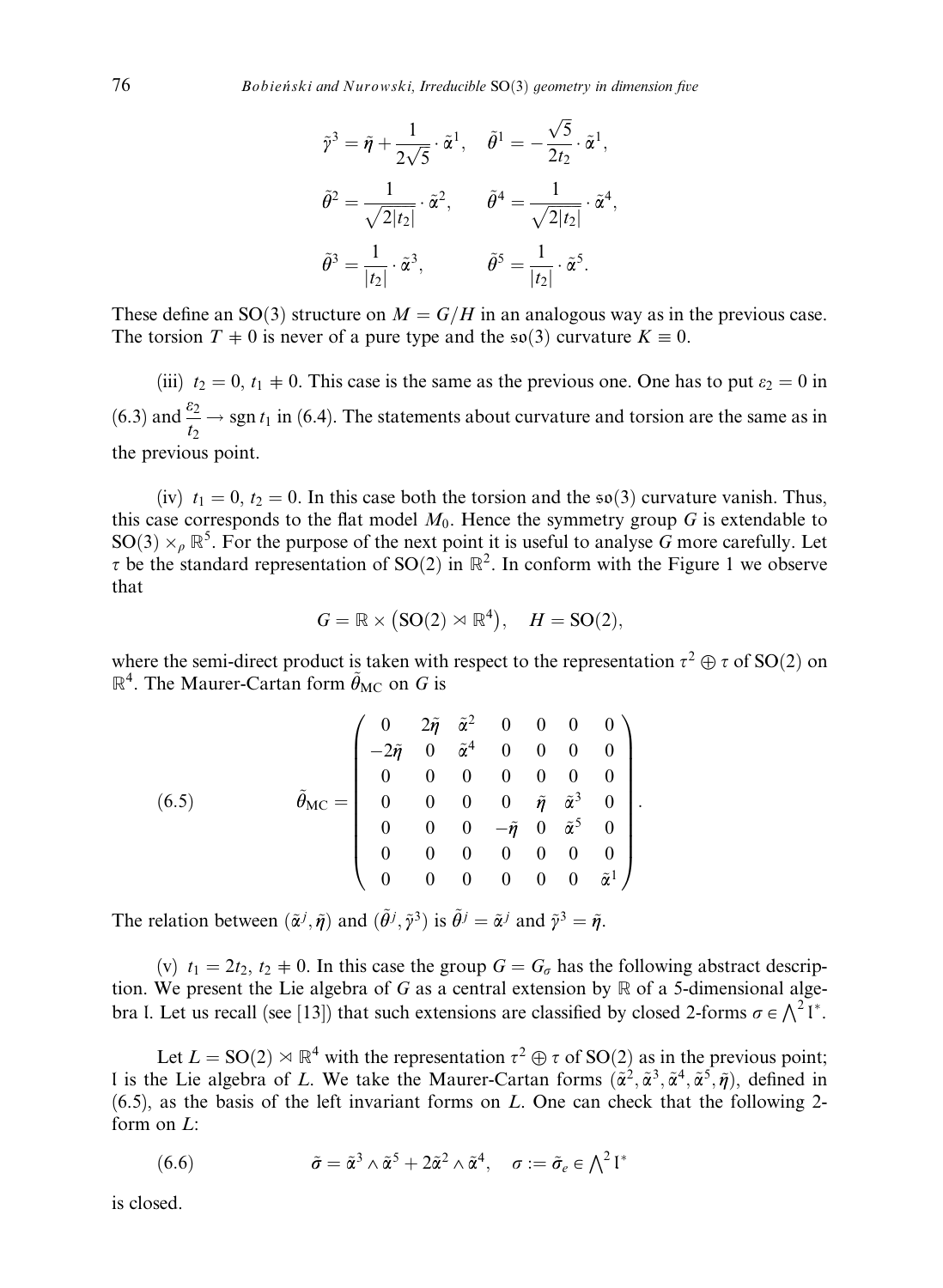We define the Lie algebra  $g = g_a$  as a central extension of l by  $\mathbb R$ 

$$
(6.7) \t\t 0 \to \mathbb{R} \to \mathfrak{g} \stackrel{\pi}{\to} \mathfrak{l} \to 0
$$

characterised by the element  $\sigma$ . Let  $G = G_{\sigma}$  be a Lie group with Lie algebra  $g_{\sigma}$ . We extend the basis of left invariant forms on L to the (left invariant) basis  $(\tilde{\alpha}^1, \tilde{\alpha}^2, \tilde{\alpha}^3, \tilde{\alpha}^4, \tilde{\alpha}^5, \tilde{\eta})$  on G. The differential  $d\tilde{\alpha}^1$  is (see [13])

$$
d\tilde{\alpha}^1=\tilde{\sigma}.
$$

The exact sequence of Lie algebras (6.7) has a partial splitting  $s : \mathfrak{so}(2) \hookrightarrow \mathfrak{g}$  (i.e. the composition  $\pi \circ s$  is the inclusion of  $\mathfrak{so}(2)$  into l) which defines the inclusion  $H = SO(2) \subset G$ .

Finally, the relation between this basis  $(\tilde{\alpha}^j, \tilde{\eta})$  and the canonical coframe  $(\tilde{\theta}^j, \tilde{\gamma}^3)$  is as follows:

$$
\tilde{\gamma}^3 = \tilde{\eta} - t_2^2 \cdot \tilde{\alpha}^1, \quad \tilde{\theta}^1 = t_2 \cdot \tilde{\alpha}^1, \quad \tilde{\theta}^2 = \tilde{\alpha}^2, \quad \tilde{\theta}^3 = \tilde{\alpha}^3, \quad \tilde{\theta}^4 = \tilde{\alpha}^4, \quad \tilde{\theta}^5 = \tilde{\alpha}^5.
$$

These define a nearly integrable SO(3) structure on  $M = G/H$  as in each of the previous cases. The torsion  $T \neq 0$  is never of a pure type and the so(3)-curvature has the form

$$
K=-2(t_2)^2\kappa^3\cdot E_3.
$$

**The point (3) of Proposition 6.3.** We start with the observation that the line  $t_1 = 2t_2$ on the  $(t_1, t_2)$ -plane in the present case and the line  $t_1 = 2t_2$  of the previous case coincide (see Proposition 6.3). Thus, in the entire analysis of this case, we assume that  $t_1 + 2t_2$ .

We have the following differential system on  $G$ :

$$
d\tilde{\theta}^{1} = t_{1}\tilde{\theta}^{2} \wedge \tilde{\theta}^{4} + (t_{1} - t_{2})\tilde{\theta}^{3} \wedge \tilde{\theta}^{5},
$$
  
\n
$$
d\tilde{\theta}^{2} = -t_{1}\tilde{\theta}^{1} \wedge \tilde{\theta}^{4} + 2\tilde{\theta}^{4} \wedge \tilde{\gamma}^{3},
$$
  
\n
$$
d\tilde{\theta}^{3} = -\frac{1}{2}t_{1}\tilde{\theta}^{1} \wedge \tilde{\theta}^{5} + \tilde{\theta}^{5} \wedge \tilde{\gamma}^{3} + \frac{t_{1} - 2t_{2}}{2\sqrt{3}}\tilde{\theta}^{2} \wedge \tilde{\theta}^{3} + \frac{t_{1} - 2t_{2}}{2\sqrt{3}}\tilde{\theta}^{4} \wedge \tilde{\theta}^{5},
$$
  
\n(6.8)  
\n
$$
d\tilde{\theta}^{4} = t_{1}\tilde{\theta}^{1} \wedge \tilde{\theta}^{2} - 2\tilde{\theta}^{2} \wedge \tilde{\gamma}^{3},
$$
  
\n
$$
d\tilde{\theta}^{5} = \frac{1}{2}t_{1}\tilde{\theta}^{1} \wedge \tilde{\theta}^{3} - \tilde{\theta}^{3} \wedge \tilde{\gamma}^{3} - \frac{t_{1} - 2t_{2}}{2\sqrt{3}}\tilde{\theta}^{2} \wedge \tilde{\theta}^{5} - \frac{t_{1} - 2t_{2}}{2\sqrt{3}}\tilde{\theta}^{3} \wedge \tilde{\theta}^{4},
$$
  
\n
$$
d\tilde{\gamma}^{3} = -\frac{2}{3}(t_{1}^{2} - t_{1}t_{2} + t_{2}^{2})\tilde{\theta}^{2} \wedge \tilde{\theta}^{4} - \frac{1}{2}t_{1}(t_{1} - t_{2})\tilde{\theta}^{3} \wedge \tilde{\theta}^{5}.
$$

It follows, that off the line  $t_1 = 2t_2$ , independently of  $(t_1, t_2)$ , the symmetry group  $G = G_{\text{eq}}$ is a central extension of the group

$$
L=\mathrm{SL}(2,\mathbb{R})\rtimes\mathbb{R}^2
$$

by a 1-dimensional Lie group.  $G_{\varepsilon\sigma}$  is characterised by a closed 2-form  $\varepsilon\sigma \in \bigwedge^2 V^*$ ,  $\varepsilon = \text{sgn}|t_1 - t_2|$ .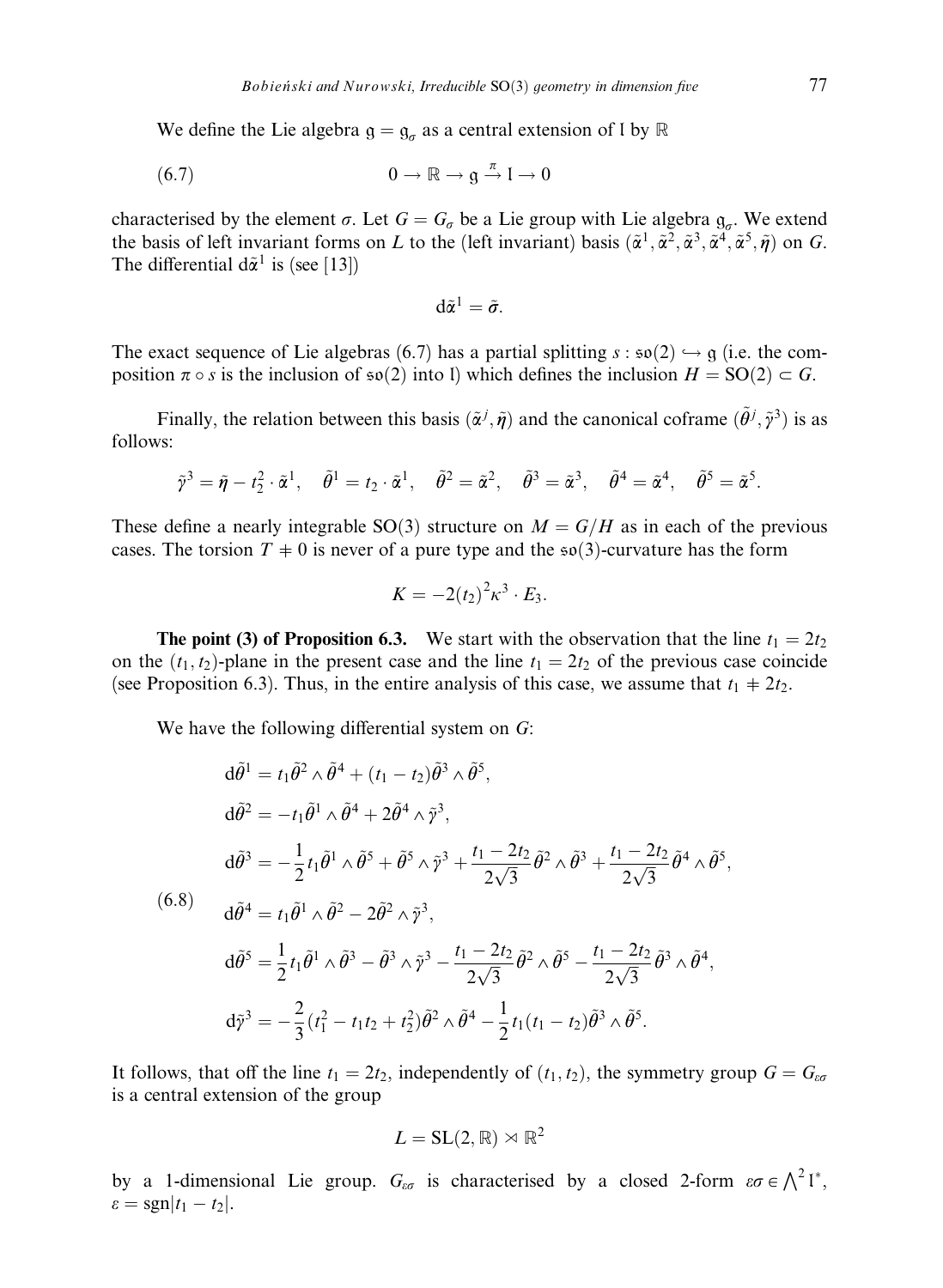It is convenient to choose the basis of left invariant forms  $(\tilde{\alpha}^2, \tilde{\alpha}^3, \tilde{\alpha}^4, \tilde{\alpha}^5, \tilde{\eta})$  on L so that the Maurer-Cartan form  $\tilde{\theta}_{MC}$  on L reads

$$
\tilde{\theta}_{\mathrm{MC}} = \begin{pmatrix} -\tilde{\alpha}^4 & \tilde{\alpha}^2 + \tilde{\eta} & \tilde{\alpha}^3 \\ \tilde{\alpha}^2 - \tilde{\eta} & \tilde{\alpha}^4 & \tilde{\alpha}^5 \\ 0 & 0 & 0 \end{pmatrix}.
$$

Obviously, we have  $SO(2) \subset SL(2, \mathbb{R}) \subset L$ .

Now, the possible symmetry groups  $G = G_{\epsilon\sigma}$ ,  $\varepsilon = 0, 1$ , are presented in Figure 2. Below, we discuss cases  $\varepsilon = 1$  and  $\varepsilon = 0$  separately.



Figure 2. Groups  $G = G<sub>eq</sub>$  of SO(3) structures of Proposition 6.3 (3).

(i)  $\varepsilon = 1$ . This case corresponds to  $t_1 \neq t_2$ . Here, we observe that

$$
\tilde{\sigma} = \tilde{\alpha}^3 \wedge \tilde{\alpha}^5, \quad \sigma := \tilde{\sigma}_e \in \bigwedge^2 \mathfrak{l}^*
$$

is closed on L. It is this form that defines the desired central extension of the Lie algebra l to the Lie algebra  $g = g_{\sigma}$  of the symmetry group  $G_{\sigma}$ . Now, the forms  $(\tilde{\alpha}^2, \tilde{\alpha}^3, \tilde{\alpha}^4, \tilde{\alpha}^5, \tilde{\eta})$  extend to the left invariant forms on  $G_{\sigma}$ . Together with the form  $\tilde{\alpha}^1$  such that  $d\tilde{\alpha}^1 = \tilde{\sigma}$  they define the left invariant coframe on  $G_{\sigma}$ . This coframe is related to the canonical coframe  $(\tilde{\theta}^i, \tilde{\gamma}^3)$  of (6.8) via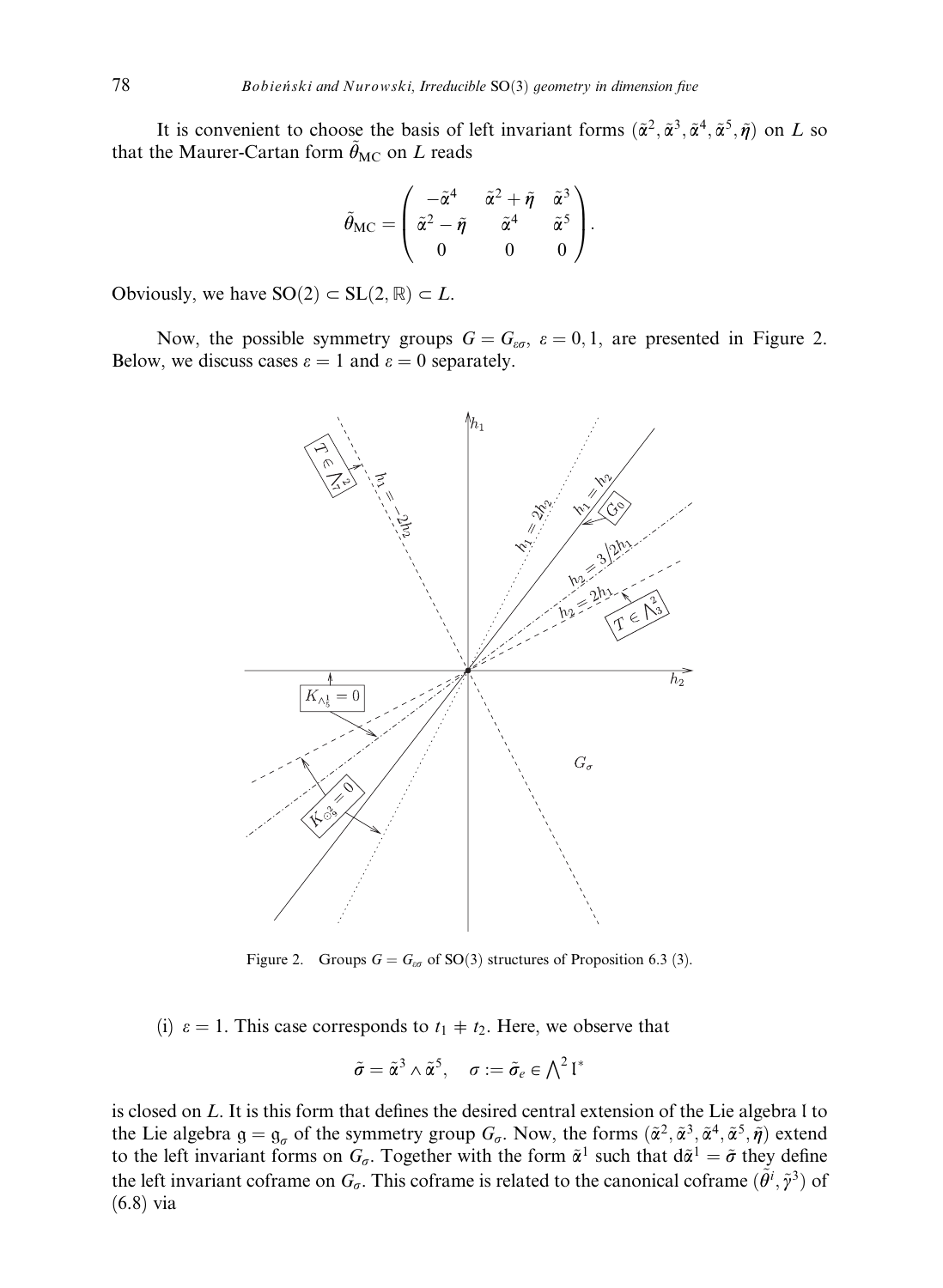$$
\tilde{\theta}^{1} = -\frac{6t_1}{(t_1 - 2t_2)^2} \cdot \tilde{\eta} + \frac{2(t_1 - t_2)}{\varepsilon} \cdot \tilde{\alpha}^{1},
$$
\n
$$
\tilde{\theta}^{2} = \frac{2\sqrt{3}}{t_1 - 2t_2} \cdot \tilde{\alpha}^{2}, \quad \tilde{\theta}^{4} = \frac{2\sqrt{3}}{t_1 - 2t_2} \cdot \tilde{\alpha}^{4},
$$
\n
$$
\tilde{\theta}^{3} = \tilde{\alpha}^{3} - \tilde{\alpha}^{5}, \qquad \tilde{\theta}^{5} = \tilde{\alpha}^{3} + \tilde{\alpha}^{5},
$$
\n
$$
\tilde{\gamma}^{3} = \frac{(t_1 - 2t_2)^2 + 3t_1^2}{(t_1 - 2t_2)^2} \cdot \tilde{\eta} - \frac{t_1(t_1 - t_2)}{\varepsilon} \cdot \tilde{\alpha}^{1}.
$$

Now, in analogy to the case (v), we use the partial splitting  $s : \mathfrak{so}(2) \to I$ , to recover the inclusion  $H = SO(2) \subset G_{\sigma}$ . Then the SO(3) structure on  $M = G/H$  is obtained via the standard procedure of taking  $(\tilde{g}, \Upsilon)$  in the form (4.16), (4.17) and passing to the quotient structure  $(g, \Upsilon)$ . The G-invariant so(3) connection on M is given by

$$
\Gamma = \Gamma_0 - \frac{t_1 - 2t_2}{2\sqrt{3}} \theta^3 \cdot E_1 + \frac{t_1 - 2t_2}{2\sqrt{3}} \theta^5 \cdot E_2 - \frac{t_1}{2} \theta^1 \cdot E_3,
$$

where  $\Gamma_0$  is the canonical connection on  $G/H$ .

As in the entire point (2) of the present proposition, the torsion T has the pure type  $\Lambda_3^2$  iff  $t_2 = 2t_1$ ; it is of the pure type  $\Lambda_7^2$  iff  $t_1 = -2t_2$ ; in all other cases it is not of a pure type (see Figure 2).

In contrast to the point (2) of the present proposition, the  $\mathfrak{so}(3)$  curvature has the form

$$
K = \frac{1}{12} \left[ \left( \sqrt{3} t_1 (t_1 - 2t_2) \theta^1 \wedge \theta^5 - (t_1 - 2t_2)^2 (\theta^2 \wedge \theta^3 + \theta^4 \wedge \theta^5) \right) \cdot E_1 \right. \\ + \left. \left( \sqrt{3} t_1 (t_1 - 2t_2) \theta^1 \wedge \theta^3 - (t_1 - 2t_2)^2 (\theta^2 \wedge \theta^5 + \theta^3 \wedge \theta^4) \right) \cdot E_2 \right. \\ + \left. \left( -8 (t_1^2 - t_1 t_2 + t_2^2) \theta^2 \wedge \theta^4 + (-7t_1^2 + 10t_1 t_2 - 4t_2^2) \theta^3 \wedge \theta^5 \right) \cdot E_3 \right],
$$

and (off the line  $t_1 = 2t_2$ ) it is never of type  $\mathfrak{so}(3) \otimes \mathfrak{so}(3)$ . In general, the curvature can assume values in all of the components of the decomposition (5.5), but  $\bigwedge_{i=1}^3$  and  $\bigwedge_{i=1}^2$ 

$$
K\in \bigodot^2_1\oplus\bigodot^2_5\oplus\bigodot^2_9\oplus\bigwedge^1_5.
$$

Independently of  $(t_1, t_2)$  the curvature has always the  $\bigodot_1^2$  and  $\bigodot_5^2$  part; it is without the  $\bigodot_9^2$  component on lines  $t_1 = 0$  and  $\bigodot_9^2$  component on lines  $t_1 = 0$  and  $3t_1 = 2t_2$ —see Figure 2.

(ii)  $\varepsilon = 0$ . This corresponds to the line  $t_1 = t_2$ . Now, all the formulas of the previous case remain valid, except the formulas for  $\tilde{\theta}^1$  and  $\tilde{y}^3$ . To get correct expressions for them, one has to pass to the limit  $\frac{t_1 - t_2}{\varepsilon} \to 1$  in (6.9).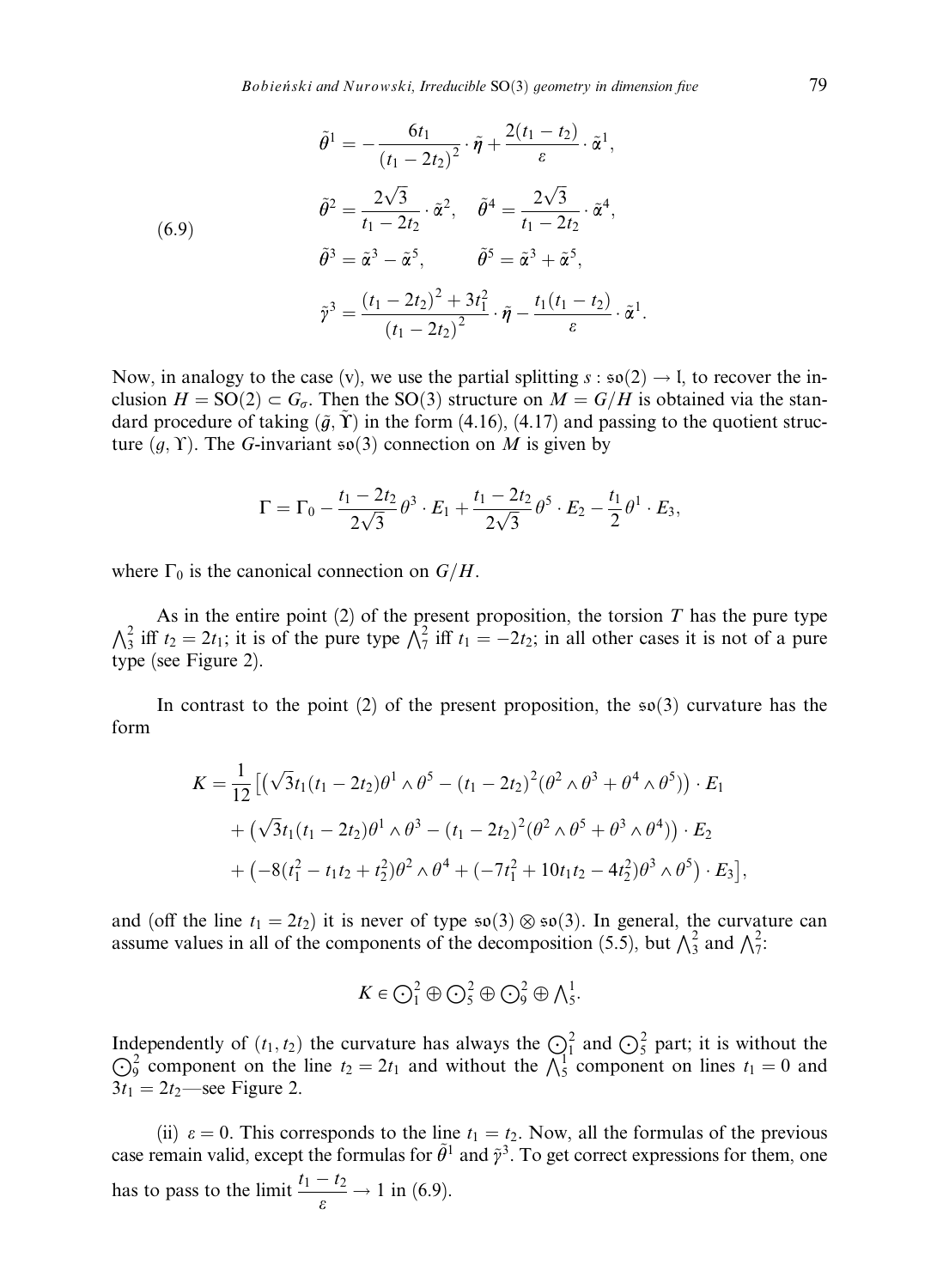It is worthwhile to note that the central extension  $G_0$  is, in this case, trivial. Hence, the symmetry group is simply a product

$$
G_0 = \mathbb{R} \times (\mathrm{SL}(2, \mathbb{R}) \rtimes \mathbb{R}^2) \quad \text{with } H = \mathrm{SO}(2) \subset \mathrm{SL}(2, \mathbb{R}).
$$

6.3. Examples with 5-dimensional symmetry group. The first set of examples in this section is characterised by the requirement that a nearly integrable  $SO(3)$  geometry has flat characteristic connection. The full list of such geometries is given in Section 6.3.1. In Theorem 6.5 we prove that flatness of the characteristic connection implies that the corresponding nearly integrable SO(3) geometry has at least 5-dimensional transitive symmetry group. Inspection of the examples of Section 6.3.1 shows that, in generic cases, their symmetry groups are strictly 5-dimensional.

Of course, examples with flat characteristic connections do not exhaust the list of all nearly integrable  $SO(3)$  structures with strictly 5-dimensional transitive symmetry group. We obtained other two classes of examples assuming that, in addition to the action of a 5-dimensional transitive symmetry group, the torsion of characteristic connection is of pure type. The results are given in respective Sections 6.3.2 and 6.3.3. It is worth noticing that it was possible to find all structures with 5-dimensional transitive symmetry group and torsion in  $\sqrt{3}$  (see Theorem 6.7). In case of  $\sqrt{7}$  type torsion we were only able to find a 2-parameter family of examples.

## 6.3.1. Vanishing curvature.

**Theorem 6.5.** Let  $(M, g, \Upsilon)$  be a nearly integrable SO(3) structure with vanishing curvature of its characteristic connection. Then M has a structure of a 5-dimensional Lie group G and the  $SO(3)$ -structure is G-invariant.

*Proof.* Since the characteristic connection of an  $SO(3)$  structure is flat, one can assume that the connection (locally) vanishes. Thus, in a suitably chosen local coframe  $(4.1)$ the first Cartan structure equations are

$$
d\theta^{1} = t_{1}\theta^{2} \wedge \theta^{3} + t_{2}\theta^{2} \wedge \theta^{4} + t_{3}\theta^{2} \wedge \theta^{5} + t_{4}\theta^{3} \wedge \theta^{4} + t_{5}\theta^{3} \wedge \theta^{5} + t_{6}\theta^{4} \wedge \theta^{5},
$$
  
\n
$$
d\theta^{2} = -t_{1}\theta^{1} \wedge \theta^{3} - t_{2}\theta^{1} \wedge \theta^{4} - t_{3}\theta^{1} \wedge \theta^{5} + t_{7}\theta^{3} \wedge \theta^{4} + t_{8}\theta^{3} \wedge \theta^{5} + t_{9}\theta^{4} \wedge \theta^{5},
$$
  
\n(6.10) 
$$
d\theta^{3} = t_{1}\theta^{1} \wedge \theta^{2} - t_{4}\theta^{1} \wedge \theta^{4} - t_{5}\theta^{1} \wedge \theta^{5} - t_{7}\theta^{2} \wedge \theta^{4} - t_{8}\theta^{2} \wedge \theta^{5} + t_{10}\theta^{4} \wedge \theta^{5},
$$
  
\n
$$
d\theta^{4} = t_{2}\theta^{1} \wedge \theta^{2} + t_{4}\theta^{1} \wedge \theta^{3} - t_{6}\theta^{1} \wedge \theta^{5} + t_{7}\theta^{2} \wedge \theta^{3} - t_{9}\theta^{2} \wedge \theta^{5} - t_{10}\theta^{3} \wedge \theta^{5},
$$
  
\n
$$
d\theta^{5} = t_{3}\theta^{1} \wedge \theta^{2} + t_{5}\theta^{1} \wedge \theta^{3} + t_{6}\theta^{1} \wedge \theta^{4} + t_{8}\theta^{2} \wedge \theta^{3} + t_{9}\theta^{2} \wedge \theta^{4} + t_{10}\theta^{3} \wedge \theta^{4}.
$$

Here the functional coefficients  $t_i$ ,  $i = 1, 2, ..., 10$  are related to the torsion 3-form T via:

(6.11) 
$$
T = t_1 \theta^1 \wedge \theta^2 \wedge \theta^3 + t_2 \theta^1 \wedge \theta^2 \wedge \theta^4 + t_3 \theta^1 \wedge \theta^2 \wedge \theta^5 + t_4 \theta^1 \wedge \theta^3 \wedge \theta^4 + t_5 \theta^1 \wedge \theta^3 \wedge \theta^5 + t_6 \theta^1 \wedge \theta^4 \wedge \theta^5 + t_7 \theta^2 \wedge \theta^3 \wedge \theta^4 + t_8 \theta^2 \wedge \theta^3 \wedge \theta^5 + t_9 \theta^2 \wedge \theta^4 \wedge \theta^5 + t_{10} \theta^3 \wedge \theta^4 \wedge \theta^5.
$$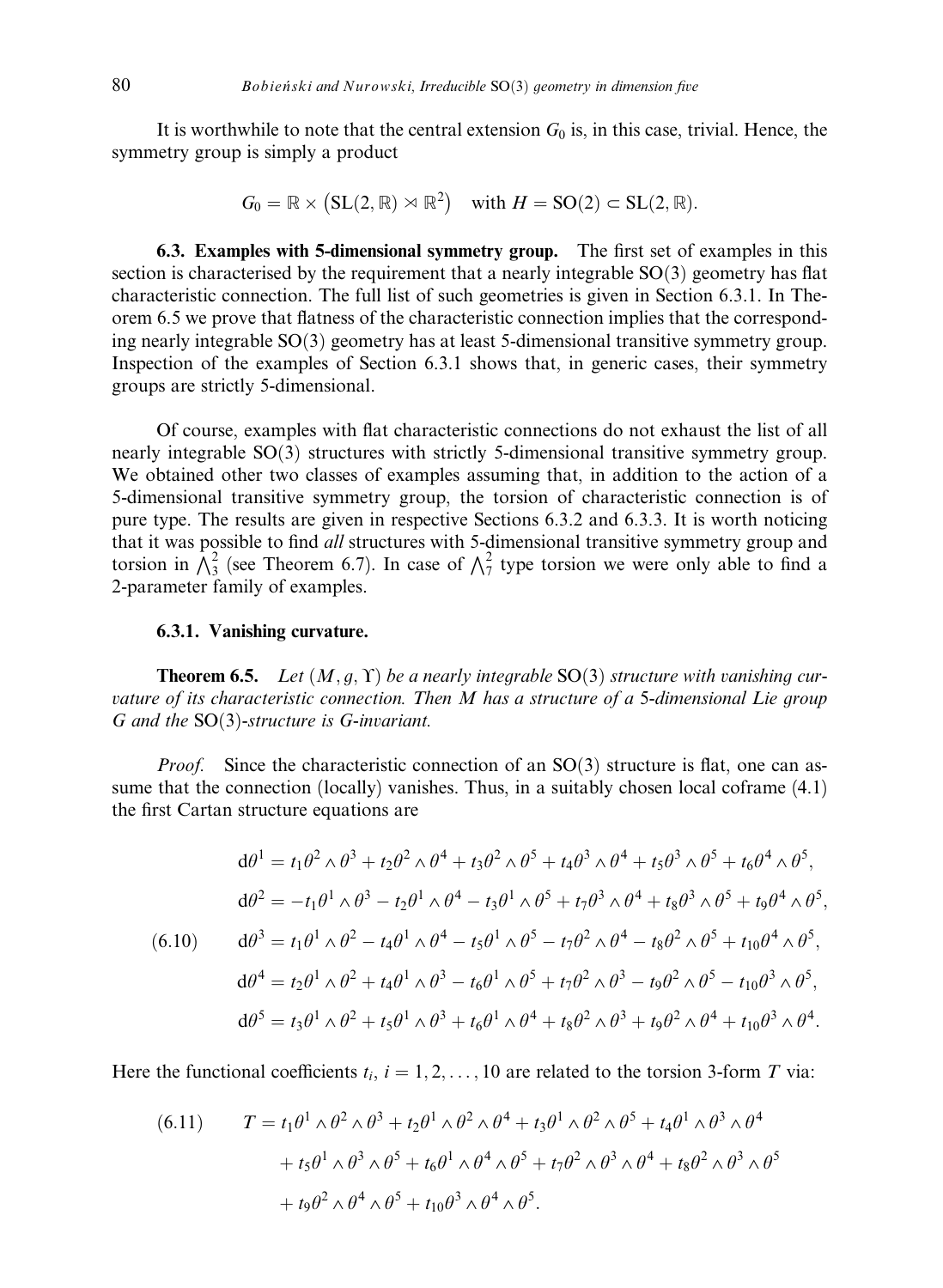Now, the Bianchi identities are equivalent to the following integrability conditions of the system (6.10):

- (a) All the functions  $t_i$ ,  $i = 1, 2, ..., 10$  are *constants*.
- (b) They are subject to the constraints

(6.12)  
\n
$$
t_3t_{10} + t_6t_8 - t_5t_9 = 0,
$$
\n
$$
t_1t_{10} + t_5t_7 - t_4t_8 = 0,
$$
\n
$$
t_3t_7 - t_2t_8 + t_1t_9 = 0,
$$
\n
$$
t_2t_{10} + t_6t_7 - t_4t_9 = 0,
$$
\n
$$
t_3t_4 - t_2t_5 + t_1t_6 = 0.
$$

The point (a) above proves the theorem, showing that  $M$  can be identified with the symmetry group G which has  $t_i$  as its structure constants.  $\Box$ 

Below we solve conditions  $(6.12)$  to fully characterise G under the genericity assumption

 $t_{10} + 0.$ 

If this is assumed the general solution of system (6.12) is

$$
t_1 = \frac{1}{t_{10}}(t_4t_8 - t_5t_7), \quad t_2 = \frac{1}{t_{10}}(t_4t_9 - t_6t_7), \quad t_3 = \frac{1}{t_{10}}(t_5t_9 - t_6t_8).
$$

Now it is easy to see that the linearly independent  $(t_{10} \neq 0!)$  1-forms

$$
\alpha^{4} = t_{10}\theta^{1} - t_{6}\theta^{3} + t_{5}\theta^{4} - t_{4}\theta^{5},
$$
  

$$
\alpha^{5} = t_{10}\theta^{2} - t_{9}\theta^{3} + t_{8}\theta^{4} - t_{7}\theta^{5}
$$

are closed. They can be further supplemented to a coframe  $(\alpha^1, \alpha^2, \alpha^3, \alpha^4, \alpha^5)$  on M such that

$$
d\alpha^{1} = \alpha^{2} \wedge \alpha^{3},
$$
  
\n
$$
d\alpha^{2} = \alpha^{3} \wedge \alpha^{1},
$$
  
\n
$$
d\alpha^{3} = \alpha^{1} \wedge \alpha^{2},
$$
  
\n
$$
d\alpha^{4} = 0,
$$
  
\n
$$
d\alpha^{5} = 0.
$$

This proves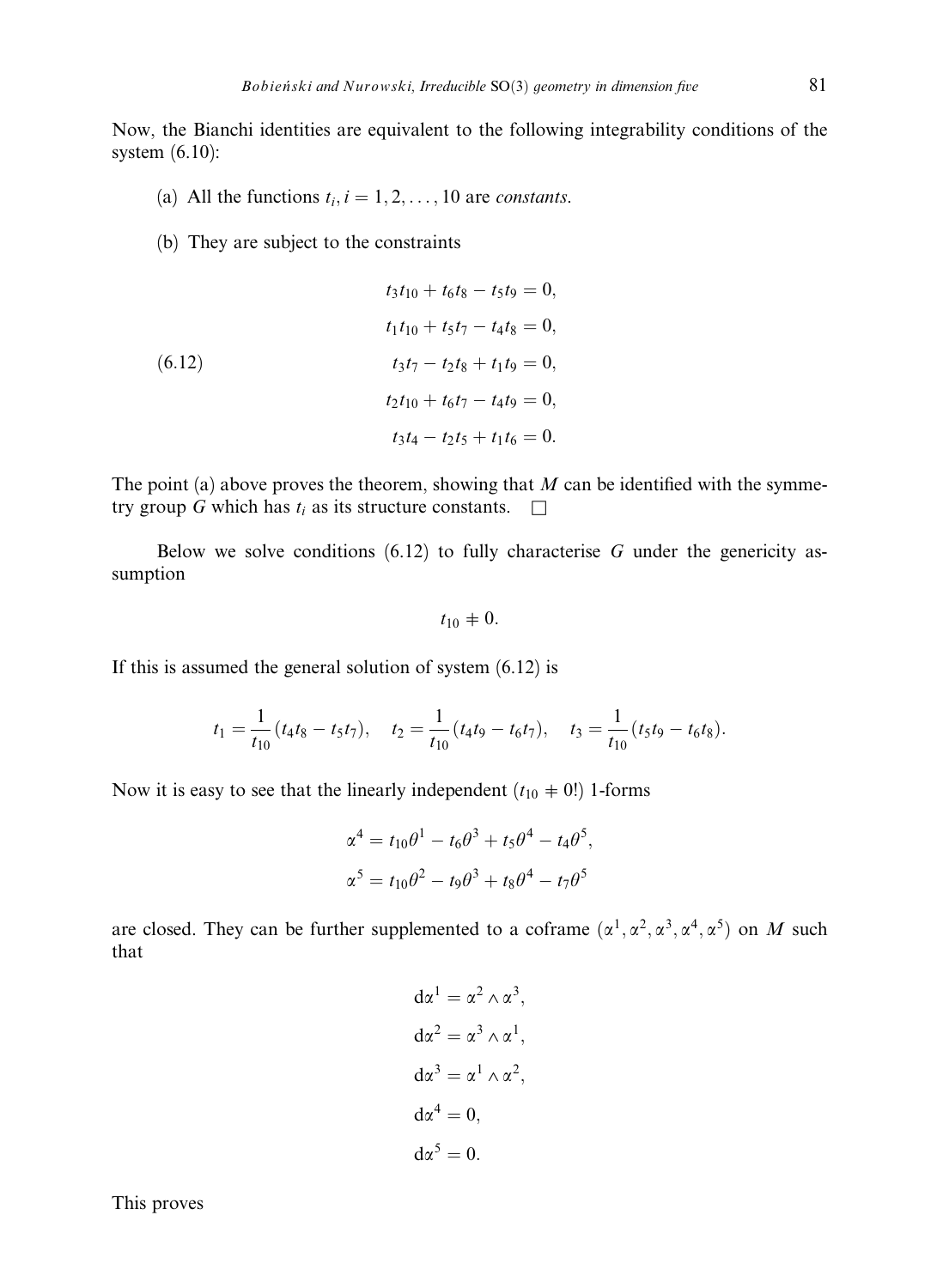**Proposition 6.6.** If the torsion coefficient  $t_{10} \neq 0$ , the symmetry group G of a nearly integrable SO(3)-structure with flat characteristic connection is isomorphic to SO(3)  $\times$   $\mathbb{R}^2$ .

**6.3.2. Torsion in**  $\bigwedge_{3}^{2}$ . In the following a parameter  $\delta = 0, 1$  labels 5-dimensional Lie groups  $G_{\delta}$ . By definition  $G_0 = SO(3) \times Aff(1)$ , the direct product of SO(3) and the affine group Aff(1) in dimension 1. We characterise the group  $G_1$  by specifying the structure equations for a left invariant coframe on  $G_1$ . Thus,  $G_1$  is such a 5-dimensional Lie group for which there exists a coframe  $(\alpha^1, \alpha^2, \alpha^3, \alpha^4, \alpha^5)$  which satisfies the following equations:

$$
d\alpha^{1} = 0,
$$
  
\n
$$
d\alpha^{2} = \alpha^{1} \wedge \alpha^{2},
$$
  
\n
$$
d\alpha^{3} = -2\alpha^{1} \wedge \alpha^{3},
$$
  
\n
$$
d\alpha^{4} = -\alpha^{1} \wedge \alpha^{4} + \alpha^{2} \wedge \alpha^{3},
$$
  
\n
$$
d\alpha^{5} = \alpha^{2} \wedge \alpha^{4}.
$$

This group has the Lie algebra  $g_1$  which is a central extension  $0 \to \mathbb{R} \to g_1 \to \mathfrak{h} \to 0$  of the 4-dimensional Lie algebra

$$
\mathfrak{h} = \left\{ \begin{pmatrix} x^1 & x^3 & x^4 \\ 0 & -x^1 & x^2 \\ 0 & 0 & 0 \end{pmatrix}, x_1, x_2, x_3, x_4 \in \mathbb{R} \right\}
$$

by a real line R. The extension is given by means of a closed 2-form (see [13])  $\sigma = \alpha^2 \wedge \alpha^4$ .

The following theorem is obtained by a successive application of the Bianchi identities on the system (4.5)–(4.6) in which the characteristic connection  $\Gamma$  is supposed to have torsion in  $\Lambda_3^2$  and for which all the connection coefficients, the curvature coefficients and the torsion coefficients are constants.

**Theorem 6.7.** Let  $(M, g, \Upsilon)$  be a nearly integrable SO(3) geometry admitting a 5-dimensional transitive symmetry group G. Assume, in addition, that the torsion of its char- $\frac{1}{2}$  attentional transitive symmetry group S.  $\frac{1}{2}$  acteristic connection is of pure type  $\frac{1}{2}$ . Then:

• Modulo a constant  $SO(3)$  gauge transformation, it is defined by means of the adapted coframe  $(\theta^1, \theta^2, \theta^3, \theta^4, \theta^5)$  satisfying the following differential system:

$$
d\theta^{1} = -\frac{2}{3}\sqrt{3}\varrho\varepsilon(\theta^{2} \wedge \theta^{4} + (2 - 3\delta)\theta^{3} \wedge \theta^{5}),
$$
  
\n
$$
d\theta^{2} = -2\varrho\cos\varphi\theta^{2} \wedge \theta^{4},
$$
  
\n
$$
d\theta^{3} = -\varrho\cos\varphi\theta^{2} \wedge \theta^{5} + \sqrt{3}\varrho\varepsilon(1 - \delta)\theta^{1} \wedge \theta^{5} + \varrho\varepsilon\delta\theta^{2} \wedge \theta^{3} + \varrho(\delta\varepsilon - \sin\varphi)\theta^{4} \wedge \theta^{5},
$$
  
\n
$$
d\theta^{4} = -2\varrho\sin\varphi\theta^{2} \wedge \theta^{4},
$$
  
\n
$$
d\theta^{5} = \varrho\cos\varphi\theta^{2} \wedge \theta^{3} + \sqrt{3}\varrho\varepsilon(\delta - 1)\theta^{1} \wedge \theta^{3} - \varrho\varepsilon\delta\theta^{2} \wedge \theta^{5} - \varrho(\delta\varepsilon + \sin\varphi)\theta^{3} \wedge \theta^{4},
$$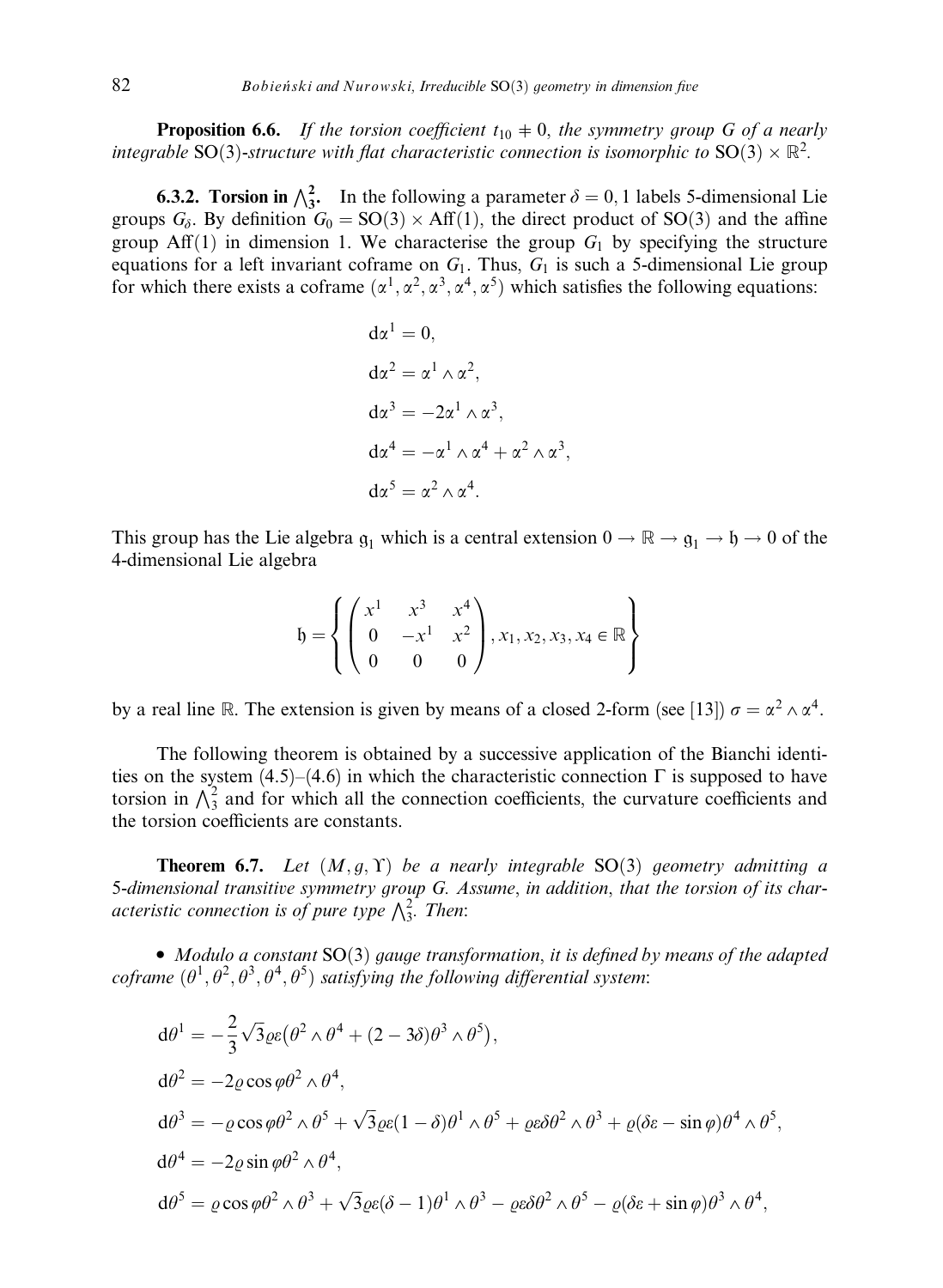with constant parameters  $\rho > 0$ ,  $\varphi \in [0, 2\pi]$ ,  $\varepsilon = \pm 1$ ,  $\delta = 0, 1$ .

•  $G \cong G_{\delta}$ .

• For all values of the parameters  $\varepsilon$ ,  $\delta$ ,  $\rho$ ,  $\varphi$  the curvature of the characteristic connection is of type  $\bigodot^2_1 \oplus \bigodot^2_5 \oplus \bigwedge^1_5$  with all the irreducible components non-zero.

**6.3.3. Torsion in**  $\bigwedge_{7}^{2}$ . It is easy to check that an adapted coframe  $(\theta^1, \theta^2, \theta^3, \theta^4, \theta^5)$ with differentials given by

$$
d\theta^{1} = 0,
$$
  
\n
$$
d\theta^{2} = -\varrho \cos \varphi \theta^{2} \wedge \theta^{4},
$$
  
\n
$$
d\theta^{3} = \frac{1}{2} \sqrt{3} \varrho \cos \varphi \theta^{1} \wedge \theta^{3} - \frac{1}{2} \sqrt{3} \varrho \sin \varphi \theta^{1} \wedge \theta^{5} - \frac{1}{2} \varrho \sin \varphi \theta^{2} \wedge \theta^{3} + \frac{1}{2} \varrho \cos \varphi \theta^{3} \wedge \theta^{4},
$$
  
\n
$$
d\theta^{4} = \varrho \sin \varphi \theta^{2} \wedge \theta^{4},
$$
  
\n
$$
d\theta^{5} = -\frac{1}{2} \sqrt{3} \varrho \sin \varphi \theta^{1} \wedge \theta^{3} - \frac{1}{2} \sqrt{3} \varrho \cos \varphi \theta^{1} \wedge \theta^{5} - \frac{1}{2} \varrho \sin \varphi \theta^{2} \wedge \theta^{5} - \frac{1}{2} \varrho \cos \varphi \theta^{4} \wedge \theta^{5},
$$

where the parameters  $\rho > 0$ ,  $\varphi \in [0, 2\pi]$  are constants, defines a nearly integrable SO(3) geometry whose characteristic torsion has pure type  $\sqrt{\frac{2}{7}}$ . Its symmetry group is transitive, strictly 5-dimensional and has the Maurer-Cartan form

$$
\theta_{MC} = \begin{pmatrix} \alpha^4 & 0 & 0 & \alpha^1 \\ 0 & \alpha^5 & 0 & \alpha^2 \\ 0 & 0 & -(\alpha^4 + \alpha^5) & \alpha^3 \\ 0 & 0 & 0 & 0 \end{pmatrix},
$$

where the forms  $(\alpha^1, \alpha^2, \alpha^3, \alpha^4, \alpha^5)$  are related to the coframe  $(\theta^1, \theta^2, \theta^3, \theta^4, \theta^5)$  via an appropriate  $\rho$ -dependent GL $(5, \mathbb{R})$  transformation.

It is worth noting that the curvature of the characteristic connection in this 2-parameter family of examples is always of the type  $\bigodot^2_1 \oplus \bigodot^2_2$  with both the irreducible components non-zero.

#### 7. Ricci tensor and covariantly constant spinors

7.1. Ricci tensor. We have the following proposition:

**Proposition 7.1.** For every nearly integrable  $SO(3)$  structure  $(M, g, \Upsilon)$  the Ricci tensor Ric<sup>LC</sup> of the Levi-Civita connection  $\Gamma$  is related to the Ricci tensor Ric<sup>T</sup> of the characteristic  $\mathfrak{so}(3)$  connection  $\Gamma$  via

$$
\mathrm{Ric}_{ij}^{\mathrm{LC}} = \mathrm{Ric}_{ij}^{\Gamma} + \frac{1}{4} T_{ikl} T_{jkl} + \frac{1}{2} (*d * T)_{ij}.
$$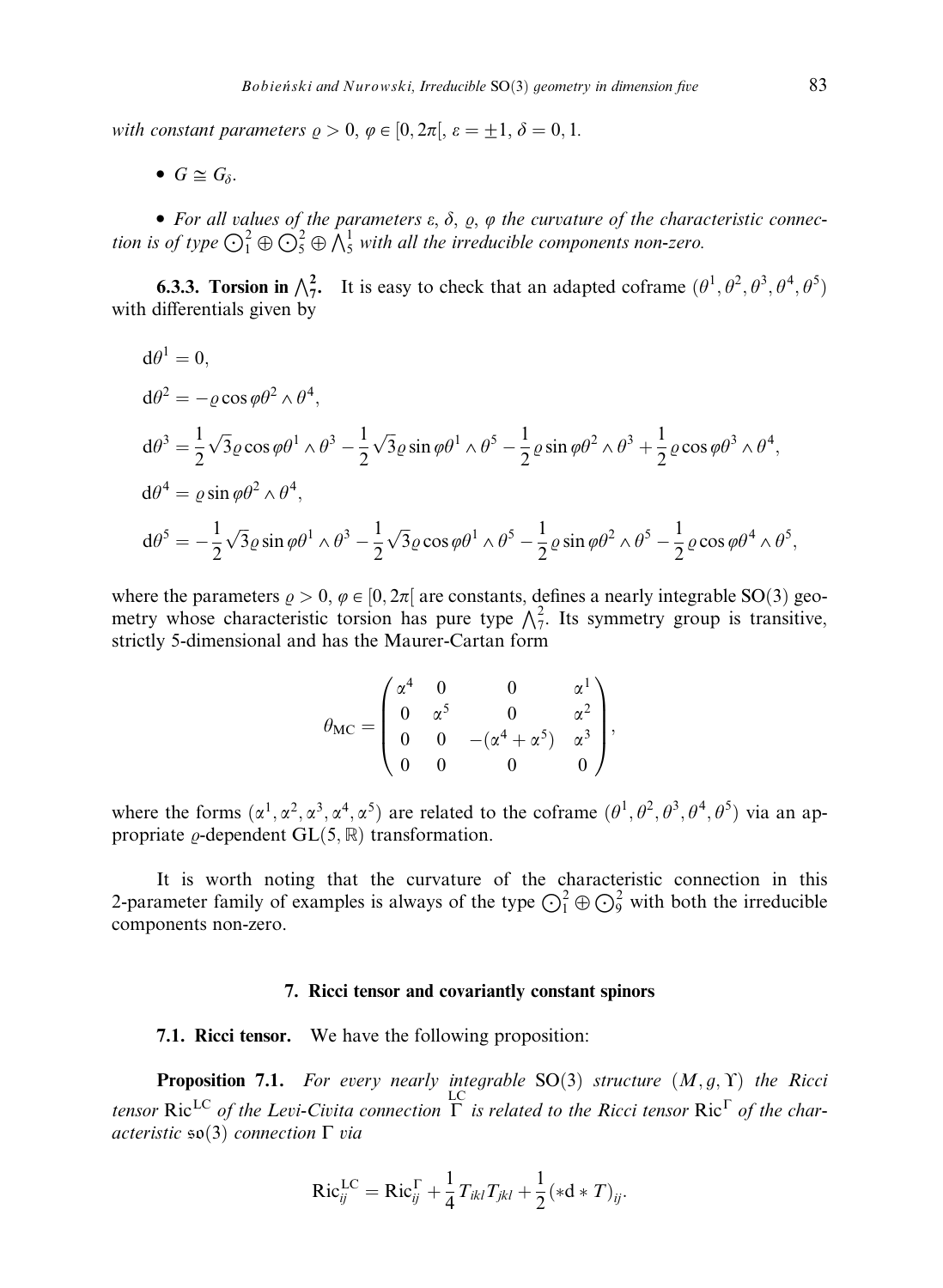**Corollary 7.2.** Given a nearly integrable  $SO(3)$  structure  $(M, g, \Upsilon)$  the following two conditions are equivalent:

- The codifferential of the torsion 3-form  $T$  vanishes.
- The Ricci tensor  $\text{Ric}^{\Gamma}$  of the characteristic connection  $\Gamma$  is symmetric.

Thus, for nearly integrable  $SO(3)$  structures we have

$$
*d*T \equiv 0 \quad \Leftrightarrow \quad \mathrm{Ric}_{ij}^{\Gamma} \equiv \mathrm{Ric}_{ji}^{\Gamma}.
$$

In the rest of this section we discuss the torsion/curvature properties of the homogeneous examples of Section 6. It is interesting to note that all these examples satisfy

$$
\ast \mathrm{d} \ast T \equiv 0.
$$

Thus, the Ricci tensor  $Ric^{\Gamma}$  is symmetric for them. In many cases both the Ricci tensors  $Ric^{\Gamma}$  and  $Ric^{\text{LC}}$  are diagonal<sup>1)</sup>. More explicitly:

 $\bullet$  In case (1) of Proposition 6.3 we have:

$$
Ric^{LC} = Ric^{\Gamma} = -6a^2g, \quad T \equiv 0.
$$

 $\bullet$  In case (2) of Proposition 6.3 we have:

$$
\text{Ric}^{\text{LC}} = \frac{1}{2} (t_1^2 + t_2^2) g + \frac{1}{24} (16t_1^2 + 12t_1t_2 - t_2^2) E_3^2 + \frac{1}{24} (4t_1^2 - t_2^2) E_3^4,
$$
\n
$$
\text{Ric}^{\text{T}} = \frac{1}{2} t_1 t_2 E_3^2,
$$
\n
$$
\text{d}T = -2t_1 t_2 \theta^2 \wedge \theta^3 \wedge \theta^4 \wedge \theta^5.
$$

 $\bullet$  In case (3) of Proposition 6.3 we have:

$$
\text{Ric}^{\text{LC}} = \left(t_1^2 - t_1 t_2 + \frac{1}{2} t_2^2\right)g + \frac{1}{24} (44t_1^2 - 58t_1 t_2 + 27t_2^2)E_3^2 + \frac{1}{24} (8t_1^2 - 10t_1 t_2 + 3t_2^2)E_3^4,
$$
\n
$$
\text{Ric}^{\Gamma} = \frac{1}{2} t_1 (t_1 - 2t_2)g + \frac{1}{12} (14t_1^2 - 29t_1 t_2 + 14t_2^2)E_3^2 + \frac{1}{12} (t_1 - 2t_2)(2t_1 - t_2)E_3^4,
$$
\n
$$
\text{d}T = -t_1^2 \theta^2 \wedge \theta^3 \wedge \theta^4 \wedge \theta^5.
$$

• For the examples of Theorem 6.5 we have:

$$
Ric^{\Gamma} \equiv 0,
$$
  

$$
dT \equiv 0,
$$

<sup>&</sup>lt;sup>1)</sup> Note that the square of the matrix  $E_3$  and its fourth power are diagonal matrices.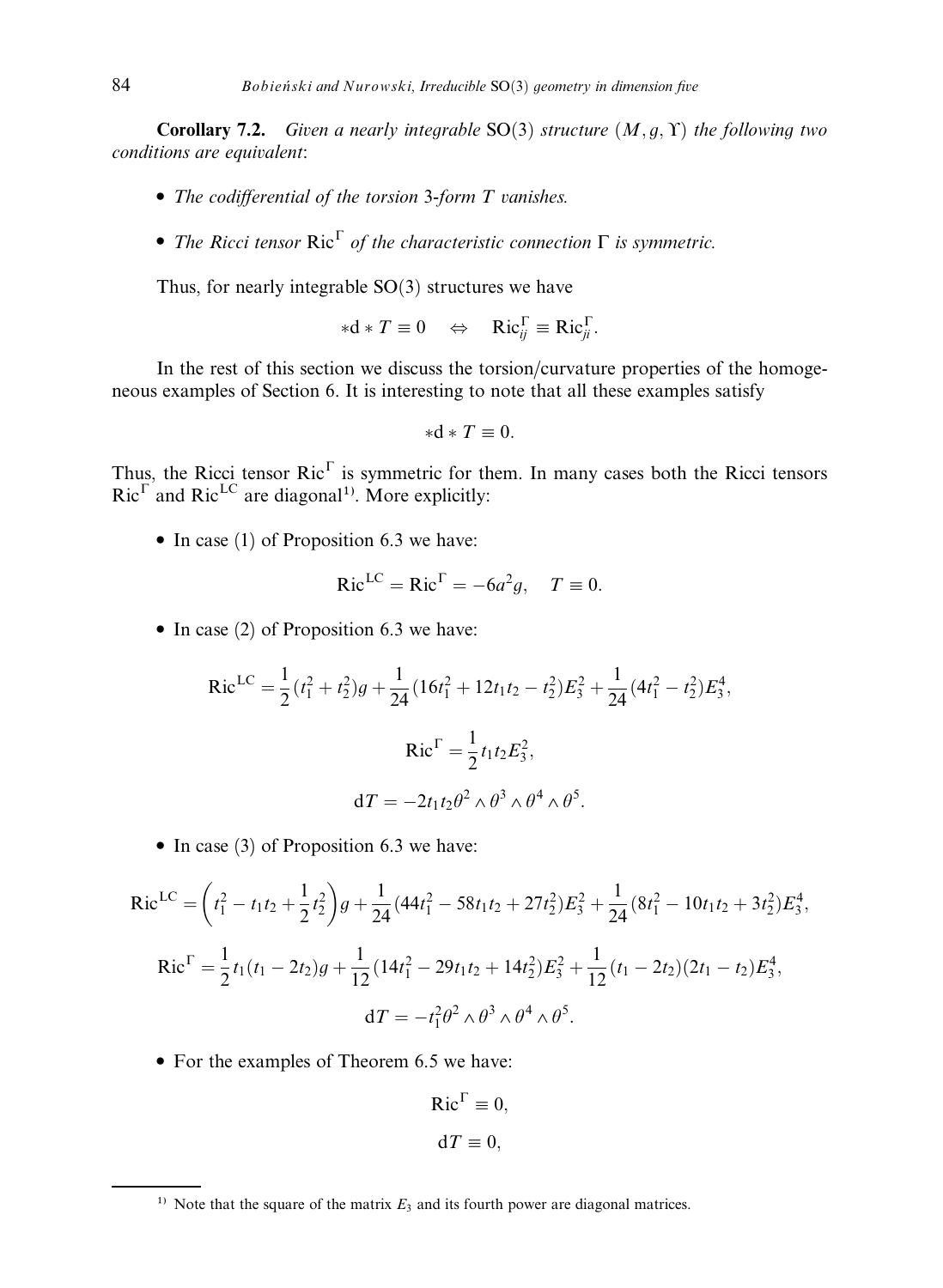and Ric<sup>LC</sup> has a rather complicated form depending on the torsion parameters  $t_a$ ,  $a = 1, 2, \ldots, 10$ ; for some values of the parameters the Levi-Civita Ricci tensor Ric<sup>LC</sup> may be diagonal, e.g.: if  $t_a = 0$ ,  $\forall a \neq 1$  then

$$
Ric^{LC} = \frac{1}{2}t_1^2 \begin{pmatrix} 1 & 0 & 0 & 0 & 0 \\ 0 & 1 & 0 & 0 & 0 \\ 0 & 0 & 1 & 0 & 0 \\ 0 & 0 & 0 & 0 & 0 \\ 0 & 0 & 0 & 0 & 0 \end{pmatrix}.
$$

For the examples of Theorem 6.7 we have:

$$
\text{Ric}^{\text{LC}} = \rho^2 \left(\frac{10}{3} - 2\delta\right) g + 2\varrho^2 E_3^2,
$$
\n
$$
\text{Ric}^{\Gamma} = -2\varrho^2 \delta g + \frac{4}{3} \varrho^2 E_3^2,
$$
\n
$$
\text{d}T = \frac{4}{3} \varrho^2 (3\delta - 4)\theta^2 \wedge \theta^3 \wedge \theta^4 \wedge \theta^5.
$$

• For the examples of Section 6.3.3 we have:

$$
\text{Ric}^{\text{LC}} = -\frac{3\varrho^2}{2} \begin{pmatrix} 1 & 0 & 0 & 0 & 0 \\ 0 & \sin^2(\varphi) & 0 & \frac{1}{2}\sin(2\varphi) & 0 \\ 0 & 0 & 0 & 0 & 0 \\ 0 & \frac{1}{2}\sin(2\varphi) & 0 & \cos^2(\varphi) & 0 \\ 0 & 0 & 0 & 0 & 0 \end{pmatrix},
$$

$$
\text{Ric}^{\Gamma} = -\frac{\varrho^2}{2} \begin{pmatrix} 3 & 0 & 0 & 0 & 0 \\ 0 & 2 - \cos(2\varphi) & 0 & \sin(2\varphi) & 0 \\ 0 & 0 & 1 & 0 & 0 \\ 0 & \sin(2\varphi) & 0 & 2 + \cos(2\varphi) & 0 \\ 0 & 0 & 0 & 0 & 1 \end{pmatrix},
$$

$$
\text{d}T \equiv 0.
$$

7.2. Absence of covariantly constant spinors. We now pass to the question if a manifold with an SO(3) structure  $(M, g, Y)$  and an  $\mathfrak{so}(3)$  connection  $\Gamma$  may admit a covariantly constant spinor field. We look for  $\Psi : M \to \mathbb{C}^4$  such that

$$
d\Psi + \Gamma_{\text{spin}} \Psi = 0,
$$

where  $\Gamma_{spin}$  is a spin connection (4.25) corresponding to  $\Gamma$ .

We use the curvature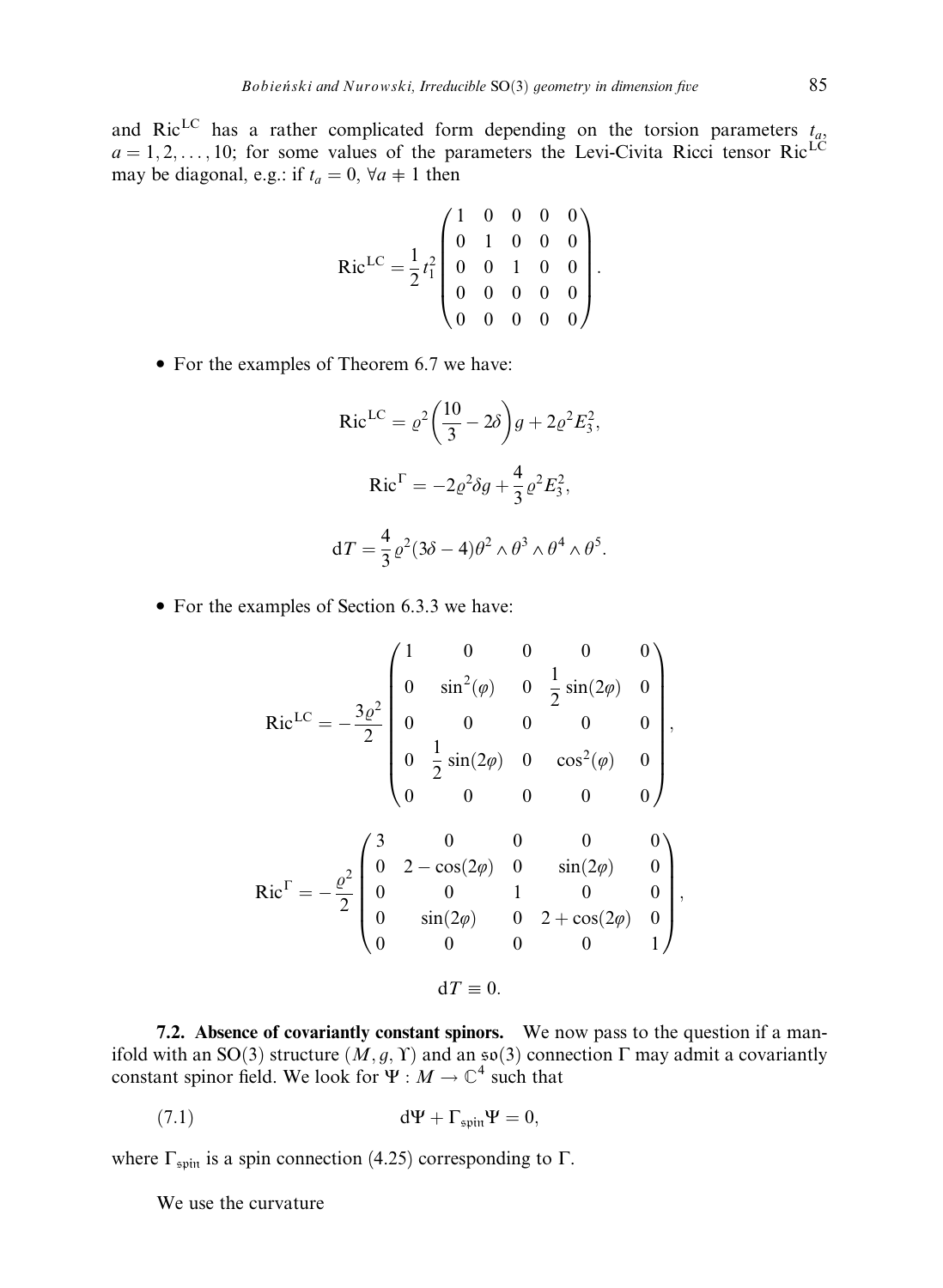$$
\Omega_{\mathfrak{spin}} = d\Gamma_{\mathfrak{spin}} + \Gamma_{\mathfrak{spin}} \wedge \Gamma_{\mathfrak{spin}}
$$

of  $\Gamma_{spin}$ . This curvature is expressible in terms of the curvature  $K =$  $\overline{\overline{3}}$ p  $\frac{\partial^2}{\partial s} r_{jk}^I \theta^j \theta^k E_I$  of  $\Gamma$  and the (Dirac) matrices  $E_I$  of (4.24). We have

$$
\Omega_{\text{spin}} = \frac{\sqrt{3}}{2} r_{jk}^I \theta^j \wedge \theta^k E_I.
$$

It is easy to see that the integrability conditions for the equations (7.1) are

$$
\Omega_{\mathfrak{spin}} \Psi = 0.
$$

These equations should be satisfied for each element of the basis of 2-forms  $\theta^i \wedge \theta^k$ . Thus, they are equivalent to

$$
W_{ij}\Psi = 0 \quad \forall i < j = 1, 2, 3, 4, 5
$$

where  $W_{ij}$  is a 4  $\times$  4 matrix

$$
W_{ij}=r_{ij}^I\bm{E}_I.
$$

This shows that an existence of a non-zero solution for  $\Psi$  gives a severe restriction on the curvature  $\Omega_{spin}$ . In particular, this implies that

(7.2) 
$$
\det(W_{ij}) = \det(r_{ij}^I \mathbf{E}_I) = 0 \quad \forall i < j = 1, 2, 3, 4, 5.
$$

But

$$
\det(W_{ij}) = \frac{9}{16} \left( (r_{ij}^1)^2 + (r_{ij}^2)^2 + (r_{ij}^3)^2 \right)^2.
$$

Thus, equations (7.2) are satisfied only if *all* the curvature coefficients  $r_{ij}^I$  are zero. In such case  $\Omega_{\text{spin}} = 0$ , which means that the corresponding so(3) connection  $\Gamma$  is *flat*. This proves

**Proposition 7.3.** Let  $(M, q, t)$  be a 5-dimensional SO(3) geometry equipped with an  $\mathfrak{so}(3)$  connection  $\Gamma$ . Then  $(M, g, \Upsilon)$  admits a covariantly constant spinor field with respect to the corresponding  $\sin(3)$  connection  $\Gamma_{\text{spin}}$  if the connection  $\Gamma$  is flat. If this condition is satisfied then, locally, one has a 4-parameter family of constant spinors.

## 8. The twistor bundle T

It is remarkable that each 5 dimensional manifold M with an SO(3) structure  $(g, \Upsilon)$ on it defines a natural 2-sphere bundle  $\mathbb{S}^2 \to \mathbb{T} \to M$ . This bundle, which via analogy with the twistor theory, we call the twistor bundle, will be defined by recalling that at every point x of M we have a distinguished subspace  $(\Lambda_3^2)_x$  of those 2-forms that span the irreducible so 3). Considered point by point, spaces  $(\lambda_3^2)_x$  form a rank 3 vector bundle  $\lambda_3^2 M$  over M with the following basis of sections: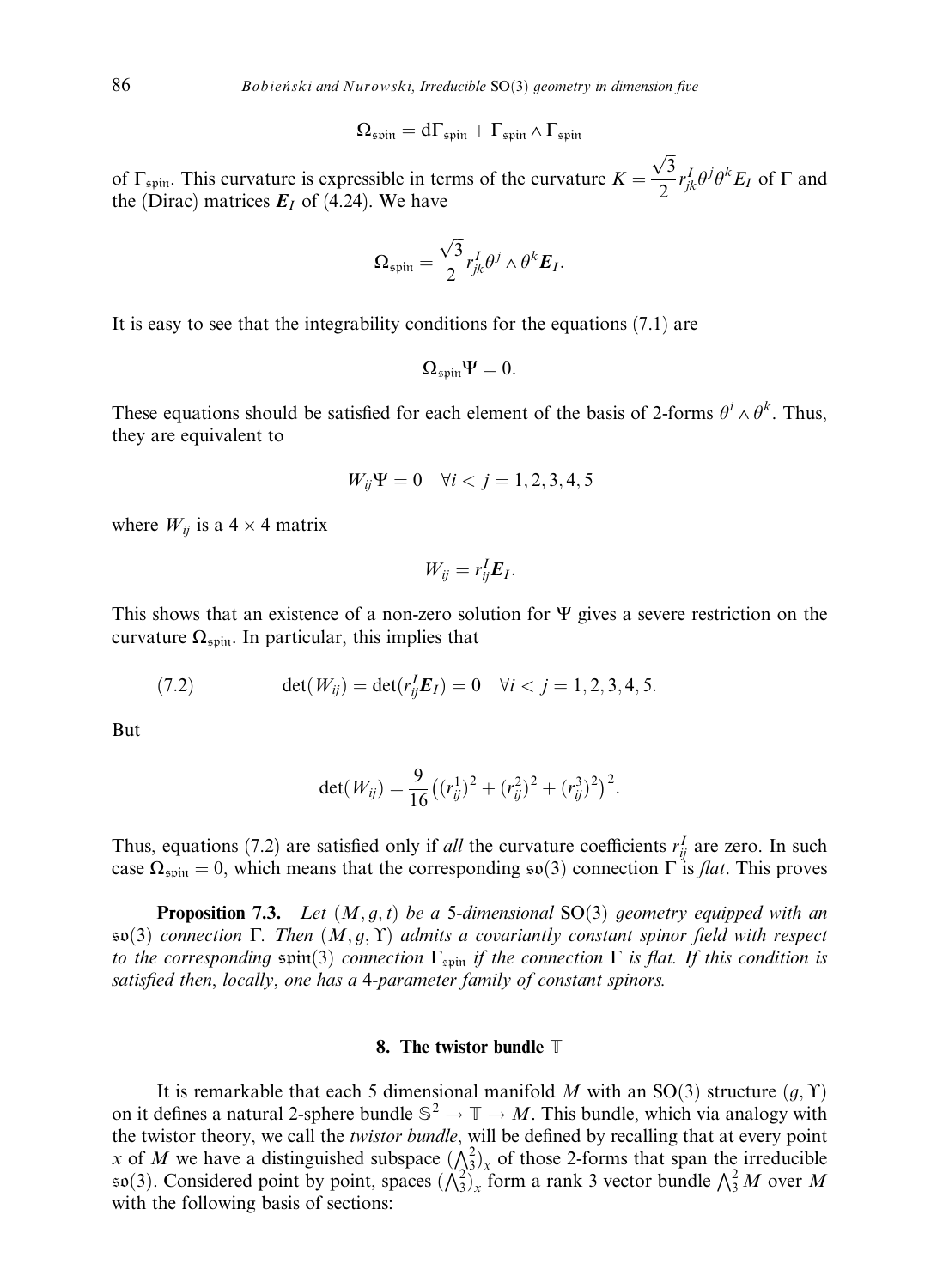$$
\kappa^1 = \sqrt{3}\theta^1 \wedge \theta^5 + \theta^2 \wedge \theta^3 + \theta^4 \wedge \theta^5,
$$
  
\n
$$
\kappa^2 = \sqrt{3}\theta^1 \wedge \theta^3 + \theta^2 \wedge \theta^5 + \theta^3 \wedge \theta^4,
$$
  
\n
$$
\kappa^3 = 2\theta^2 \wedge \theta^4 + \theta^3 \wedge \theta^5.
$$

Here we have used the adapted coframe  $(\theta^1, \theta^2, \theta^3, \theta^4, \theta^5)$  for  $(M, g, \Upsilon)$ . It is also convenient to note that the forms  $(\kappa^1, \kappa^2, \kappa^3)$  are related to the basis  $(E_1, E_2, E_3)$  of the irreducible  $\mathfrak{so}(3) \subset \mathfrak{so}(5)$  via  $\kappa^I = \frac{1}{2} E_{Iij} \theta^i \wedge \theta^j, I = 1, 2, 3$ , see (2.8).

**Definition 8.1.** The twistor bundle over a 5-dimensional manifold  $M$  equipped with an SO(3) structure  $(g, Y)$  is the 2-sphere bundle  $\mathbb{S}^2 \to \mathbb{T} \stackrel{\pi}{\to} M$  defined by

(8.1) 
$$
\mathbb{T} = \{ \omega \in \bigwedge_{3}^{2} M : *(\omega \wedge * \omega) = 5 \}.
$$

**Remark 8.2.** The constant 5 in the above normalisation means that  $\omega \in \bigwedge^2_3 M$  iff  $\omega = b_1 \kappa^1 + b_2 \kappa^2 + b_3 \kappa^3$  where  $b_1^2 + b_2^2 + b_3^2 = 1$ .

Consider the complexification  $T^{\mathbb{C}}M$  of the tangent bundle of  $(M, q, Y)$  and denote by the same letters the complexifications of the tensors q and  $\Upsilon$ . At every point  $x \in M$  consider the space

$$
N_x = \{ n \in T_x^{\mathbb{C}} M : \Upsilon(n, n, \cdot) \equiv 0 \}
$$

of vectors, which are *null* with respect to the complexified  $\Upsilon$ . Given any complexified vector  $0 \neq v \in T^{\mathbb{C}}_{x}M$  we define

$$
\mathrm{dir}(v) = \{\lambda v \in \mathrm{T}_{\mathrm{x}}^{\mathbb{C}} M : \lambda \in \mathbb{C}\}.
$$

We have

Proposition 8.3. The space of null directions

$$
PN_x = \{ \text{dir}(n) : n \in N_x \}
$$

is a disjoint sum of two connected components

$$
\mathbb{P} N_x = \mathbb{P} N_x^+ \sqcup \mathbb{P} N_x^-, \quad \mathbb{P} N_x^- = \overline{\mathbb{P} N_x^+}.
$$

Each of them is naturally diffeomorphic to the fibre  $\mathbb{T}_x = \pi^{-1}(x) = \mathbb{S}^2$  of the twistor bundle  $\mathbb{T}$ .

*Proof.* Consider a 2-form  $\omega \in \mathbb{T}_x$ . In the adapted coframe  $(\theta^1, \theta^2, \theta^3, \theta^4, \theta^5)$  it reads  $\omega = \frac{1}{2} \omega_{ij} \theta^i \wedge \theta^j$ . It defines a linear map

$$
\mathrm{T}_{x}^{\mathbb{C}}M\ni v_{i}\mapsto (\omega v)_{j}=\omega_{ji}v_{i}\in \mathrm{T}_{x}^{\mathbb{C}}M.
$$

It is easy to see that the eigenvalues of this endomorphism are  $\{0,\pm i,\pm 2i\}$ . The corresponding  $\pm 2i$  eigenspaces are *null* with respect to  $\Upsilon$  due to the following argument. The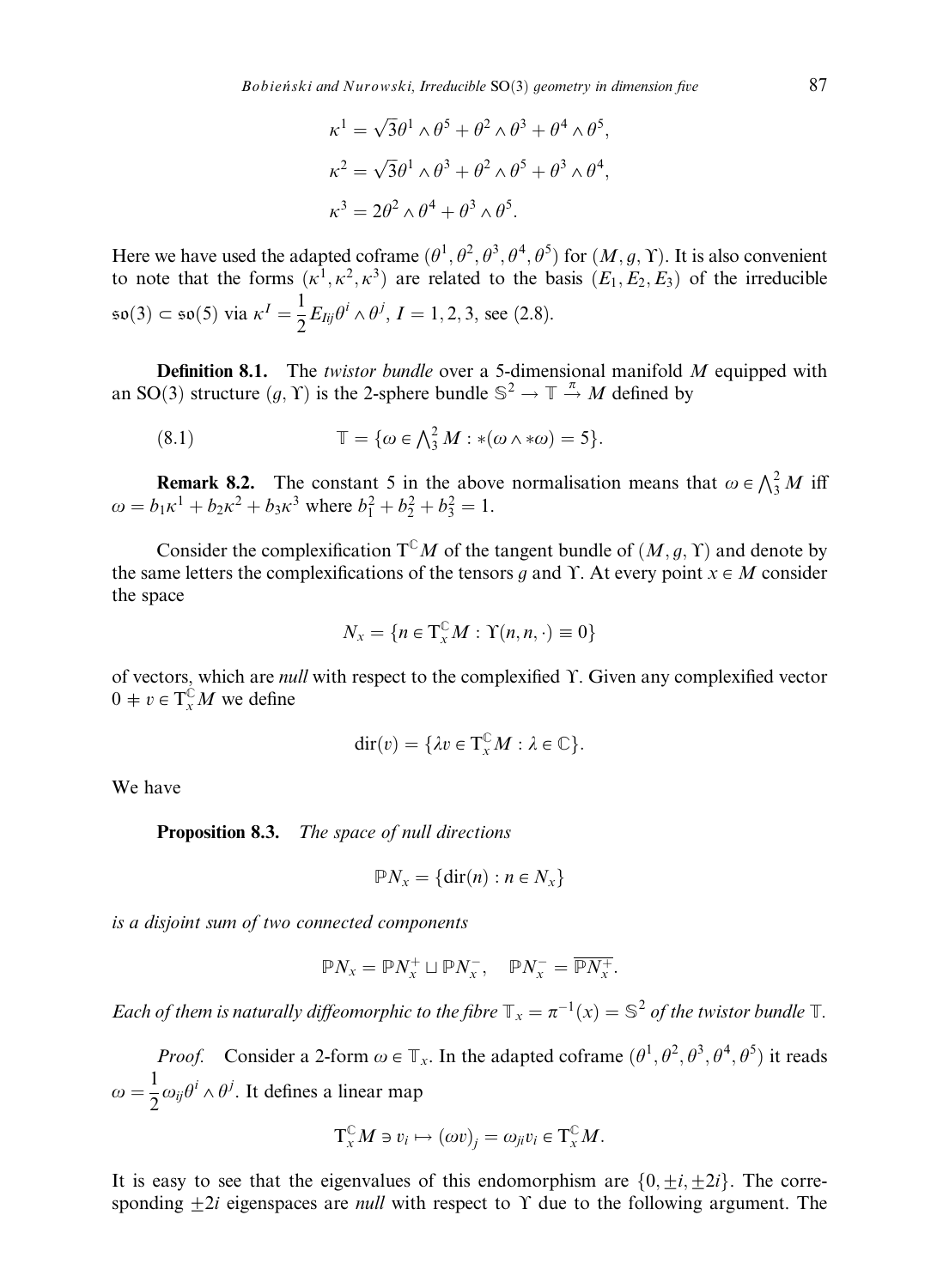SO(3) invariance of the tensor Y, see (2.7), when applied to form  $\omega$  and a vector *n* belonging to the  $+2i$  eigenspaces of  $\omega_{ii}$  reads

$$
0 = \Upsilon(\omega n, n, \cdot) + \Upsilon(n, \omega n, \cdot) + \Upsilon(n, n, \omega) = 4i\Upsilon(n, n, \cdot) + \Upsilon(n, n, \omega).
$$

Now, if v belongs to any eigenspace of  $\omega_{ii}$  the implication of this equality is  $\Upsilon(n, n, v) = 0$ , which means that  $\Upsilon(n, n, \cdot) \equiv 0$ .

Thus, the map

$$
\mathbb{T}_x \ni \omega \mapsto \ker(\omega \mp 2i) \in \mathbb{P}N_x^{\pm}.
$$

is well defined. It further follows that it provides the desired diffeomorphism between  $\mathbb{T}_x$ and  $\mathbb{P}N_{x}^{\pm}$ .  $\Box$ 

Now we define the 2-sphere bundle of null directions for  $\Upsilon$  to be

$$
\mathbb{P}N=\bigcup_{x\in M}\mathbb{P}N_x^+
$$

and, as a corollary to the above proposition, we get:

**Proposition 8.4.** There exists a natural bundle isomorphism between the bundle  $\mathbb{P}N$  of null directions for  $\Upsilon$  and the twistor bundle  $\mathbb{T}$ .

**Remark 8.5.** The above proposition enables one to view the twistor bundle  $\mathbb{T}$  as an analog of the twistor bundles of 4-dimensional (pseudo)Riemannian geometries (see e.g. [8]). Historically, the first such bundle—Penrose's bundle of light rays over the Minkowski space-time [10]—is a 2-sphere bundle of null directions. It proved to be very useful in General Relativity Theory, especially in the case of complexified Minkowski space-time and its curved generalisations. Motivated by the utility of Penrose's bundle of light rays Atiyah, Hitchin and Singer [1] considered the 2-sphere bundle of complexified null 2-planes over a 4-dimensional Riemannian manifold. This bundle, which they identified with the bundle of almost hermitian structures over the 4-manifold, they termed the twistor bundle. Later, mathematicians generalised the notion of twistor bundle in many directions, so that the relation between null directions and todays twistors is weaker and weaker. We find particularly remarkable the fact that the 5-dimensional geometries considered in the present paper lead to twistor bundle  $\mathbb T$  whose relation to null directions is very apparent.

**8.1. Elements of geometry of**  $\mathbb{T}$ **.** Now, we consider an arbitrary SO(3) structure  $(M, g, Y)$  equipped with an  $\mathfrak{so}(3)$  connection  $\Gamma$  (we do not assume that  $\Gamma$  is the characteristic connection). These data induce interesting geometrical structures on the twistor bundle T. The rest of this section is devoted to their brief description.

(1) The connection  $\Gamma$  splits the tangent space  $T\mathbb T$  into horizontal and vertical parts:

$$
T\mathbb{T}=\mathscr{H}\oplus\mathscr{V}.
$$

The fibre of the twistor bundle  $\mathbb{T}_x$  is naturally embedded in the vector space  $(\bigwedge_3^2)_x$ . It is a unit sphere  $\mathbb{S}^2$  with respect to the natural scalar product  $\Sigma$  on two-forms, which explicitly reads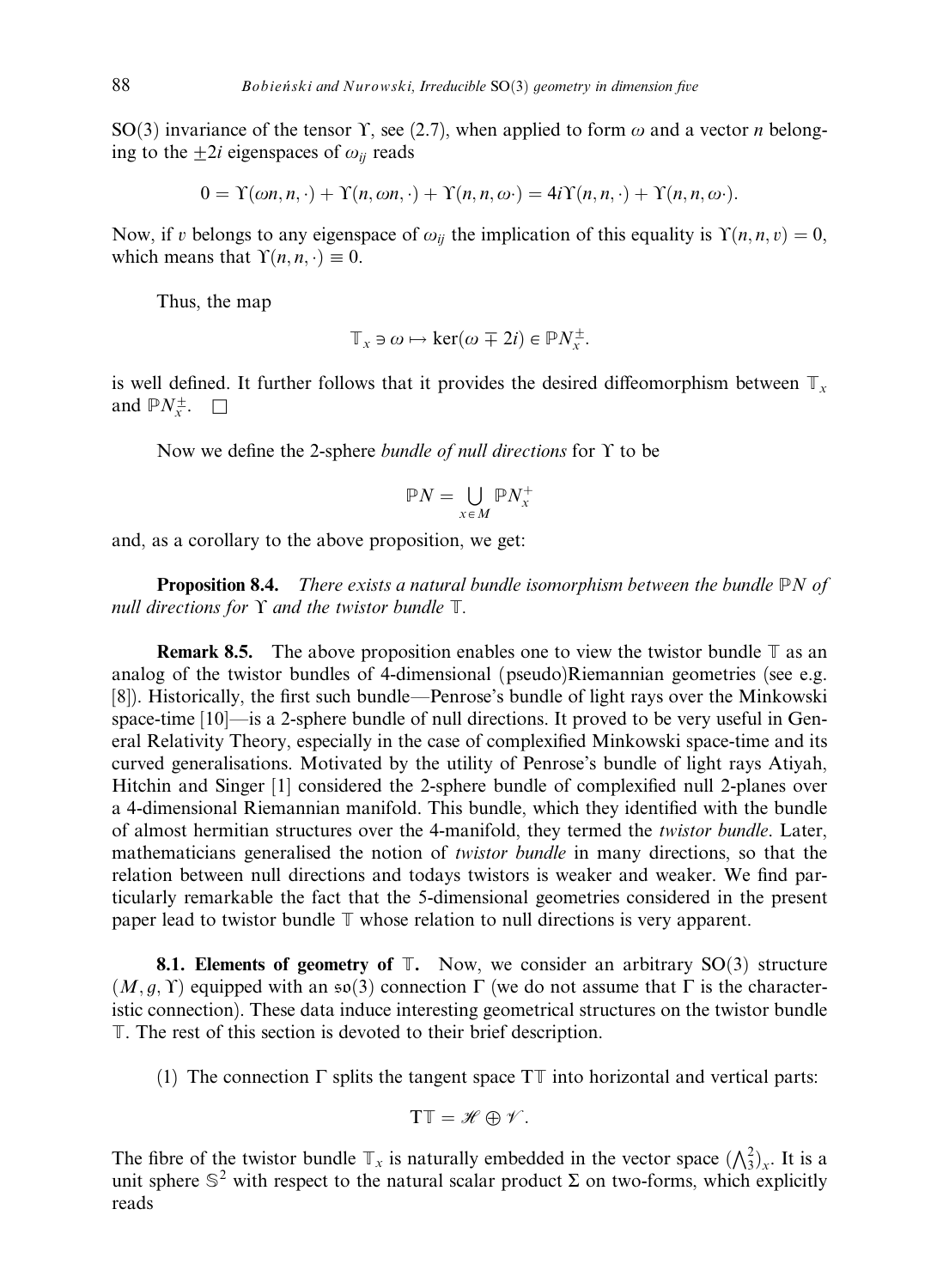$$
\Sigma(\sigma_1,\sigma_2)=\frac{1}{5}*(\sigma_1\wedge *\sigma_2)\quad \forall \sigma_1,\sigma_2\in(\bigwedge\nolimits_3^2)_x.
$$

Thus the vertical tangent space  $\mathscr{V}_{\omega}$  at a point  $\omega \in \mathbb{T}_x$  may be identified with the orthogonal complement of  $\omega$  with respect to  $\Sigma$ . Hence

$$
\mathscr{V}_{\omega} = \{ \sigma \in (\bigwedge_{3}^{2})_{x} : \Sigma(\sigma, \omega) = 0 \}.
$$

(2) There is a natural Riemannian metric  $\tilde{q}$  on  $\mathbb{T}$ . This metric is given by  $\tilde{g} = \Sigma_2 \oplus \pi^* g$ , where  $\Sigma_2$  is the natural scalar product induced on the fibre by  $\Sigma$ .

(3) There is a natural complex structure *J* on the fibre  $\mathbb{T}_x$ , given by

$$
J_{\omega}(\sigma)=[\omega,\sigma], \quad \sigma\in\mathscr{V}_{\omega}\subset(\textstyle{\bigwedge}^2_3)_x.
$$

Here, we view the forms  $\omega$  and  $\sigma$  as elements of the Lie algebra  $\mathfrak{so}(3) \cong (\bigwedge_{3}^{2})_{x}$ , so that  $[\cdot, \cdot]$ is the Lie bracket in  $\mathfrak{so}(3)$ . Obviously, J is compatible with the metric  $\Sigma_2$ . Now, the metric  $\Sigma_2$  together with orientation given by J determine the volume 2-form  $\eta_2$  on the fibre.

(4) There is a tautological horizontal 2-form  $\omega$  on  $\mathbb{T}$ .

(5)  $\mathbb T$  is equipped with the horizontal vector field u given by

$$
\tilde{g}(u) = \frac{1}{4} \tilde{\ast} (\eta_2 \wedge \omega \wedge \omega)
$$

where  $\tilde{*}$  is the Hodge star operation on  $(\mathbb{T}, \tilde{g})$ . The vector field u is unital:  $\tilde{g}(u, u) = 1$ . We denote the  $\tilde{g}$ -orthogonal complement of u in  $\mathcal{H}$  by  $\mathcal{H}^u$ .

(6) At every point  $x \in \mathbb{T}$  the metric  $\tilde{g}$  descends to the 4-dimensional, naturally oriented, vector space  $\mathcal{H}_x^u$ . Thus, in  $\mathcal{H}_x^u$ , the Hodge star operator is well defined. By using it we decompose the restriction of the tautological 2-form  $\omega_{\vert_{\mathcal{H}^u}}$  into the self-daul and antiself-dual parts

$$
\omega_{|_{\mathscr{H}^u}} = \omega_+ + \omega_-.
$$

The forms  $\omega_{\pm}$  define the pair of  $\pi^*g$ -compatible complex structures  $J_{\pm}$  on  $\mathcal{H}^u$ 

$$
\pi^* g(J_{\pm}v_1, v_2) = \frac{2}{2 \pm 1} \omega_{\pm}(v_1, v_2), \quad v_1, v_2 \in \Gamma(\mathcal{H}^u).
$$

These two complex structures commute:

$$
\left[ J_{+},J_{-}\right] =0.
$$

8.2. Almost CR-structures on  $\mathbb T$  and their integrability conditions. We recall that an odd-dimensional real manifold  $P$  is equipped with an *almost* CR-structure if there exists on P a distinguished codimension one distribution  $\mathcal N$  endowed with an almost complex structure  $\mathscr J$  (see e.g. [9]). The  $\pm i$  eigenspaces of  $\mathscr J$  define the split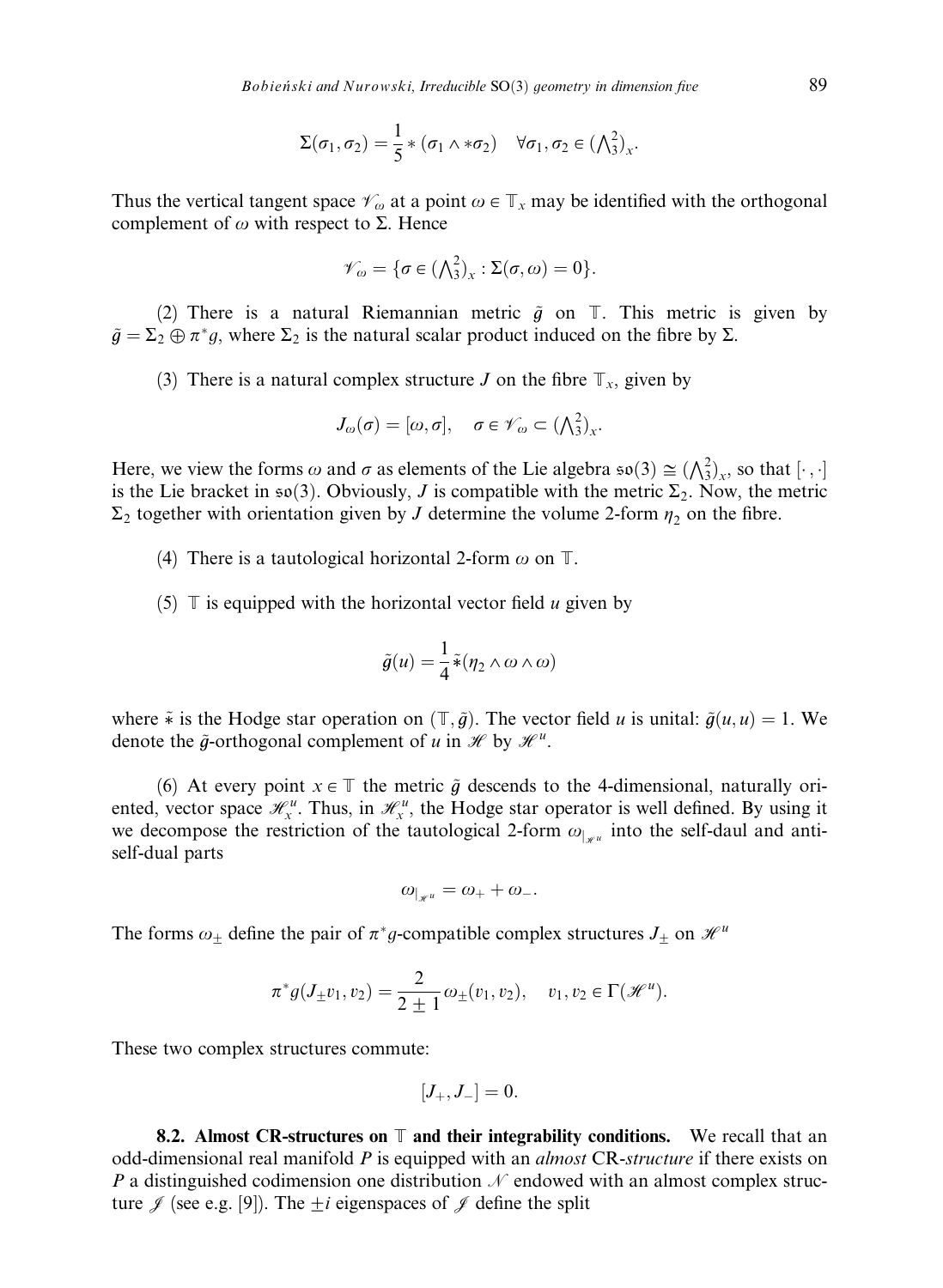$$
\mathbb{C} \otimes \mathcal{N} = \mathcal{N}^{(1,0)} \oplus \mathcal{N}^{(0,1)}.
$$

An almost CR-structure  $(\mathcal{N}, \mathcal{J})$  on P is called an *integrable* CR-structure iff the following integrability conditions are satisfied:

$$
[\mathcal{N}^{(1,0)}, \mathcal{N}^{(1,0)}] \subset \mathcal{N}^{(1,0)}.
$$

The twistor bundle  $\mathbb T$  is naturally equipped with *four* almost CR-structures. They are genuinely distinct i.e. not related by the conjugacy operation. One obtains these structures by defining the distribution  $\mathcal N$  to be  $\mathcal N_{\mathbb T} = u^{\perp}$ , the orthogonal complement of the unit vector u with respect to the metric  $\tilde{g}$  on  $\mathbb{T}$ . Since  $\mathcal{N}_{\mathbb{T}} = \mathcal{V} \oplus \mathcal{H}^u$ , then the four almost complex structures on  $\mathcal{N}_{\mathbb{T}}$  may be defined by

$$
\mathscr{J} = J \oplus \varepsilon J_{\pm}, \quad \varepsilon = 1 \text{ or } -1.
$$

Thus we have four natural almost CR-structures on  $\mathbb T$  defined by means of four  $\mathscr J$ s on  $\mathscr N_{\mathbb T}$ . Among them the most interesting is

$$
(\mathcal{N}_{\mathbb{T}}, \mathcal{J}_0),
$$
 where  $\mathcal{J}_0 = J \oplus J_+.$ 

This structure is the only one among  $(\mathcal{N}_T, \mathcal{J})$  that may be integrable. More specifically, we have

**Theorem 8.6.** (1) Among the four natural almost CR-structures  $(\mathcal{N}_{T}, J \oplus \varepsilon J_+)$  on  $T$ , the only one that may be integrable is  $(\mathcal{N}_{T}, \mathcal{J}_{0})$ .

(2) Let  $(M, g, \Upsilon)$  be a nearly integrable SO(3) structure and let  $(\mathcal{N}_{\mathbb{T}}, \mathcal{J}_0)$  be the almost CR-structure on  $\mathbb T$  induced by the characteristic connection of  $(M, q, \Upsilon)$ . This CR-structure is integrable if and only if

$$
K_{\odot_9^2} \equiv 0, \quad \text{and} \quad T \in \bigwedge_3^2.
$$

Sketch of the proof. We start by choosing an  $SO(3)$  adapted coframe  $(\theta^1, \theta^2, \theta^3, \theta^4, \theta^5)$  on  $U \subset M$ . We parametrise  $\mathbb{T}|_U$  by  $U \times \overline{\mathbb{C}}$ , so that the tautological 2-form  $\omega$  reads

(8.2) 
$$
\omega = \frac{z + \bar{z}}{1 + |z|^2} \kappa_1 + \frac{i(\bar{z} - z)}{1 + |z|^2} \kappa_2 + \frac{1 - |z|^2}{1 + |z|^2} \kappa_3, \quad z \in \overline{\mathbb{C}}.
$$

The horizontal-vertical splitting of the tangent bundle  $T\mathbb{T}$  with respect to an  $\mathfrak{so}(3)$ connection  $\Gamma = \gamma_1 E_1 + \gamma_2 E_2 + \gamma_3 E_3$  is given by the complex valued 1-form

$$
\tilde{h} = \frac{1}{1+|z|^2} \left( dz + \frac{1-z^2}{2i} \gamma_1 + \frac{1+z^2}{2} \gamma_2 + iz \gamma_3 \right).
$$

The horizontal subspace  $\mathcal{H} \subset T\mathbb{T}$  is the kernel of h.

The 1-form  $\tilde{u} = \tilde{g}(u)$ —the  $\tilde{g}$ -dual to the unit horizontal vector field  $u$ —is given by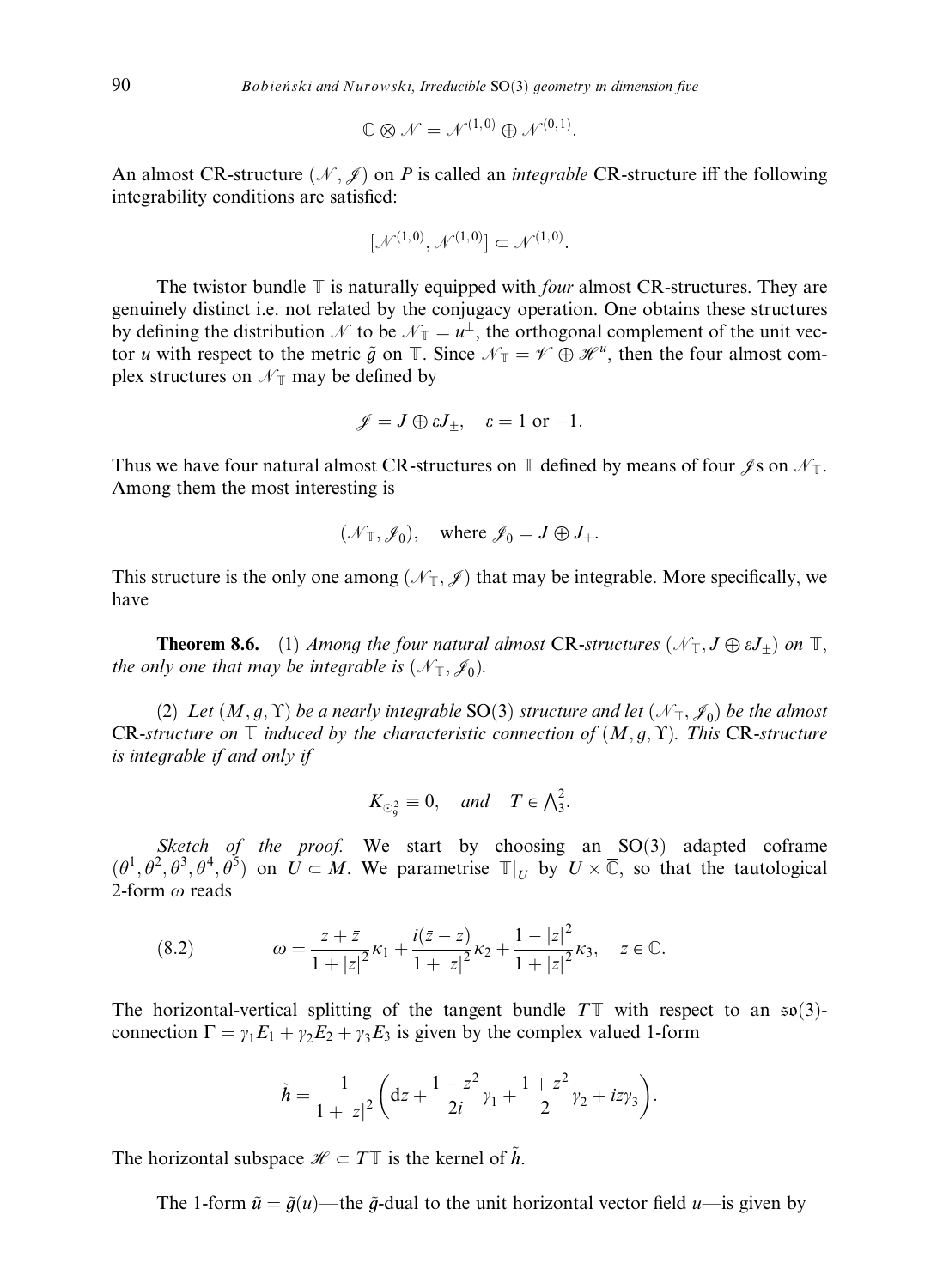Bobieński and Nurowski, Irreducible  $SO(3)$  geometry in dimension five  $91$ 

$$
\tilde{u} = -\frac{1 - 4|z|^2 + |z|^4}{(1 + |z|^2)^2} \theta^1 + \frac{i\sqrt{3}(z - \bar{z})(z + \bar{z})}{(1 + |z|^2)^2} \theta^2 - \frac{\sqrt{3}(z + \bar{z})(|z|^2 - 1)}{(1 + |z|^2)^2} \theta^3 - \frac{\sqrt{3}(z^2 + \bar{z}^2)}{(1 + |z|^2)^2} \theta^4 - \frac{i\sqrt{3}(z - \bar{z})(|z|^2 - 1)}{(1 + |z|^2)^2} \theta^5.
$$

Since there exist two *commuting* complex structures  $J_{\pm}$  on every 4-dimensional horizontal subspace  $\mathcal{H}_x^u$ , the complexification of this subspace decomposes onto the common eigenspaces of  $J_{+}$ . Explicitly we have

$$
\left(\mathscr{H}_x^u\right)^{\mathbb{C}}=N_1\oplus N_2\oplus \overline{N_1}\oplus \overline{N_2},
$$

where the spaces  $N_1$  and  $N_2$  are defined by

$$
J_{\pm}N_1 = iN_1, \quad J_{\pm}N_2 = \pm iN_2,
$$

and  $\overline{N_1}$ ,  $\overline{N_2}$  denote their respective complex conjugates. The explicit formulae for the  $\tilde{g}$ -duals  $\tilde{n}_1$  and  $\tilde{n}_2$  of the vectors  $n_1$  and  $n_2$  generating the subspaces  $N_1$  and  $N_2$  are the following:

$$
\tilde{n}_1 = \frac{i2\sqrt{3}z(|z|^2 - 1)}{(1 + |z|^2)^2} \theta^1 - \frac{2(z^3 + \bar{z})}{(1 + |z|^2)^2} \theta^2 - \frac{i(1 - 3z^2 - 3z\bar{z} + z^3\bar{z})}{(1 + |z|^2)^2} \theta^3 \n- \frac{2i(z^3 - \bar{z})}{(1 + |z|^2)^2} \theta^4 - \frac{1 + 3z^2 - 3z\bar{z} - z^3\bar{z}}{(1 + |z|^2)^2} \theta^5, \n\tilde{n}_2 = \frac{i2\sqrt{3}z^2}{(1 + |z|^2)^2} \theta^1 + \frac{z^4 - 1}{(1 + |z|^2)^2} \theta^2 - \frac{2iz(z^2 - 1)}{(1 + |z|^2)^2} \theta^3 + \frac{i(z^4 + 1)}{(1 + |z|^2)^2} \theta^4 + \frac{2z(z^2 + 1)}{(1 + |z|^2)^2} \theta^5.
$$

The space  $\mathcal{N}_{\mathbb{T}}^{(1,0)}$  of  $(1,0)$ -forms with respect to the almost complex structure  $\mathcal{J}_0$  is spanned by

$$
\mathcal{N}_{\mathbb{T}}^{(1,0)} = \mathrm{Span}_{\mathbb{C}}(\tilde{h}, \tilde{n}_1, \tilde{n}_2).
$$

Thus the integrability conditions for the CR-structure ( $\mathcal{N}_T$ ,  $\mathcal{J}_0$ ) have the form

$$
\begin{aligned}\n\mathrm{d}\tilde{u} \wedge \tilde{u} \wedge \tilde{h} \wedge \tilde{n}_1 \wedge \tilde{n}_2 &\equiv 0, \\
\mathrm{d}\tilde{h} \wedge \tilde{u} \wedge \tilde{h} \wedge \tilde{n}_1 \wedge \tilde{n}_2 &\equiv 0, \\
\mathrm{d}\tilde{n}_1 \wedge \tilde{u} \wedge \tilde{h} \wedge \tilde{n}_1 \wedge \tilde{n}_2 &\equiv 0, \\
\mathrm{d}\tilde{n}_2 \wedge \tilde{u} \wedge \tilde{h} \wedge \tilde{n}_1 \wedge \tilde{n}_2 &\equiv 0.\n\end{aligned}
$$

The expression for the other almost CR-structures are analogous.

The remaining part of proof of the theorem is skipped due to its purely computational character.  $\Box$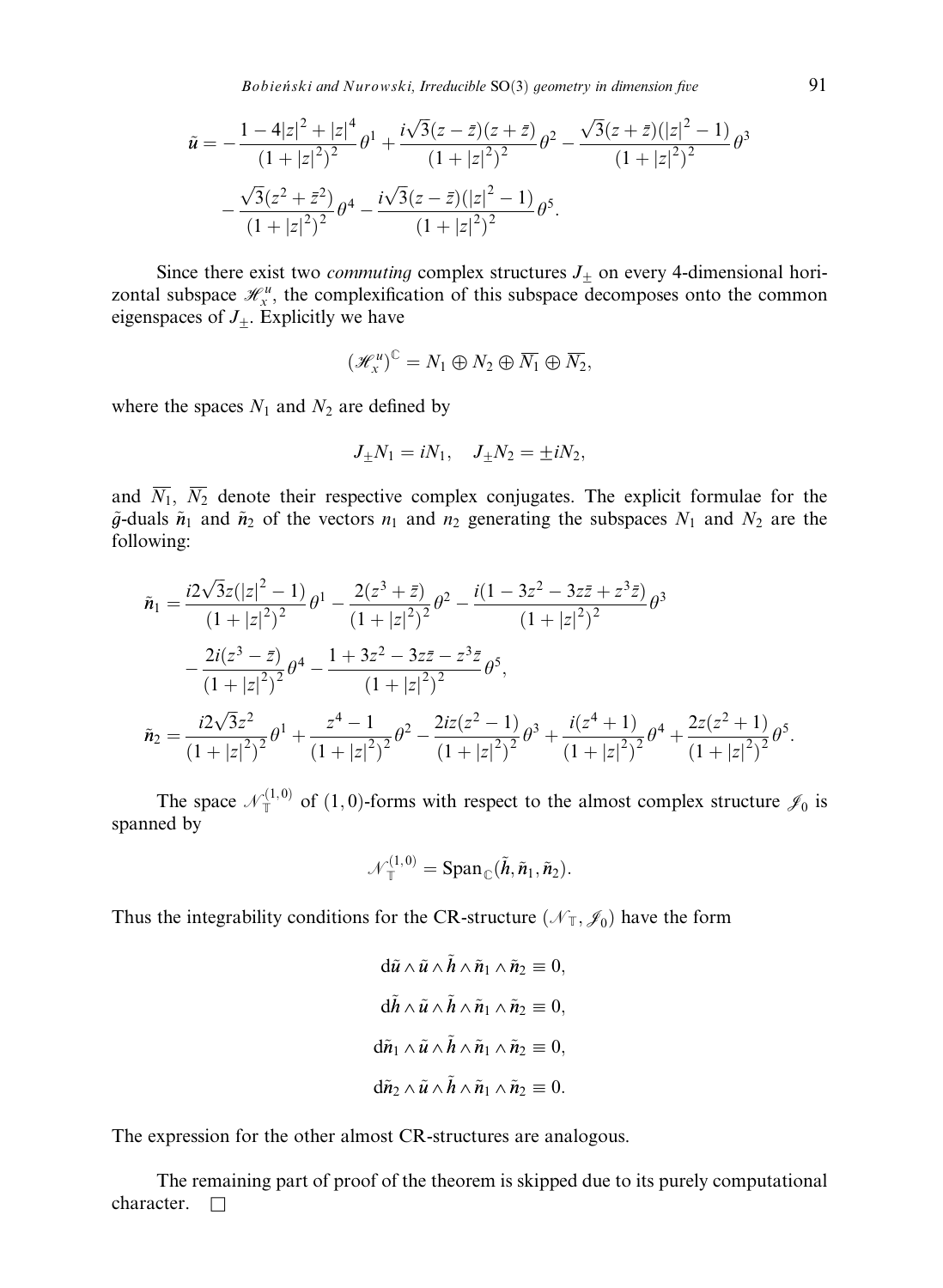**Remark 8.7.** We close this section with a remark that on  $\mathbb T$  there exist also other natural geometries whose integrability conditions may encode the torsion/curvature properties of  $SO(3)$  structures. Let us define the following real 1-forms:

$$
\vartheta^1 = \text{Re}(\tilde{n}_1), \quad \vartheta^2 = \text{Im}(\tilde{n}_1), \quad \vartheta^3 = \text{Re}(\tilde{n}_2), \quad \vartheta^4 = \text{Im}(\tilde{n}_1),
$$

$$
\vartheta^5 = \tilde{u}, \quad \vartheta^6 = -\text{Im}(\tilde{h}), \quad \vartheta^7 = \text{Re}(\tilde{h}).
$$

They define the  $\tilde{q}$ -orthonormal (local) coframe on  $\mathbb{T}$ . The 3-forms

$$
\phi_1 = \frac{i}{2} (\tilde{n}_1 \wedge \overline{\tilde{n}}_1 - \tilde{n}_2 \wedge \overline{\tilde{n}}_2) \wedge \tilde{u},
$$
  

$$
\phi_2 = \frac{i}{2} (\tilde{n}_1 \wedge \overline{\tilde{n}}_2 \wedge \tilde{h} - \overline{\tilde{n}}_1 \wedge \tilde{n}_2 \wedge \overline{\tilde{h}}),
$$
  

$$
\phi_3 = \frac{i}{2} \tilde{u} \wedge \tilde{h} \wedge \overline{\tilde{h}}
$$

are well defined on T. They may be collected to a single well defined 3-form

$$
\phi = \phi_1 + \phi_2 + \phi_3.
$$

This, when expressed in terms of the orthonormal coframe  $(3^1, 3^2, 3^3, 3^4, 3^5, 3^6, 3^7)$ , reads

$$
\phi = (3^1 \wedge 3^2 - 3^3 \wedge 3^4) \wedge 3^5 + (3^1 \wedge 3^3 - 3^4 \wedge 3^2) \wedge 3^6
$$

$$
+ (3^1 \wedge 3^4 - 3^2 \wedge 3^3) \wedge 3^7 + 3^5 \wedge 3^6 \wedge 3^7.
$$

It equips  $\mathbb T$  with a  $G_2 \subset \text{SO}(\tilde{g})$  structure (see [11]).

## 9. Acknowledgements

This paper is inspired by a talk ''Fast-hermitesche Mannigfaltigkeiten mit paralleler charakteristischer Torsion'' which Thomas Friedrich gave at Humboldt University on 18.05.2004. We thank Ilka Agricola, Thomas Friedrich, Paul-Andi Nagy, Simon Salamon and Andrzej Trautman for helpful discussions. Our special thanks go to Ilka Agricola. Without her our collaboration would not be possible.

#### **References**

- [1] Atiyah, M. F., Hitchin, N. J. and Singer, I. M., Self-duality in four-dimensional Riemannian geometry, Proc. Roy. Soc. London (A) 362 (1978), 425–461.
- [2] Bobieński, M., The topological obstructions to the existence of an irreducible  $SO(3)$  structure on a five manifold, in preparation.
- [3] Friedrich, Th., On types of non-integrable geometries, Rend. Circ. Mat. Palermo (II) Suppl. 71 (2003), 99–113.
- [4] Friedrich, Th., private communication 2004.
- [5] Kobayashi, S., Nomizu, K., Foundations of differential geometry, Interscience Publishers, 1969.
- [6] Lawson, H. B., Michelsohn, M.-L., Spin geometry, Princeton Math. Ser. 38 (1989).